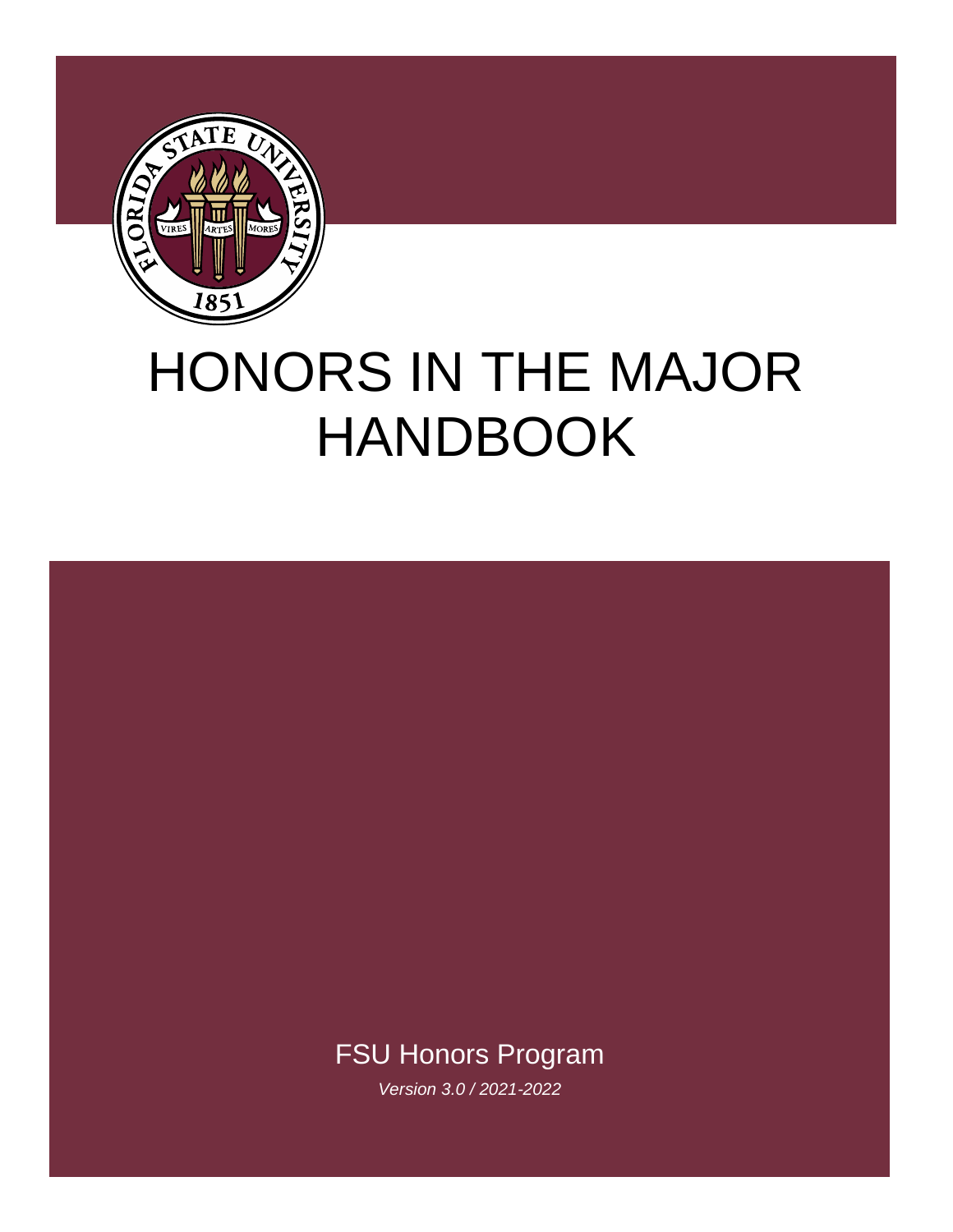# **Table of Contents**

|    | Introduction 1                                                                   |
|----|----------------------------------------------------------------------------------|
|    |                                                                                  |
|    |                                                                                  |
|    |                                                                                  |
|    |                                                                                  |
| 1. |                                                                                  |
| 2. |                                                                                  |
| 3. |                                                                                  |
|    |                                                                                  |
|    |                                                                                  |
| 1. |                                                                                  |
| a. |                                                                                  |
| 2. |                                                                                  |
|    |                                                                                  |
|    |                                                                                  |
| 1. |                                                                                  |
| 2. |                                                                                  |
| 3. |                                                                                  |
| 4. |                                                                                  |
| 5. |                                                                                  |
|    |                                                                                  |
|    |                                                                                  |
|    | Incomplete Grades and the Honors in the Major Credit Hours Grade Requirement  11 |
|    |                                                                                  |
|    |                                                                                  |
|    |                                                                                  |
|    |                                                                                  |
|    |                                                                                  |
|    |                                                                                  |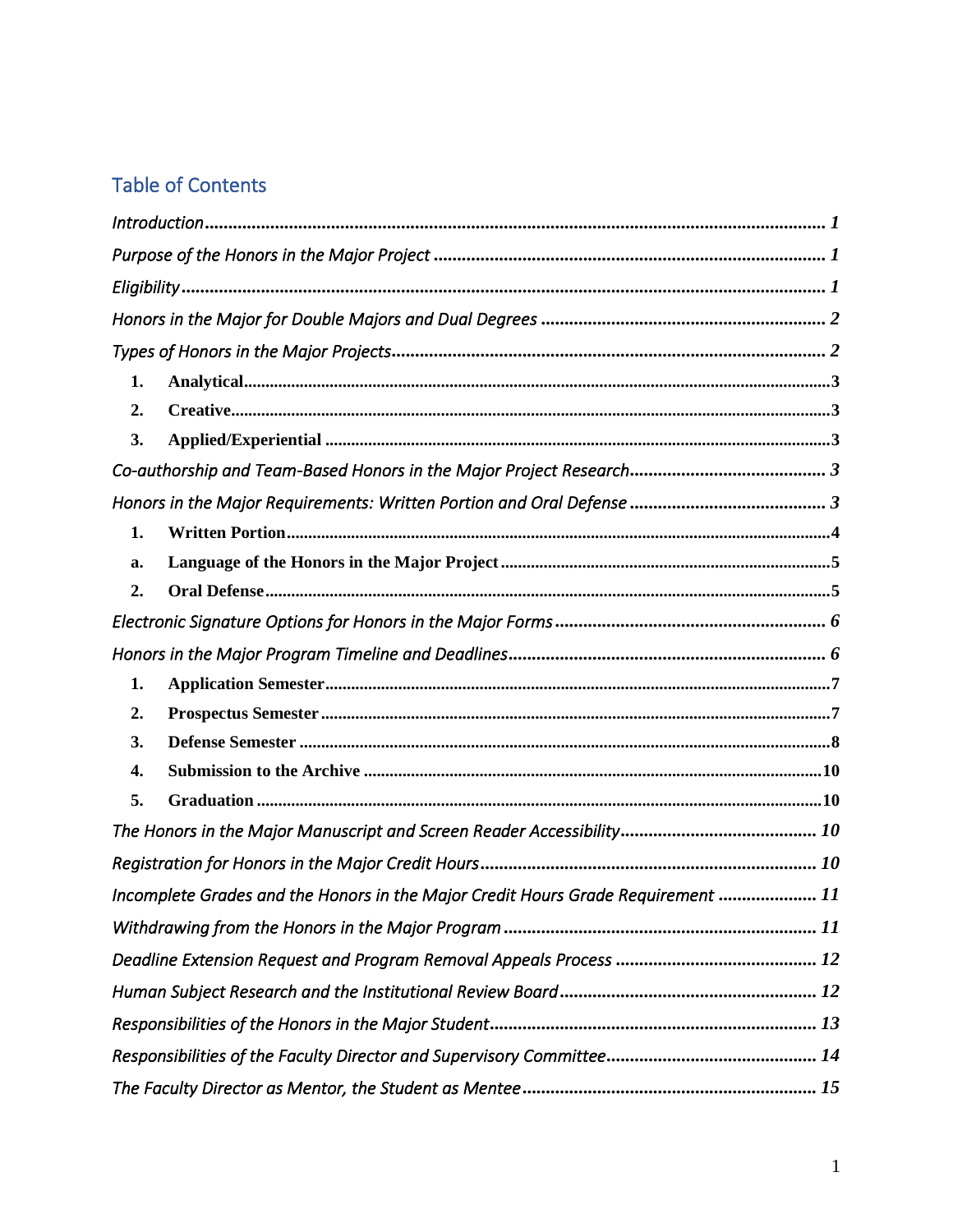| Appendix H(a): How to Apply Alt Text Captions and Built-In Headings in Microsoft Word  45 |  |
|-------------------------------------------------------------------------------------------|--|
|                                                                                           |  |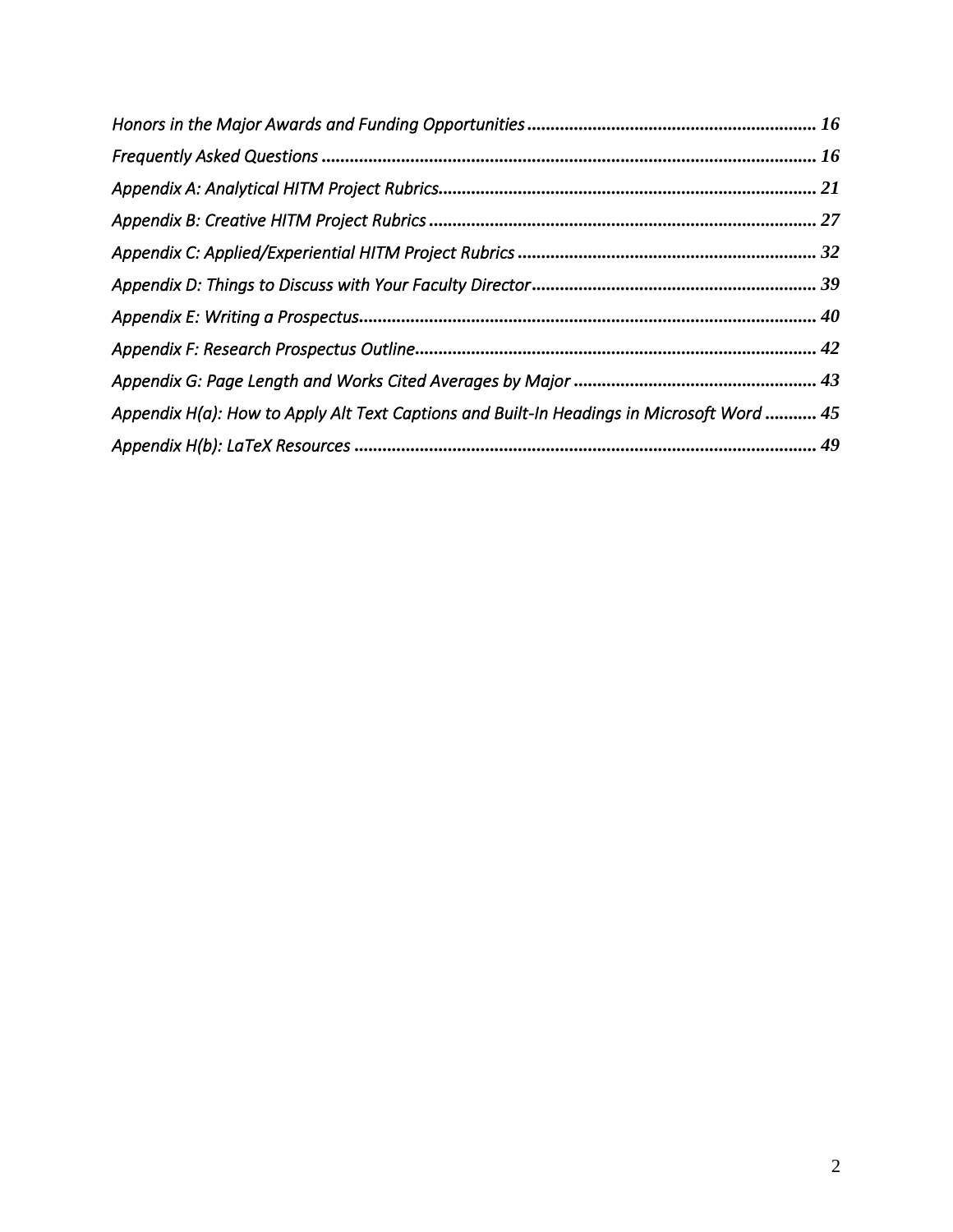#### <span id="page-3-0"></span>**Introduction**

This handbook provides information about the Honors in the Major (HITM) program at Florida State University (FSU), and shares rubrics that students and faculty may use throughout the HITM experience to collaboratively assess the student's performance. After consulting this handbook, students and faculty should feel free to contact the faculty [honors](https://honors.fsu.edu/honors-major/faculty-and-staff/honors-liaisons) liaison in the student's major college, department, or program with additional questions.

#### <span id="page-3-1"></span>Purpose of the Honors in the Major Project

Honors in the Major is a scholarly experience that allows students to incorporate knowledge and skills learned throughout their undergraduate career into a signature senior project. The program is intended to encourage talented juniors and seniors to undertake significant independent and original scholarship as part of the undergraduate experience in a framework similar to that of a thesis-based master's degree program.

Faculty mentorship is integral to the HITM experience. Students assemble and work with a faculty committee to select a topic, develop a prospectus, complete a written document based on their original scholarship or creative project, and defend their project orally before their committee. Working closely with faculty helps students develop professional relationships that foster their growth as researchers, practitioners, and future professionals in their field.

Students who complete the HITM program are recognized by the distinction of graduating "With Honors," which is designated on the transcript at the degree level. A student who completes an HITM project demonstrates high achievement in their major and positions themselves strongly for success in post-graduate opportunities like graduate school, professional school, fellowships, and careers.

#### <span id="page-3-2"></span>**Eligibility**

Students do not need to be part of the University Honors Program to participate in the Honors in the Major program. Students must submit a formal application to the University Honors Program in the semester before they intend to register for HITM credit hours. An application to participate in the HITM program must show that the student meets the minimum GPA and completed credit hour requirements. Additionally, a student must show that they have a proposed project topic and description, sufficient time prior to graduation to complete the project, a faculty director, and the approval of the chair, director, or area coordinator of the college, department, or program in which the student is majoring.

**Transfer Students**: If they meet the eligibility criteria by the end of their first semester at FSU, transfer students may apply to the HITM program during their first semester. This would permit them to begin an HITM project as early as their second semester at FSU.

Any student who meets the following HITM admission requirements may apply to participate in the program. Additional requirements are in place for specific majors, so students should consult their major's [honors](https://honors.fsu.edu/honors-major/faculty-and-staff/honors-liaisons) liaison for more details: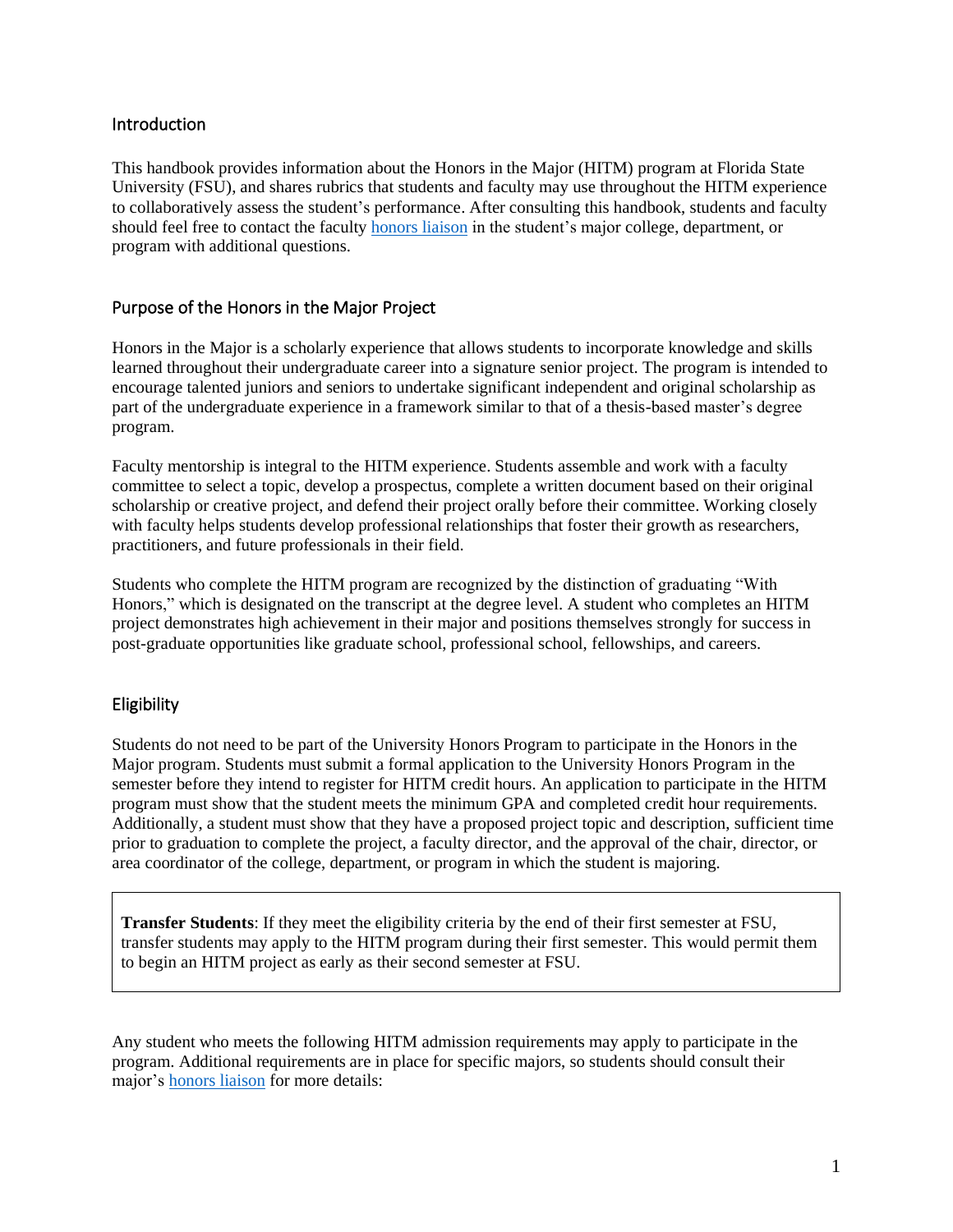- Must be a current FSU student
- Must be accepted formally into their major at the time of application
- Must have at least a 3.200 GPA for both FSU and Cumulative GPAs at the end of the semester of application. Note: in keeping with FSU Registrar's policy, we do not round up to the third decimal place.
- Must have completed at least 60 college credits at the end of the semester of application
- Must have completed at least 12 graded FSU hours at the end of the semester of application
- Must have at least two semesters remaining until graduation

### <span id="page-4-0"></span>Honors in the Major for Double Majors and Dual Degrees

Typically, students who are studying for a double major or a dual degree will choose one major in which to pursue Honors in the Major. The Honors Program recognizes that some double-major or dual-degree students may be interested in completing two HITM projects, one for each major.

A double-major or dual-degree student should first consider the risks of increased time to degree completion and of excess credit if they were to complete two separate HITM projects. To do so, they should check with Graduation Planning and Services[: http://gps.fsu.edu/.](http://gps.fsu.edu/) They should also consider other ways that might more greatly support their post-graduation plans than completing the HITM program twice. Options include taking graduate courses; pursuing a certificate, special program, or internship; or completing a Directed Individual Study with their faculty director to develop one HITM project into a publication.

If a double-major or dual-degree student still wants to complete two HITM projects, the honors policy and process are different for each. Please note that two HITM projects cannot be completed concurrently. One HITM project must be complete in its entirety before a second HITM project can officially begin.

a. **Double Majors**: Double-major students at FSU complete the standard 120 degree hours while studying two majors, for which they receive one bachelor's degree. Honors in the Major recognition is noted on transcripts at the degree level. As such, Honors in the Major recognition will appear only once on the transcript for a double-major student, even if two HITM projects are completed.

Double-major students who wish to complete two HITM projects, one for each major, must email a one-page justification to [HITM@fsu.edu](mailto:HITM@fsu.edu) for the Director of Honors to review. If approved, the student will need to meet with the Assistant Director of Honors in the Major to discuss their justification and to review their plans for completing two separate HITM projects.

b. **Dual Degrees**: Dual-degree students at FSU complete 150 degree hours while studying two majors, for which they receive two bachelor's degrees. Honors in the Major recognition is noted on transcripts at the degree level. As such, dual-degree students may complete two HITM projects without special permission from the Honors Program.

### <span id="page-4-1"></span>Types of Honors in the Major Projects

The Honors in the Major project must focus on a research problem, theoretical issue, new creative work, professional challenge, or innovative area of application (e.g., design or technological innovation). All students who participate in the HITM program must conduct research that is appropriate to their field of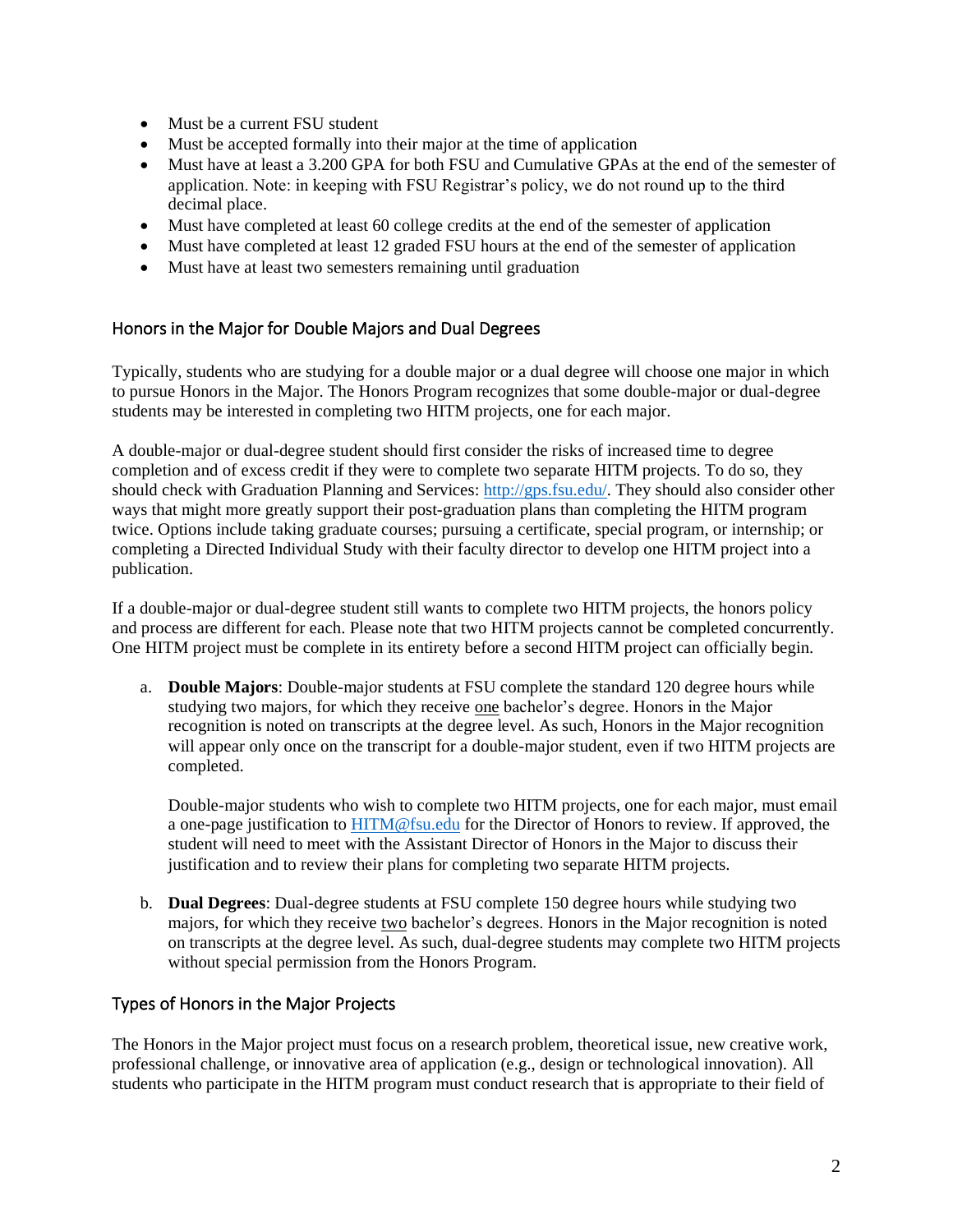study and vetted by their faculty supervisory committee. Generally speaking, undergraduate research can be grouped into three types:

- <span id="page-5-0"></span>1. Analytical
	- An analytical HITM project is a research experience, often written in the form of a thesis, around a question or problem statement that can address a gap in academic knowledge based on the current peer-reviewed academic literature.
- <span id="page-5-1"></span>2. Creative
	- A creative HITM project is research grounded in artistic inquiry and informed by the works of relevant practitioners, and that explores a political, cultural, economic, and/or social issue.
- <span id="page-5-2"></span>3. Applied/Experiential
	- An applied or experiential HITM project is action-based research driven by an investigation of the state of academic, professional, and/or technical knowledge represented by current peer-reviewed academic literature, professional practice, and/or technical application.

The common thread among these HITM options is that the project requires analysis of an issue relevant to the field and that provides students with guided experience in the design and execution of a scholarly project that reflects professional practices in their chosen field of study. Colleges, departments, and programs determine what types of projects are acceptable for their respective majors. If unsure how to proceed with an HITM project idea, students should speak with their major's [honors](https://honors.fsu.edu/honors-major/faculty-and-staff/honors-liaisons) liaison and/or with a faculty mentor from their college, department, or program.

### <span id="page-5-3"></span>Co-authorship and Team-Based Honors in the Major Project Research

Students may produce an HITM project that is the result of team-based or collaborative research, as in a lab setting. Many student research assistants who already work in labs of FSU faculty members use their position as an opportunity to complete an HITM project, which is often informed by their collaborative work in the lab. In consultation with the lab project's Principal Investigator, who serves as the faculty HITM director, students often formulate original HITM projects that align with the research program of the lab but that represent the student's unique and independent work on the larger project.

That is, every HITM student is expected to be the sole author of their specific HITM project. Students may not co-author their project with faculty, graduate students, or other undergraduates. They should not list anyone else on their HITM project title page as co-author. In addition, HITM students working in the same lab may not submit the same exact project as their final HITM project and will defend their own thesis orally in the presence of their HITM committee.

#### <span id="page-5-4"></span>Honors in the Major Requirements: Written Portion and Oral Defense

All Honors in the Major project will consist of two components: (1) a written research paper or a creative or applied project accompanied by a written analytical reflection; and (2) an oral defense before a faculty supervisory committee.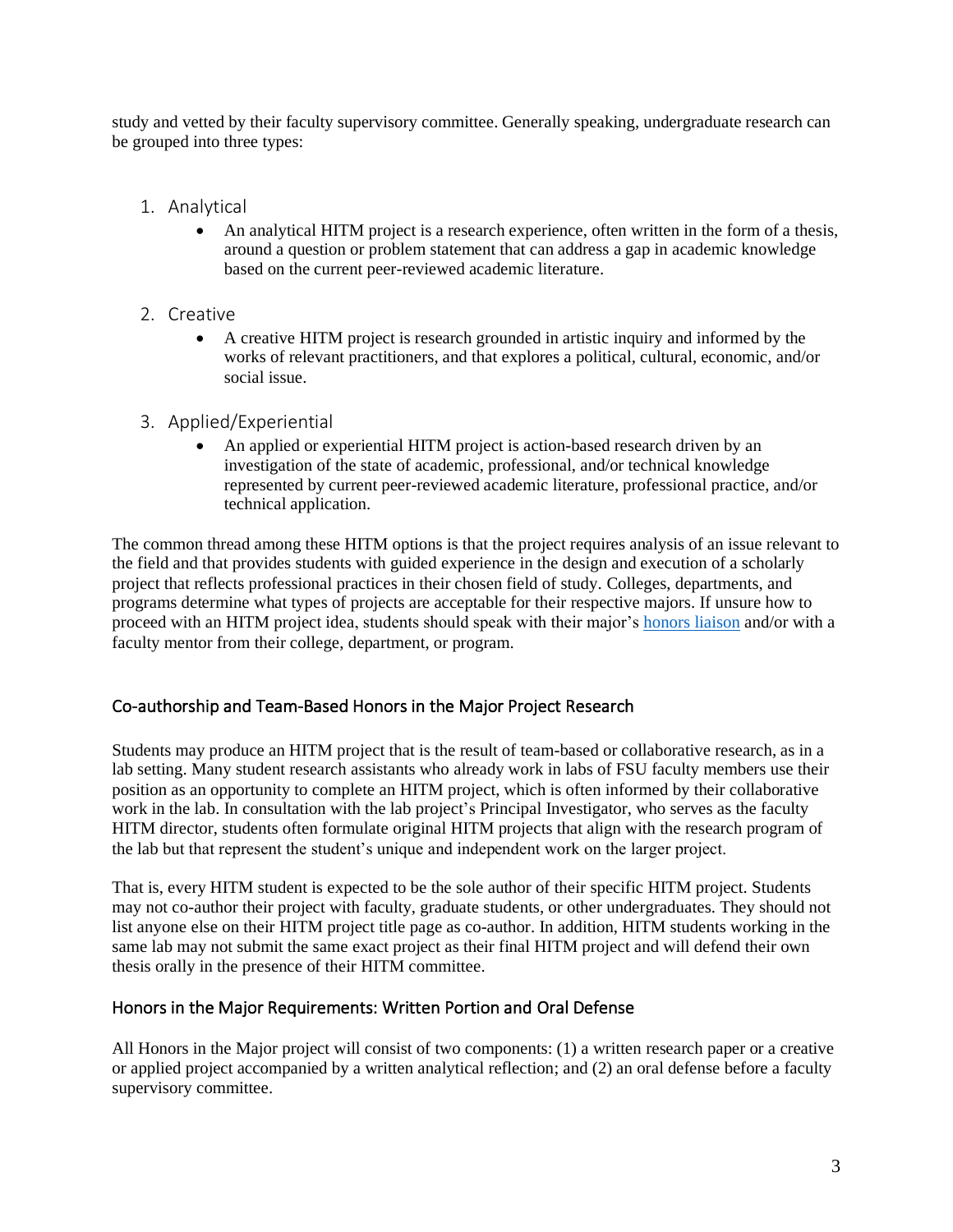#### <span id="page-6-0"></span>**1. Written Portion**

Generally speaking, the written portion of all HITM projects will cite relevant peer-reviewed literature to demonstrate the student's engagement with academic conversations in their field as relevant to their project and to frame their project's contribution or intervention. The written portion for all HITM projects has two stages: the prospectus and the final written product.

#### a. Prospectus

Students completing analytical or applied/experiential projects will produce a 10-page prospectus during their first semester of HITM that will then be developed into a written research paper by the end of the second semester. In analytical or applied/experiential projects, the prospectus typically includes: (a) a statement of the research problem being addressed; (b) background of the theoretical issue and past scholarship; (c) discussion of the methodology used in tackling the research problem; (d) presentation of the research results on analyzed data; (e) conclusions of the research; and (f) a list of cited academic peer-reviewed sources. See the Research Prospectus Outline in this handbook (Appendix F) for more information.

Students engaged in interpretive or original creative work in majors such as Creative Writing, Dance, Film, Music, Studio Art, and Theatre will produce a three-page prospectus that provides a clear description of the project's nature, purpose, relevant contexts for understanding the significance of the work, and projected timeline.

#### b. Final Written Product

The final written product of the HITM project involves the creation of new knowledge or insights rather than merely a summary or synthesis of known facts or past work in the chosen area of study. It is more in-depth and demanding than a typical upper-division undergraduate paper.

The final written product for analytical or applied/experiential projects will be the written research paper that has been developed from the prospectus. Appendix G of this handbook provides page length and works cited averages for 33 different major areas at FSU, drawn from the 1500+ HITM projects completed at FSU between 2009 and 2019. These averages help give dimension to the idea that the HITM project is not just a long paper, but instead a sustained, in-depth, original academic work that serves as the culmination of one's undergraduate education.

The final written product for a creative project should be a written analytical reflection that is a minimum length of 10 pages of text plus documentation (works cited, appendices, images, etc.) Please note that this written reflection is in addition to the creative work itself, even if the creative work is a written project (a screenplay, a short novel, poetry, etc.) Students must submit this written analytical reflection to the [DigiNole](http://diginole.lib.fsu.edu/) archive upon the completion of the oral defense.

A written analytical reflection for a creative project will thoughtfully reflect on, but is not limited to, two or more of the following: (a) historical, cultural, stylistic, analytic, or interpretive perspectives on roles or works performed; (b) a chronology of the conception and evolution of the project; (c) a description of the intention and significance of the project, tools and methods used and why chosen; and (d) an analysis of how the project compares to other works in its genre.

Examples of the written analytical reflection for a creative HITM project can be found on the Honors in the Major's ["Creative Project" web page.](https://honors.fsu.edu/honors-major/creative-project)

The final written product is what the student will submit to the FSU [DigiNole](http://diginole.lib.fsu.edu/) archive upon completing the HITM program. Students should recognize from the outset that their project will be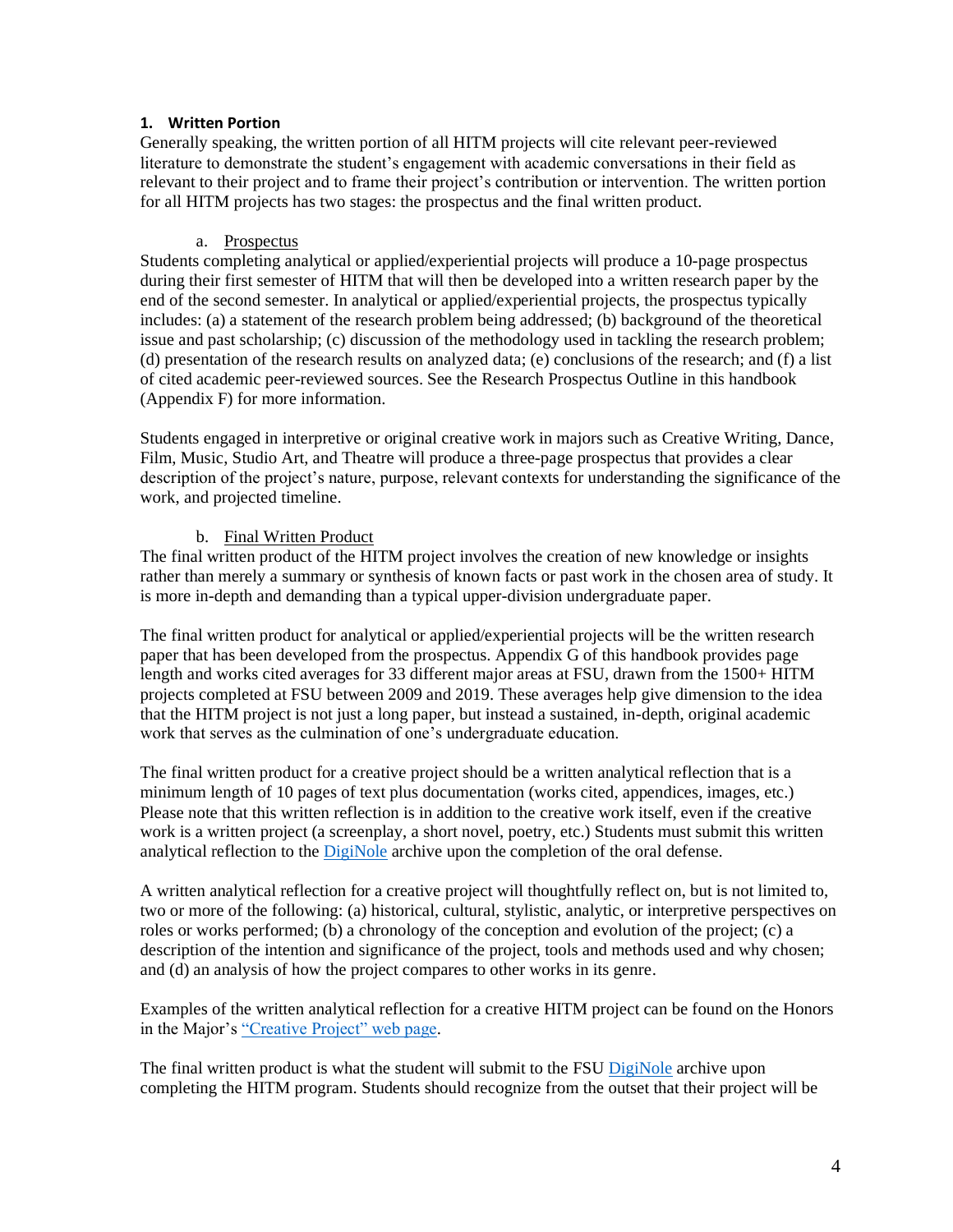submitted to DigiNole after their oral defense. This means their project will be searchable by the public, although students have the option to limit who can access and read their project.

### a. Language of the Honors in the Major Project

<span id="page-7-0"></span>Consistent with policy in the *Graduate Student Handbook*, the typical language of the HITM project is English. Under special circumstances, the faculty director, supervisory committee, and honors liaison may approve writing the body of the HITM project in a language other than English if doing so is essential for scholarly reasons. Lack of sufficient English competency is not an acceptable justification for using an alternative language. All committee members must be completely proficient in the alternative language. If a student is unable to recruit completely proficient committee members, they will have to write the HITM project in English. If the faculty director deems it appropriate for the HITM project to be written in a language other than English, the faculty director should email a rationale and notification of committee and departmental approval to **HITM@fsu.edu** for review and approval by the Director of the Honors Program.

All non-English-language HITM projects must have the cover pages and main section headings in English. This would include the content of the title page, committee page, acknowledgments, and abstract. All main section headings, including chapter and appendix headings, must be in English, but chapter/appendix titles may be in the chosen language. In addition, projects in languages other than English should additionally include a brief precis in English for reference in DigiNole.

The oral defense must be conducted in English.

### <span id="page-7-1"></span>**2. Oral Defense**

Students are also required to defend their HITM project in front of their faculty supervisory committee by the last day of classes in their defense semester. Typically, the defense will take place in a classroom or conference room, or in cases of creative projects, in theaters, art galleries, or other performance venues. It is the student's responsibility to ensure the location is reserved and available during the time of the defense.

All committee members and the student must attend the entire defense in real time. While defenses can be held remotely under extenuating circumstances (medical or other emergencies, if committee members or the student are out of town for professionally related reasons, etc.), the Honors Program strongly prefers that the defense be held in person. This is so that the student can have the full experience of receiving collaborative feedback from the committee and developing important professional communication skills essential for success in most professions. If an in-person defense is not possible or prudent, students may work with their faculty director and committee members to schedule a virtual defense in real time that can be completed using Zoom or other distance technology. Students do not need permission from the Honors Program to complete a virtual defense if one is deemed necessary.

If extenuating circumstances prevent the participation of a committee member, then it may be necessary to arrange for an additional appropriately qualified colleague to attend the defense. Students should consult with their faculty director in such instances, and should notify the Honors Program of such emergency alternative arrangements for the oral defense by sending an email to [HITM@fsu.edu.](mailto:HITM@fsu.edu)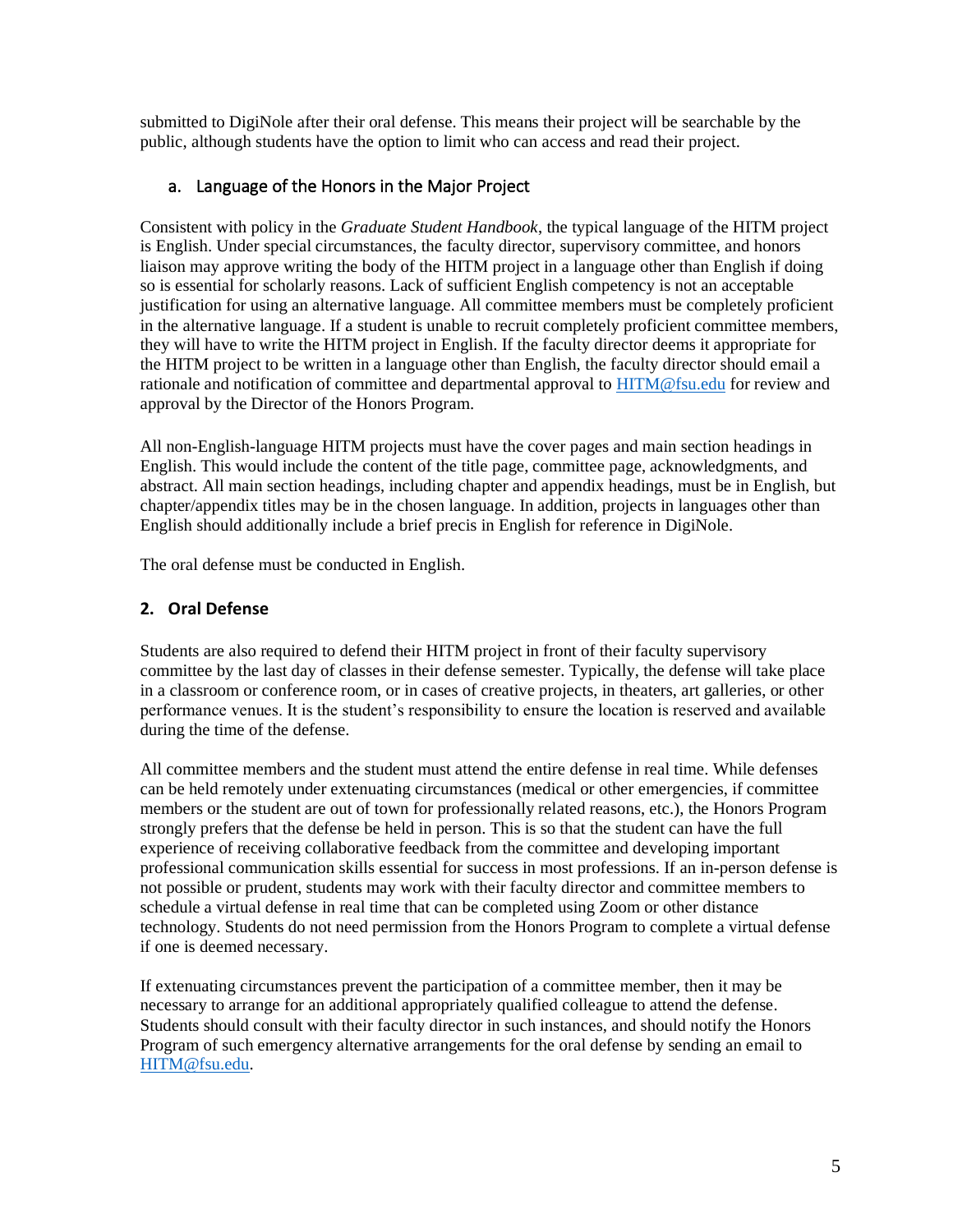In most cases, the student will make an oral presentation of 15 to 20 minutes, followed by a questionand-answer session of 30 to 40 minutes. The oral defense must be conducted in English.

#### <span id="page-8-0"></span>Electronic Signature Options for Honors in the Major Forms

Students should submit a single HITM form with all required signatures through the [HITM online portal](https://honorsinthemajor-fsu-apply.smapply.us/) as a PDF. If submitting a single form is not possible, students should combine multiple pages into a single PDF file.

Please note that completed e-signed HITM forms should be "printed" as a PDF document before uploading to the HITM online portal. Doing so will ensure that all signatures are present and legible once uploaded to the portal.

Options for securing electronic signatures on HITM forms include:

- [HelloSign](https://app.hellosign.com/info/pricing?_ga=2.231421983.1211074572.1595958206-1706847133.1595958206) An e-signature platform with a free option to receive three signatures per month, or a free trial to receive unlimited signatures. Please note that if you opt for the free trial, you should choose the monthly option (\$20/month) instead of the annual option (\$180/year) in the event the trial ends and you are charged.
- [DocuSign](https://www.docusign.com/products-and-pricing) An e-signature platform free to use for FSU faculty and staff. You may either ask your faculty director to circulate a form on your behalf for signatures, or you may pay \$15/month for a single user account for sending out up to five documents a month.
- [Electronic signatures on PDF](https://helpx.adobe.com/reader/using/sign-pdfs.html) All HITM forms have been formatted for electronic signatures. If your faculty director and committee members are able to sign a PDF electronically, you may circulate the same PDF file to each individual. If you opt for this, you must secure all signatures on one form. Do not submit three different PDF files, each with one signature.

Smartphones have scanning capabilities if you or a committee member need to scan a signature to include on a PDF. Android phone users can use the [Google Drive](https://support.google.com/drive/answer/3145835?co=GENIE.Platform%3DAndroid&hl=en) app, which comes pre-installed on Android phones, to scan their signature to create a signature file. Apple iPhone users can use the [Notes](https://support.apple.com/en-us/HT210336) app, which comes pre-installed on iPhones, to scan their signature to create a signature file. Directions for using an app to scan a signature are provided via each app's respective hyperlink above.

#### <span id="page-8-1"></span>Honors in the Major Program Timeline and Deadlines

Throughout the HITM experience, students will need to submit signed forms to the Honors Program, each of which corresponds to a different stage in the HITM approval process. Signed HITM forms should be submitted through the [HITM online portal.](https://honorsinthemajor-fsu-apply.smapply.us/) Students can begin their HITM experience in the Fall, Spring, or Summer semesters. Remember that registration for HITM credit hours is required for each semester of HITM.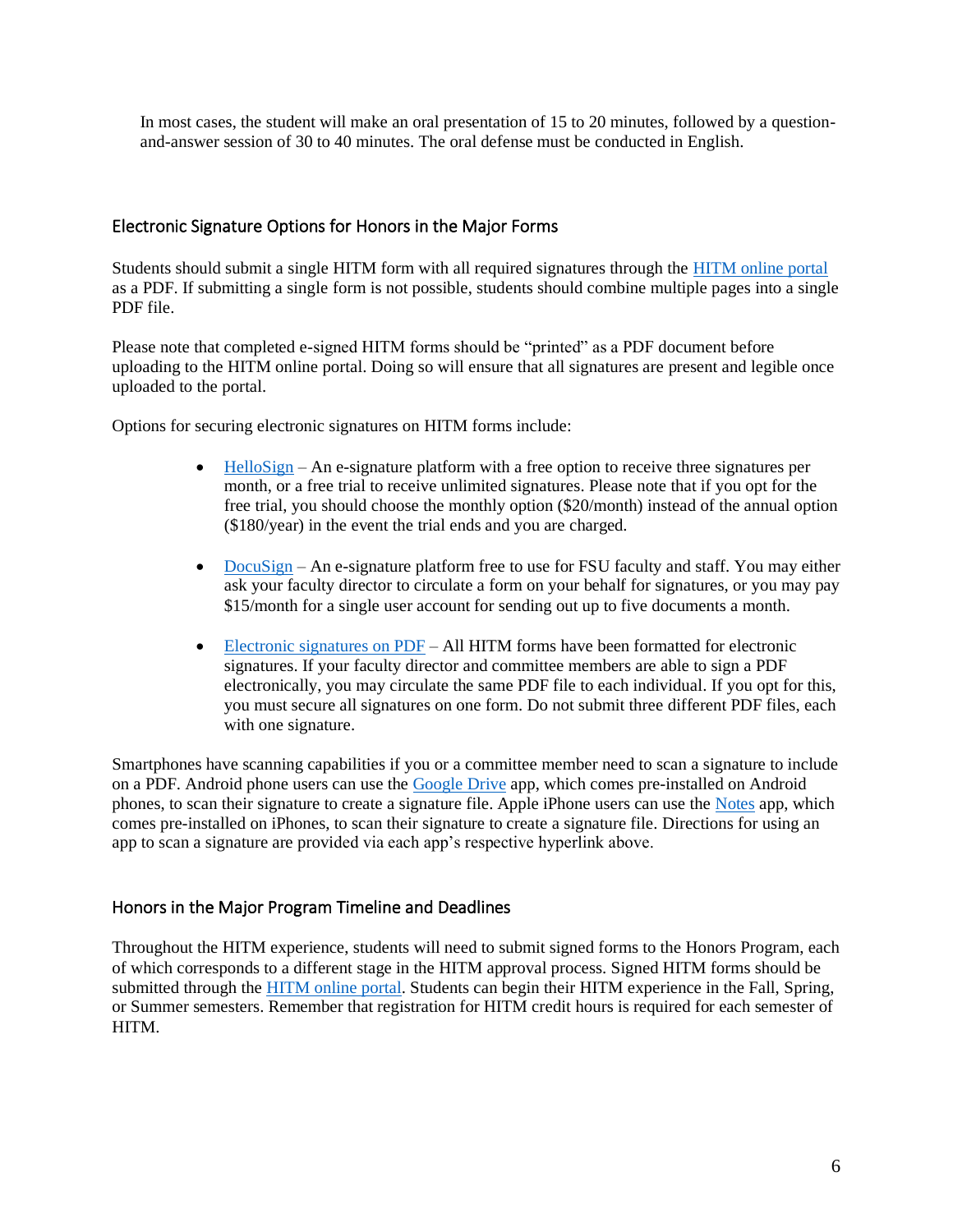<span id="page-9-0"></span>1. Application Semester**:** Students should use the semester before the start of the HITM project to prepare and submit their HITM application. The Application Semester should therefore be at least three semesters before the student plans to graduate.

The first step in beginning the HITM application is finding a faculty director. Most often, the faculty director is a tenured, tenure-track, or specialized faculty member at FSU. Visiting faculty members and post-doctorate researchers are also eligible to serve as a faculty director, so long as they will be at FSU for the duration of the student's HITM project. In all instances, potential faculty directors must have a terminal degree in the field of study (a Ph.D. for most academic programs) or have graduate faculty status. Graduate students are not eligible to serve as a faculty director. See pages 15 and 16 of this handbook for additional information about eligibility criteria for the faculty director and supervisory committee.

Students should consider inviting as directors faculty they have enjoyed working with in some capacity, whether through courses, mentoring, or collaboration on projects. More information about how to approach and talk with potential faculty directors can be found in Appendix D of this handbook. If a student is unsure about their options, they can reach out to the [honors](https://honors.fsu.edu/honors-major/faculty-and-staff/honors-liaisons) liaison in their major for guidance.

After a faculty member has agreed to direct the project, the student should select a working title for their proposed research project. Although this title may be changed, it should give a clear idea of what the student's proposed research topic and scope will be about. The student should consult with the faculty director, who can share valuable insights on broadening or narrowing the scope of the proposed research

The student will also need to discuss their project timeline with the faculty director, depending on the timeline chosen for the project (two semesters minimum or three semesters maximum). These semesters must be consecutive, with the exception of the Summer semester if the student will not be on campus. The student may take up to nine credit hours of HITM project work, and/or may extend their HITM project over three semesters, if necessary. In addition, some departments have additional requirements students must meet, and students should consult with their departmental academic advisor for clarification about these departmental requirements.

Once a faculty director has been recruited, a working title has been developed, and a timeline has been identified, the student must complete and submit the [HITM application.](https://honors.fsu.edu/sites/g/files/upcbnu561/files/HITM%20Forms/HITM%20Application%20-%202020%20Revision.pdf) The application must be approved and signed by the faculty director, the honors liaison for the student's major, and the department chair or area coordinator. Once these signatures have been obtained, the student must submit the application through the [HITM online portal.](https://honorsinthemajor-fsu-apply.smapply.us/)

**Students who wish to begin their HITM project must submit a signed copy of the [HITM Application](https://honors.fsu.edu/sites/g/files/upcbnu561/files/HITM%20Forms/HITM%20Application%20-%202020%20Revision.pdf) through the [HITM Online Portal](https://honorsinthemajor-fsu-apply.smapply.us/) by the 13th Friday of the semester prior to their planned first semester.**

<span id="page-9-1"></span>2. Prospectus Semester**:** Students in their first semester of the HITM project should begin with two concurrent tasks: recruiting two to three committee members and writing their prospectus. With the guidance of the faculty director, the student will need to locate and recruit at least one faculty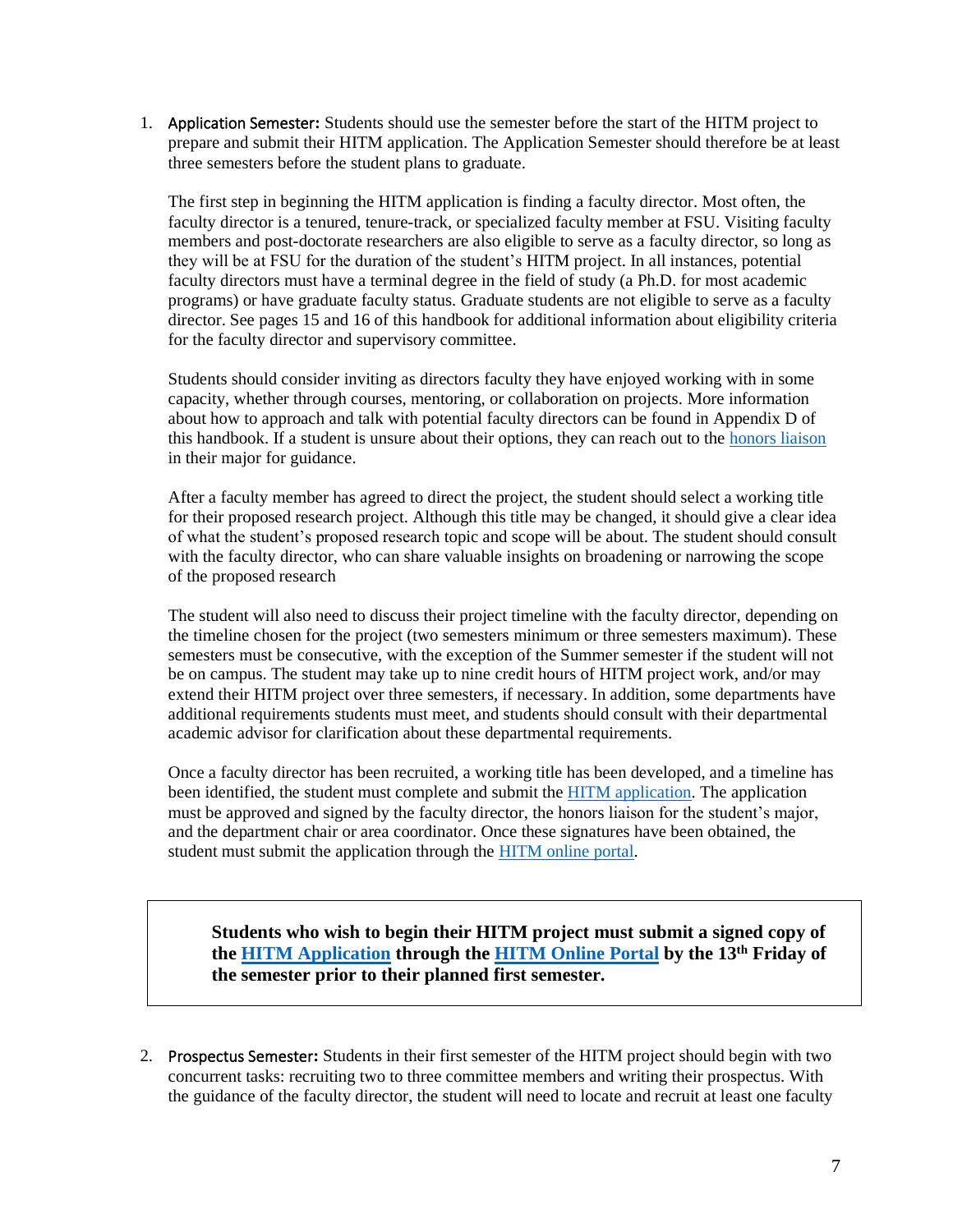committee member from their major and one faculty committee member outside of the department which houses the student's major. A fourth committee member from any department at FSU is optional. Graduate students are not eligible to serve as committee members. See pages 14 through 16 of this handbook for additional information about the makeup of the supervisory committee.

By the seventh week of the Prospectus Semester, the faculty director and all members of the supervisory committee will have to approve the student's prospectus. The prospectus serves as a research proposal, giving the committee background information about the project and similar research, outlining the methods, and discussing the expectations for the HITM project's outcomes. Specific requirements for a prospectus are discipline-specific, and students should contact their faculty director to discuss expectations about format, length, and content.

For analytical or applied/experiential projects, the prospectus should be a minimum 10 pages of text, plus documentation (works cited, appendices, images, etc.). The creative project prospectus should be a minimum of three pages of text, plus documentation (works cited, appendices, images, etc.)

The purpose of the prospectus is to define the scope of a student's HITM project and to clarify the steps they will take in researching, writing, creating, and/or implementing the work. A strong prospectus typically includes some, if not all, the following elements:

- A description of the HITM project's nature and purpose, the issue(s) to be addressed, and their significance to the student's field
- If part of a team-based research setting like that of a lab, how the HITM project is the student's own and distinct from the research project(s) of the faculty PI, even if the projects overlap and/or complement each other
- A critical review of related work in the student's field, to provide background information and demonstrate the need for the HITM project
- The proposed research methods, along with an explanation of why the chosen approach is appropriate for the proposed HITM project
- A preliminary bibliography

**Students should merge their signed [Prospectus Approval Form](https://honors.fsu.edu/sites/g/files/upcbnu561/files/HITM%20Forms/Prospectus%20Approval%20Form%20-%202020%20Revision.pdf) and their approved prospectus into a single PDF file, then submit this PDF file through the [HITM Online Portal](https://honorsinthemajor-fsu-apply.smapply.us/) by the Friday of the 7th week of classes.**

<span id="page-10-0"></span>3. Defense Semester**:** Typically, students complete the HITM project in two semesters, but have the option to complete in three semesters. Students in their second or third semester complete their HITM project by way of a formal defense in front of their supervisory committee during their final semester of project work. Following the defense, the final project must be approved by all members of the faculty committee.

Within the first four weeks of the Defense Semester, students must collaborate with their faculty director to schedule the day and time of their defense and get it approved by the supervisory committee.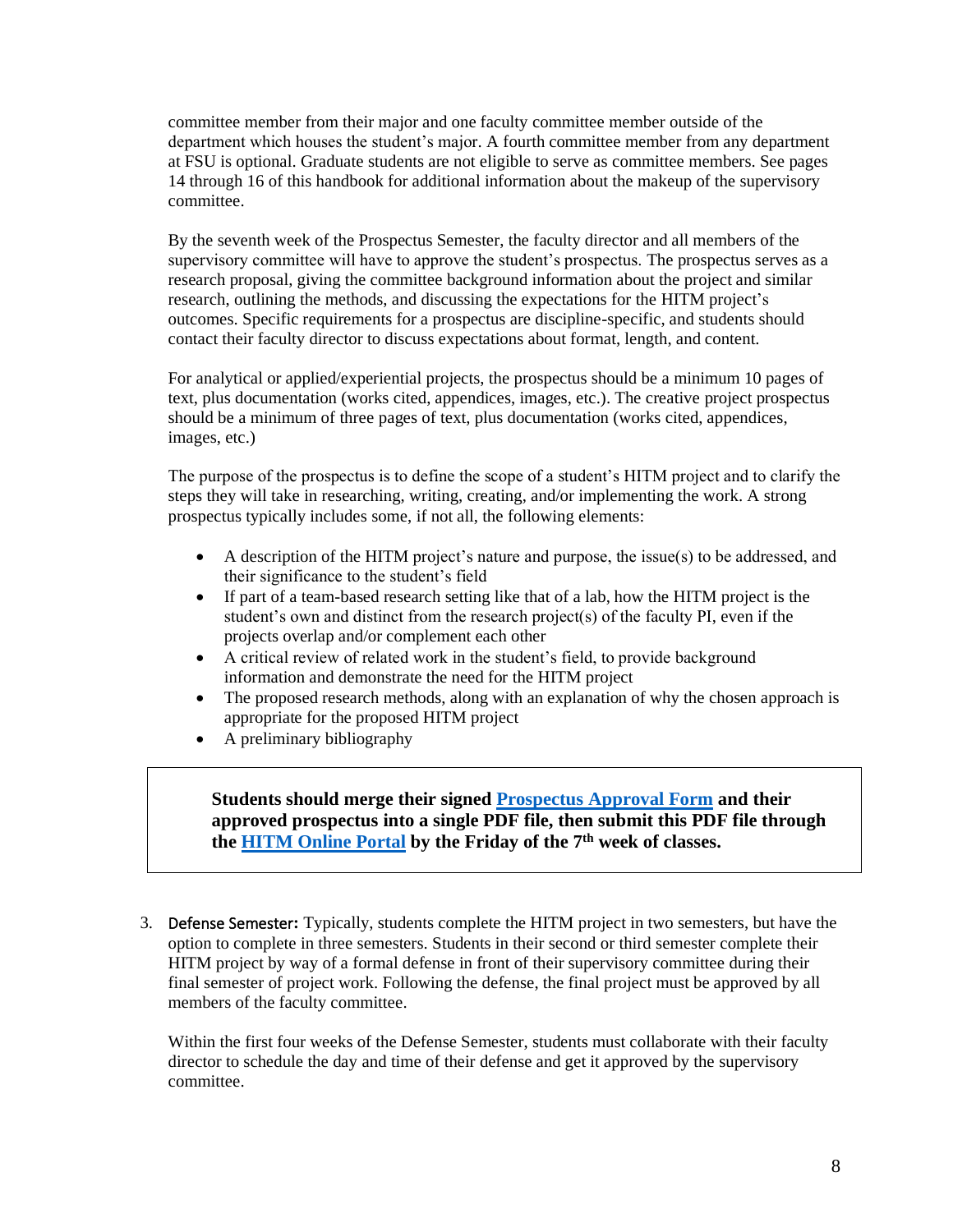All committee members and the student must attend the entire defense in real time. While defenses can be held remotely under extenuating circumstances (medical or other emergencies, if committee members or the student are out of town for professionally related reasons, etc.), the Honors Program strongly prefers that defense be held in person. This is so that student can receive the full experience of receiving collaborative feedback from the committee and developing important professional communication skills essential for success in most professions. If in-person defenses are not possible or prudent, students may work with their faculty director and committee members to schedule a virtual defense in real time that can be completed using Zoom or other distance technology. Students do not need permission from the Honors Program to complete a virtual defense if one is deemed necessary.

If extenuating circumstances prevent the participation of a committee member, then it may be necessary to arrange for an additional appropriately qualified colleague to attend the defense. Students should consult with their faculty director in such instances, and should notify the Honors Program of such emergency alternative arrangements for the oral defense by sending an email to [HITM@fsu.edu.](mailto:HITM@fsu.edu)

Students with creative HITM projects that require special space reservations, technical considerations, or coordination of performers may want to consider the Defense Announcement early for logistical reasons. Once the defense is scheduled, the student will complete the [Defense](https://honors.fsu.edu/sites/g/files/upcbnu561/files/HITM%20Forms/Defense%20Announcement%20Form%20-%202020%20Revision.pdf)  [Announcement](https://honors.fsu.edu/sites/g/files/upcbnu561/files/HITM%20Forms/Defense%20Announcement%20Form%20-%202020%20Revision.pdf) and submit it via the [HITM online portal](https://honorsinthemajor-fsu-apply.smapply.us/) by no later than 4:30 pm Eastern the day of the posted deadline.

All students should use the [HITM cover page template](https://honors.fsu.edu/sites/g/files/upcbnu561/files/HITM%20Forms/HITM%20cover%20page%20template.docx) to have a properly formatted title page and signature page for their project. Also, all students should follow instructions provided in Appendix H of this handbook so that their HITM project is accessible to screen readers.

Once the student has successfully defended their HITM project, they must obtain their committee members' electronic signatures on the [Defense Certificate](https://honors.fsu.edu/sites/g/files/upcbnu561/files/HITM%20Forms/Defense%20Certificate%20Form%20-%202020%20Revision.pdf) form and submit it via the [HITM](https://honorsinthemajor-fsu-apply.smapply.us/)  [online portal](https://honorsinthemajor-fsu-apply.smapply.us/) by no later than 4:30 pm Eastern the day of the posted deadline.

**The [Defense Announcement](https://honors.fsu.edu/sites/g/files/upcbnu561/files/HITM%20Forms/Defense%20Announcement%20Form%20-%202020%20Revision.pdf) deadline is the Friday of the 4th week of classes.**

**The [Defense Certificate](https://honors.fsu.edu/sites/g/files/upcbnu561/files/HITM%20Forms/Defense%20Certificate%20Form%20-%202020%20Revision.pdf) deadline is the last day of classes. Both documents will be submitted through the [HITM Online Portal](https://honorsinthemajor-fsu-apply.smapply.us/) by their respective deadlines.**

Students must submit their finished project to the FSU [DigiNole](http://diginole.lib.fsu.edu/) archive after their oral defense. This means their HITM project will be listed in the DigiNole archive and thus searchable by the public. That said, students have the option to submit a[n Embargo Request Form](https://honors.fsu.edu/sites/g/files/upcbnu561/files/Embargo%20Request%20Fall%202019%20revision.pdf) at the same time they submit the signed Defense Certificate. The Embargo Request Form is used to request that the HITM project be unavailable to download from the FSU [DigiNole](http://diginole.lib.fsu.edu/) archive for a specific amount of time. Embargoes are not recommended for most HITM projects but are available, particularly for projects in line for publication. This form is optional and should be signed by the student and the faculty director if deemed necessary.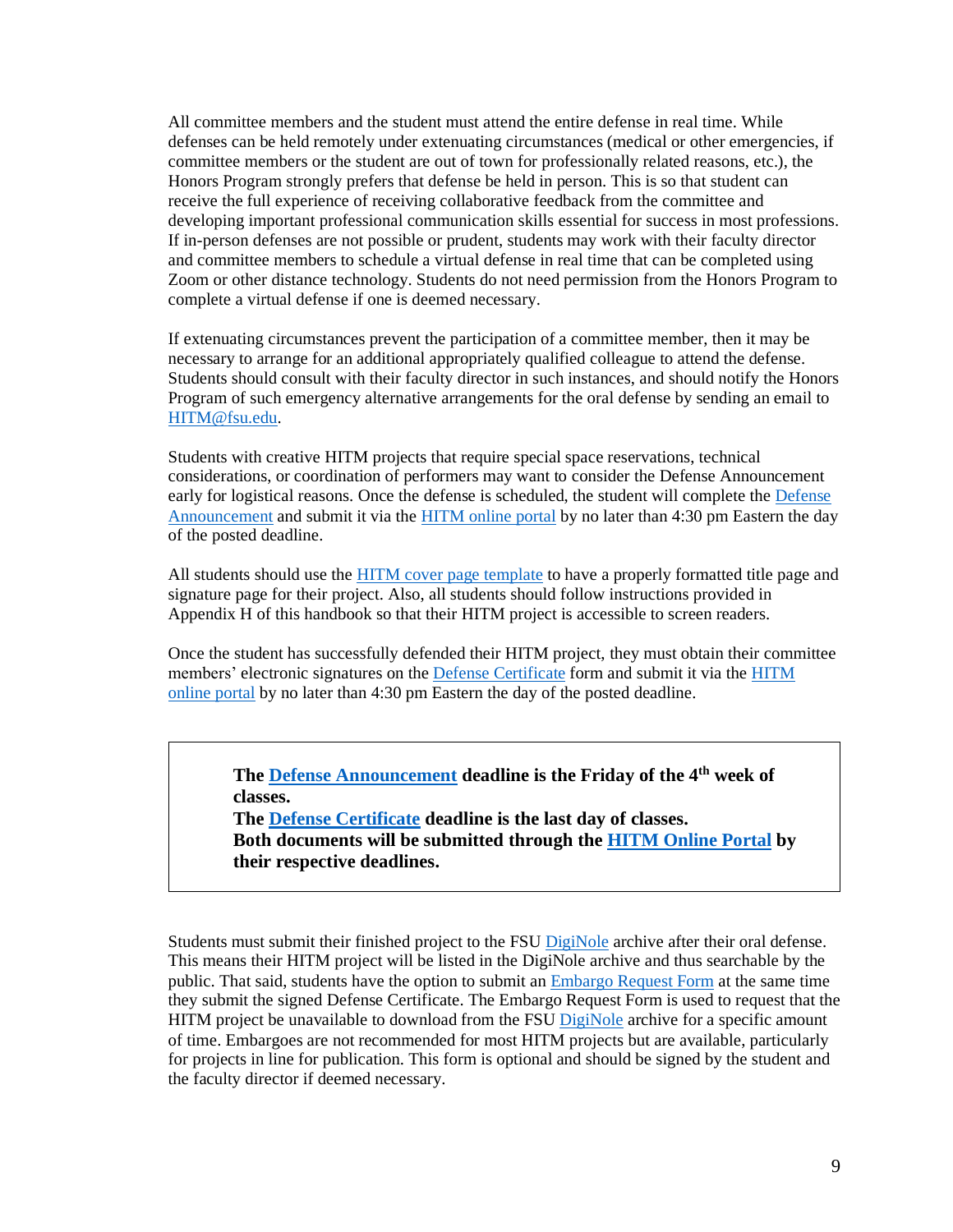- <span id="page-12-0"></span>4. Submission to the Archive**:** All undergraduate HITM projects published at FSU can be accessed from the [DigiNole](http://diginole.lib.fsu.edu/) archive. Students must submit their final project to the archive by the last day of classes in order to officially earn Honors in the Major recognition on their transcript.
	- Exception Request**:** Sometimes, there may be important reasons why the submission of the HITM project to an open access database like the DigiNole archive may not be appropriate, even if a student has the option to request an embargo. One example could be that making the HITM project available to the public on DigiNole may compromise the privacy and safety of the student or their research subjects, even if they have been anonymized. If a student believes they have legitimate reasons for not submitting their HITM project to DigiNole, they should first consult with their faculty director. If the director agrees with the student's concerns, the student should email a brief rationale to [HITM@fsu.edu](mailto:HITM@fsu.edu) with their faculty director CC'd on the email. The Director of the Honors Program will review the rationale, and a decision will be communicated to the student and their faculty director via email within three to five business days.
- <span id="page-12-1"></span>5. Graduation**:** All HITM requirements must be met, including departmentally specific requirements (if any) and the oral defense, before graduation from FSU and conferral of the bachelor's degree.

The Honors Program hosts a graduation medallion ceremony in the fall, spring, and summer semesters. This ceremony is scheduled each semester before the colleges' commencement ceremonies. HITM students have the option to participate in the Honors Program medallion ceremony and to receive an Honors in the Major medallion. This medallion may also be worn at their college commencement ceremony. Regardless of their participation in the Honors Program medallion ceremony, HITM students will have "With Honors" written by their major in their college commencement program and on their final official transcript.

HITM students who choose to participate in the Honors Program graduation medallion ceremony should visit "Applying for Honors [Graduation" on the Honors](https://honors.fsu.edu/student-recognition/honors-graduation/apply-honors-graduation) Program web site for more information.

#### <span id="page-12-2"></span>The Honors in the Major Manuscript and Screen Reader Accessibility

So that the [DigiNole-](http://diginole.lib.fsu.edu/)archived HITM project will be accessible to screen readers, FSU Libraries has provided guidelines for alt text captions and built-in headings in Microsoft Word that students should use. How students choose to format their project (use of table of contents, table of figures, appendices, etc.) will be determined by the conventions of their academic field. Students should consult with their faculty director about which formatting components are typical and necessary.

See Appendix H of this handbook for detailed instructions about how to apply alt text captions and builtin headings to the project manuscript.

#### <span id="page-12-3"></span>Registration for Honors in the Major Credit Hours

Students accepted to the HITM program must register for a 4000-level HITM course offered by their major department or program for each semester of HITM project work. Students should contact their major academic advisor or departmental coordinator to start the registration process as early as possible. If the student's college, department, or program requests confirmation that they have been accepted into the HITM program, the student can provide a copy of the acceptance email they receive. The drop/add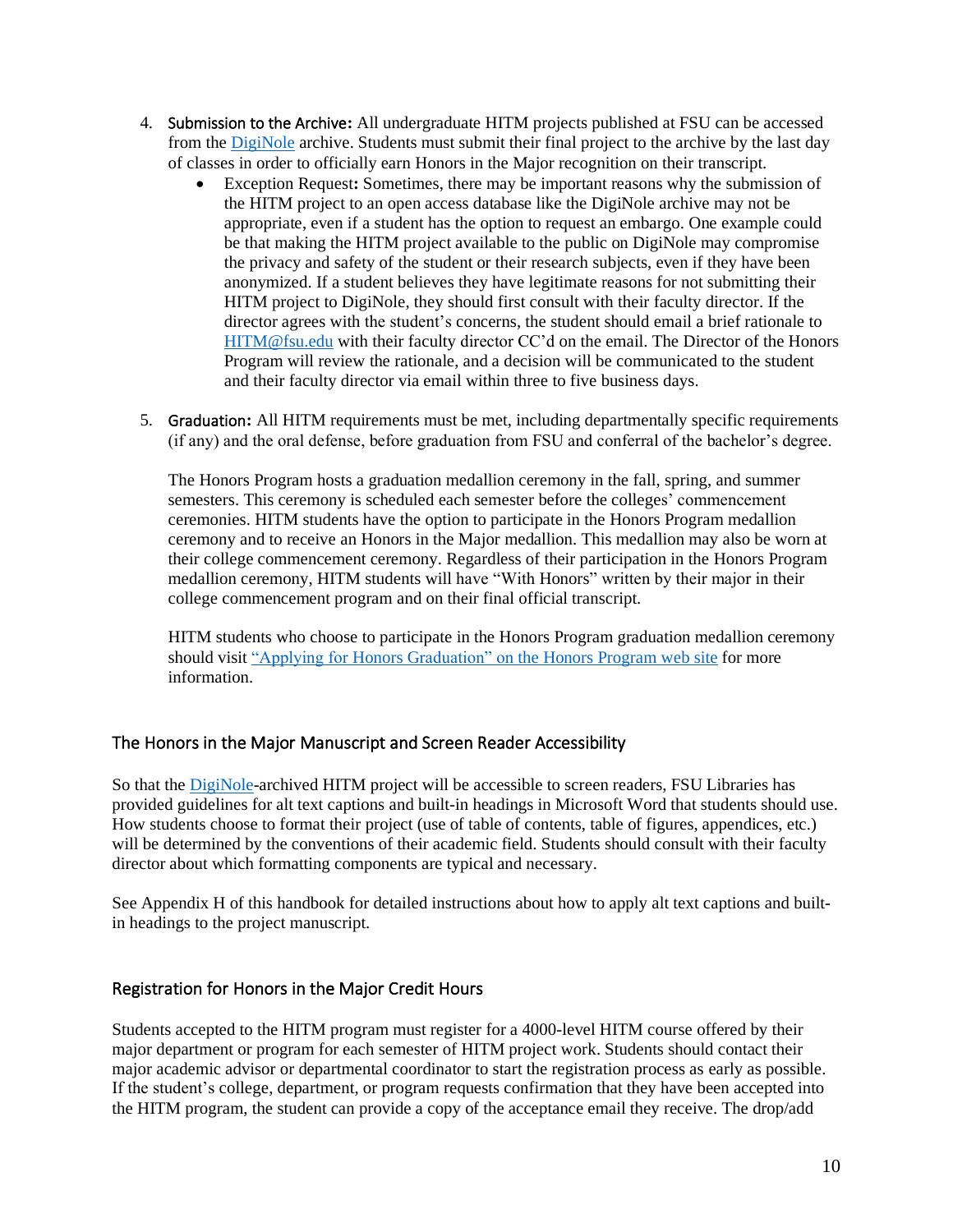period ends the first Thursday of the semester at 11:59 pm Eastern, so all credit hours must be added to the schedule by this deadline. Note that late registration fees apply to 4000-level HITM courses. A minimum of six total credit hours divided across two semesters is required in order to earn HITM recognition. Students have the option to take up to nine credit hours of HITM project work, and/or may extend their HITM project over three semesters, if necessary.

Students should consult with their departmental academic advisor about department-specific requirements for Honors in the Major (if any) that are in addition to the minimum six HITM credit hours/two semester requirement.

#### <span id="page-13-0"></span>Incomplete Grades and the Honors in the Major Credit Hours Grade Requirement

Incomplete grades for the 4000-level HITM course should not be assigned by the faculty director unless pre-approved by the HITM program. Faculty directors considering an incomplete grade as an option should send an email t[o HITM@fsu.edu](mailto:HITM@fsu.edu) requesting guidance.

Incomplete grades will be considered only for truly extenuating circumstances (a death in the immediate family, chronic unexpected health issues, housing instability, etc.). Faculty directors should contact [HITM@fsu.edu](mailto:HITM@fsu.edu) if a HITM student has disengaged or stopped communicating so that additional student support options can be considered.

To successfully complete the HITM program, students must earn a "B-" or better in their HITM credit hours while maintaining minimum 3.200 FSU and Cumulative GPAs (not rounded to the third decimal place). Students who are also in the University Honors Program must earn a "B-" or better in their HITM credit hours in order to be able to apply these hours toward their Honors Program medallion requirements.

### <span id="page-13-1"></span>Withdrawing from the Honors in the Major Program

A student who wishes to withdraw from the HITM program should first meet with their faculty director to discuss their concerns and their options. Sometimes extending an HITM project into a third semester, modifying the research plan, requesting an extension on a deadline, or trying a new time management strategy can create a pathway to project completion. Exploring such options is highly encouraged, given the amount of work students put into the HITM project.

If after consulting with their faculty director a student still wishes to withdraw from the HITM program, they should email their withdrawal request to [HITM@fsu.edu](mailto:HITM@fsu.edu) with their faculty director CC'd. A brief rationale should be included with the request. The request will be honored upon receipt, and the HITM plan will be removed from the student's academic record. Please note that withdrawing from the HITM program may impact a student's ability to satisfy requirements for the Garnet & Gold Scholar Society, for the Honors Program, or for the university's Liberal Studies Program.

Students withdrawing from the HITM program will be strongly encouraged to either drop their HITM credit hours for the semester, or work with their major academic advisor to change their HITM credit hours to a Directed Individual Study.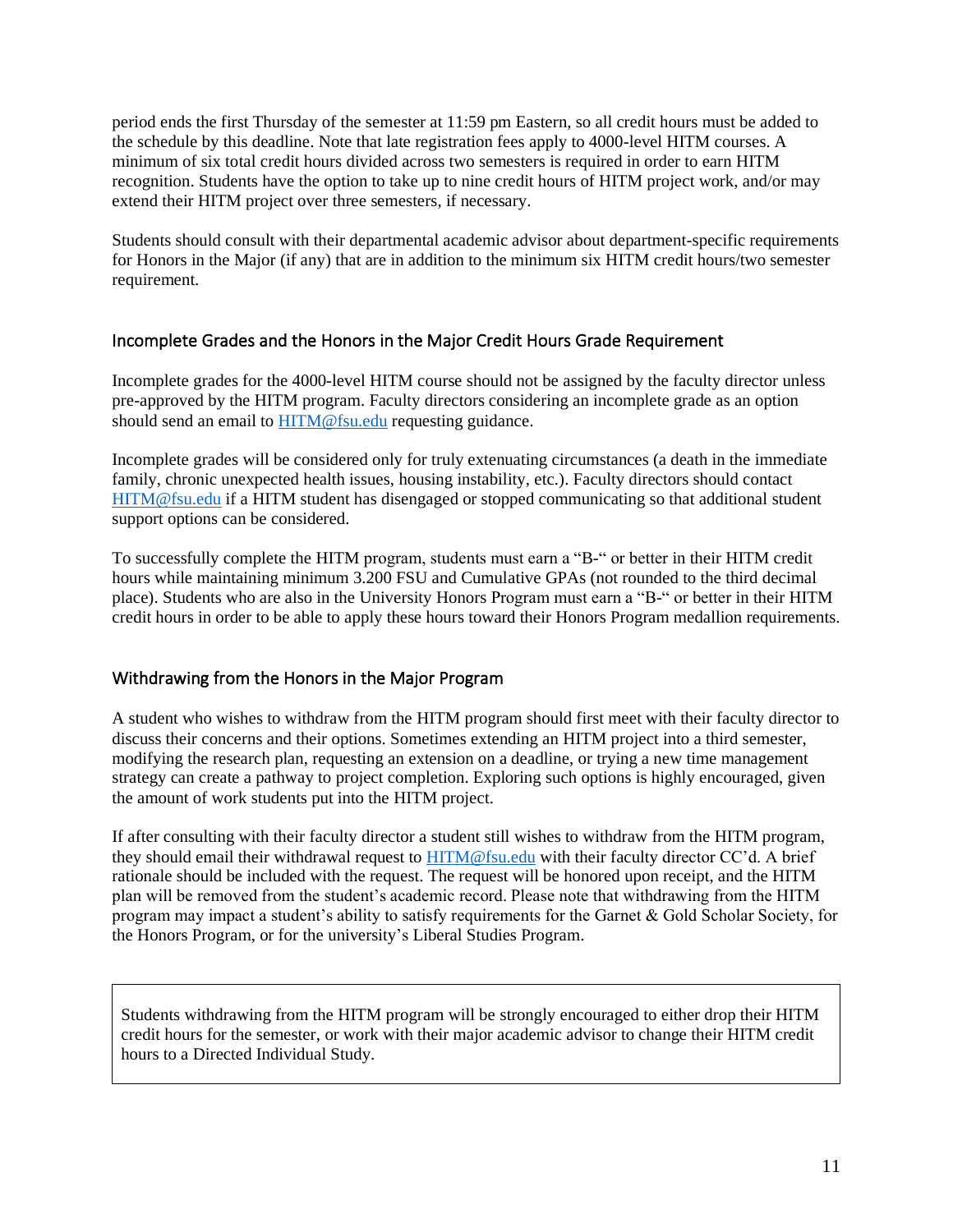#### <span id="page-14-0"></span>Deadline Extension Request and Program Removal Appeals Process

Students admitted to the HITM program are expected to meet paperwork deadlines and project milestones, as well as maintain minimum 3.200 FSU and Cumulative GPAs (not rounded to the third decimal place). Students should proactively plan with the faculty director on a schedule for meeting necessary deadlines and milestones each semester. If extenuating circumstances prevent adherence to deadlines or milestones, both the student and faculty director should together send a single email to [HITM@fsu.edu](mailto:HITM@fsu.edu) at least three business days before the deadline with an explanation and a request for an extension. Extension requests will not be considered if they do not come from both the student and the faculty director. Decisions regarding extension requests will be communicated to the student and faculty director within three business days of receipt. Extension requests made after a missed deadline or milestone will not be considered.

Missed deadlines or milestones and/or dipping below a 3.200 FSU or Cumulative GPA (not rounded to the third decimal place) may result in removal from the HITM program. Students have the right to appeal their removal from the HITM program by completing the [HITM Appeal Form](https://fsu.qualtrics.com/jfe/form/SV_3w8bNCAZS4cwBDv) stating the details of their situation, the reason for reconsideration, and their detailed plan for resuming project work and completing the HITM program within the allowed timeframe, should the appeal be granted. Once the [HITM Appeal](https://fsu.qualtrics.com/jfe/form/SV_3w8bNCAZS4cwBDv)  [Form](https://fsu.qualtrics.com/jfe/form/SV_3w8bNCAZS4cwBDv) is submitted, no additional edits are allowed. Appeals must be submitted within two weeks (including holidays and weekends) from when email notification of removal from the HITM program is sent. In consultation with the Assistant Director of Honors in the Major, the Director of the Honors Program will evaluate the appeal, and the final decision will be communicated to the student by email within two weeks of receipt of the appeals request. Please note that each student has only one opportunity to submit an appeal. If an appeal is granted and a student is subsequently removed from the HITM program due to failure to meet requirements, no additional appeals are possible, and removal from the program is final.

#### <span id="page-14-1"></span>Human Subject Research and the Institutional Review Board

Honors in the Major projects that involve individuals as study subjects (human research) generally require advance review to ensure that subjects are adequately protected against research risks. Depending upon research parameters, reviews are performed by the Office for Human Subjects Protection (OHSP) and/or the FSU Institutional Review Board (IRB). These reviews are required by law and are aimed at helping researchers assure appropriate protection to the human subjects under study in a given project. If a study will involve interaction or intervention with individuals for research purposes, or involve collection of identifiable private information, the study must submit an application for OHSP or IRB review. Depending upon study parameters and OHSP review, some projects may be exempted by OHSP from further IRB review. Other activities, such as scholarly and journalistic activities such as oral history, journalism, biography literary criticism, legal research, and historical scholarship projects, may not be defined as research subject to further OHSP or IRB review, provided certain conditions are satisfied. Research involving human subjects may not begin until these reviews are completed and OHSP or IRB approves the study.

Because OHSP and IRB reviews require time, students should submit a complete application at least one month before they plan to start data collection, to allow for enough time for the review's completion. Any questions about FSU's OHSP and IRB resources and requirements can be directed to the OHSP at [humansubjects@fsu.edu](mailto:humansubjects@fsu.edu) or (850) 644-7900.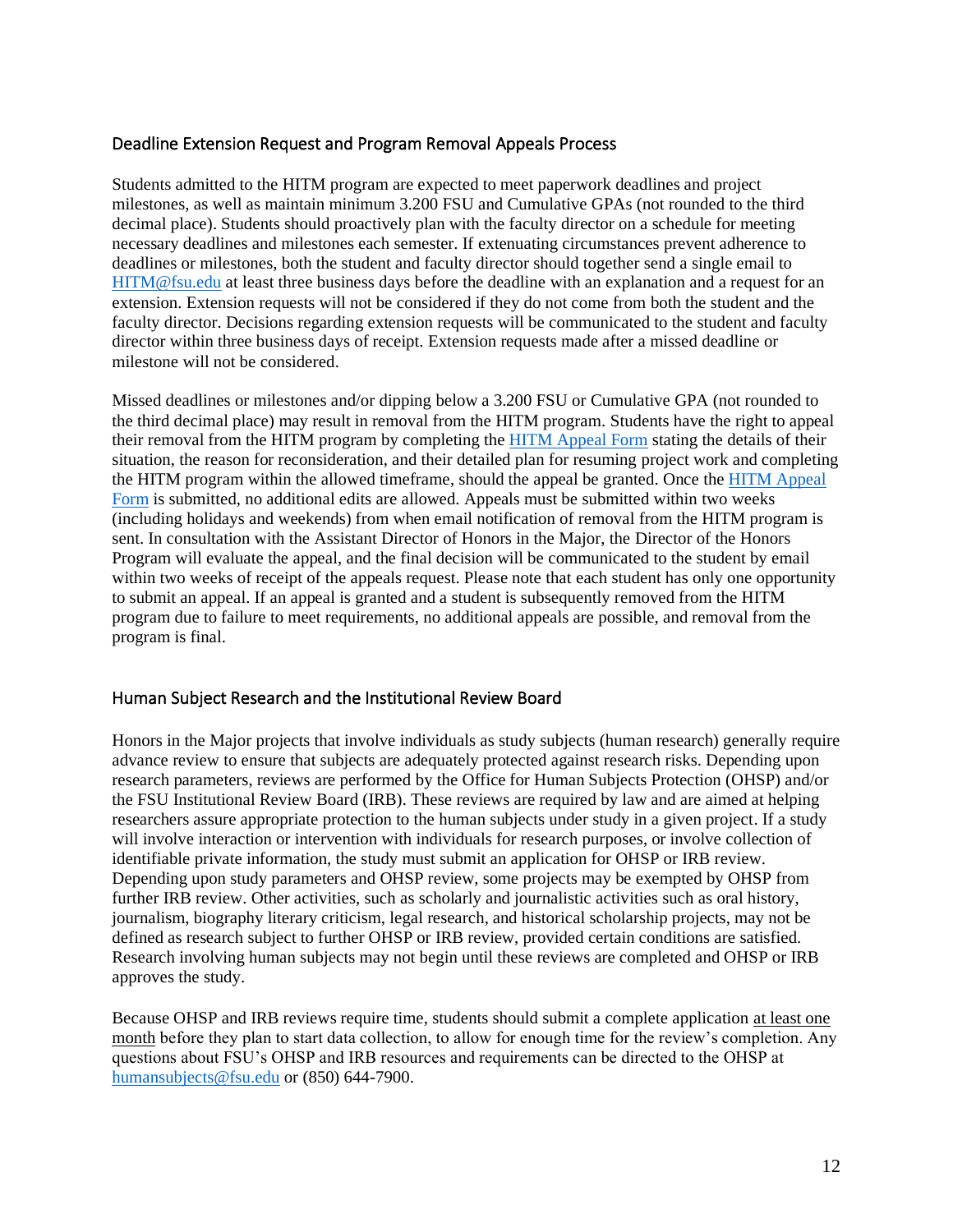So how does a student know if their proposed research requires OHSP and/or IRB review? At least one semester before beginning the HITM project, students should use the following resources and talk with their faculty director to help determine next steps.

- **[Student-led Research Resources:](https://www.research.fsu.edu/research-offices/ohsp/student-led-research/)** The OHSP has compiled a comprehensive page of resources specifically for undergraduate students directing their own research projects involving human subjects.
- **Human Research Worksheet:** The OHSP uses a worksheet for individuals to help determine whether an activity is considered Human Research. Students should consult the worksheet as a guide and discuss it with their faculty director. The worksheet can be located in RAMP, FSU's research application management system. To access RAMP, go into the MyFSU portal. In RAMP, under the IRB tab, click on Library. Within the Library click on Worksheet, the HRP-310-Worksheet-Human Research Determination document. After reviewing the worksheet to get a sense of whether and how your activity may involve human research, submit an Official Request for Determination of Not Human Research to OHSP (see directions on the form). For other information, check out OHSP's Investigator Manual.
- **[CITI Training](https://www.research.fsu.edu/research-offices/ohsp/investigator-resources/citi-training-requirements/)**: The Collaborative Institutional Training Initiative (CITI) Human Subjects Research (HSR) training provides key instruction for protecting human subjects in proposed research. Certification is good for three years, and students who might continue their engagement with human subject research should complete this training. Further information can be found at: https://www.research.fsu.edu/researchoffices/ohsp/investigator-resources/citi-training-requirements/
- **"Protocol [Development Workshop"](https://www.research.fsu.edu/research-offices/ohsp/investigator-resources/training-education/protocol-writing-workshop/) webinar:** if a student in consultation with their faculty director has determined that yes, their proposed research will require OHSP and/or IRB review, they should review this Protocol Writing Workshop to better understand what is expected in their application: https://www.research.fsu.edu/researchoffices/ohsp/investigator-resources/training-education/protocol-writing-workshop/

#### <span id="page-15-0"></span>Responsibilities of the Honors in the Major Student

The HITM student is ultimately responsible for conceptualizing and developing their project and for completing the project within the prescribed two-to-three semester schedule.

Responsibilities of the student include, but are not limited to, the following:

- speaking with their major's honors liaison and networking with faculty within their major to locate a faculty director.
- choosing their topic or subject matter based upon their major and interests and ideally based upon their identification of a gap in academic, professional, or artistic knowledge.
- identifying and recruiting two or three faculty committee members, one of whom must have a home academic department or program different from that of the student's relevant major department or program.
- independently constructing a research or project design appropriate for their major and their topic, with support of their faculty director. If part of a team-based research setting like that of a lab, the student is responsible for identifying how their HITM project is their own and sufficiently distinct from the research project(s) of their faculty PI.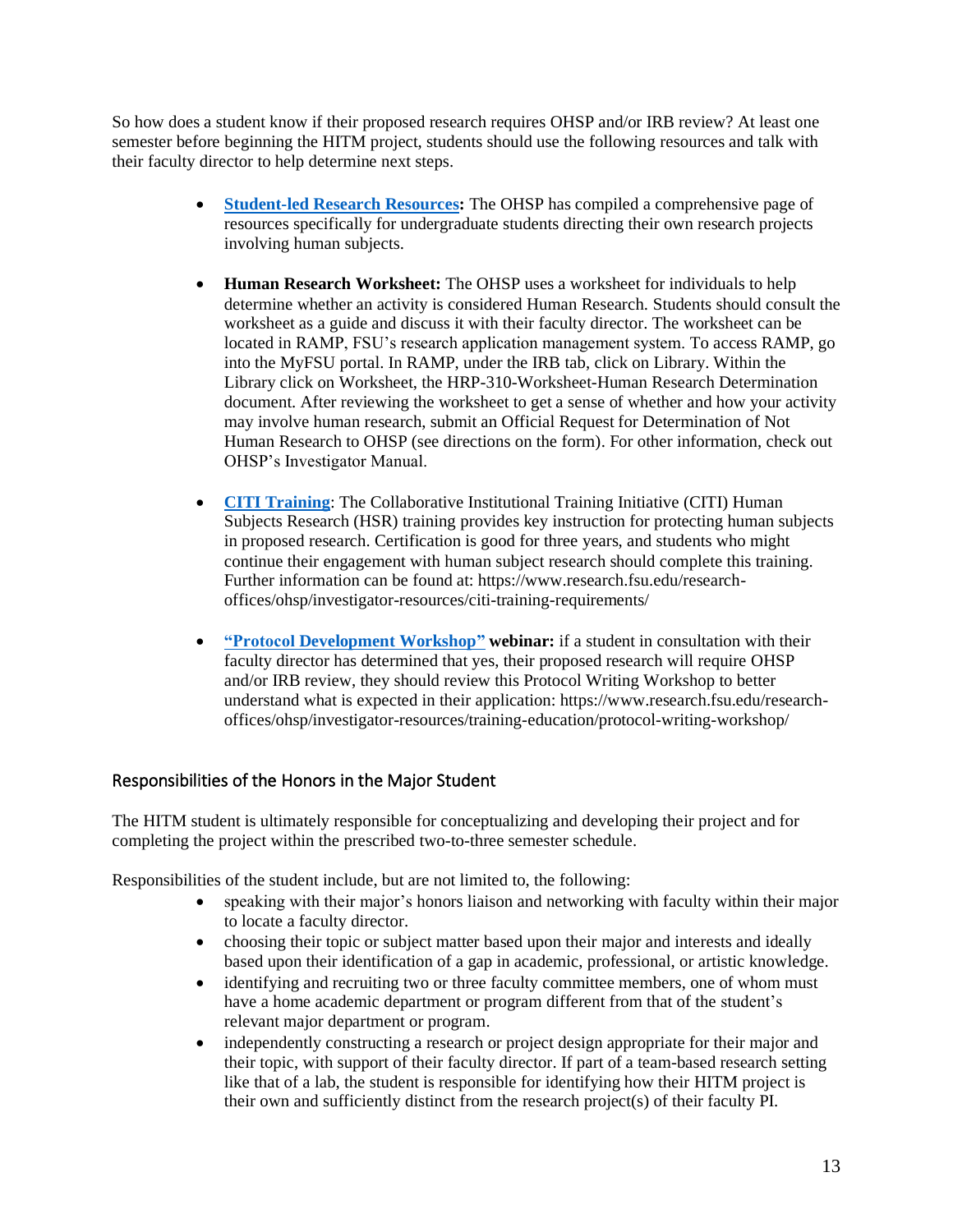- If applicable, the student is responsible for taking steps necessary to secure OHSP or IRB approvals for data collection, for selecting proper instruments if appropriate, and for conducting the data collection itself.
- analyzing the data or assessing the outcomes. If appropriate, the student may need to work with their faculty director or relevant resources to learn how to use analytical tools or software.
- interpreting the data and identifying findings, conclusions, and recommended next steps.
- securing signatures on Honors in the Major paperwork and submitting signed paperwork by the deadlines each semester.
- registering for the appropriate 4000-level HITM course each semester they are in the HITM program.
- scheduling the oral defense, including scheduling a space for the event and finding a time that works for all committee members.
- submitting their final HITM written product to the [DigiNole](http://diginole.lib.fsu.edu/) archive by the last day of classes of the semester in which they defend their project.

### <span id="page-16-0"></span>Responsibilities of the Faculty Director and Supervisory Committee

Honors in the Major project work is carried out by the student over a period of two or three semesters in collaboration with a directing professor (the HITM committee chair, also known as the faculty director) and members of the student's supervisory committee. In addition to the director, the committee must include at least one other faculty member from within the student's relevant major department or area, and a third faculty member from outside of the relevant major department or area. One other faculty member from any department or area may also serve.

Most often, the faculty director and committee members are tenured, tenure-track, or specialized faculty members at FSU. Post-doctorate researchers are also eligible to serve, so long as they will be at FSU for the duration of the student's HITM project. In all instances, faculty directors and committee members must have a terminal degree in the field of study (a Ph.D. for most academic programs) or have graduate faculty status. Graduate students are not eligible to serve as a faculty director or committee member.

If the student wishes to request an exception to the criteria above, they should submit a written request with a rationale and a CV of the candidate to [HITM@fsu.edu.](mailto:HITM@fsu.edu) The Director of the Honors Program will review the candidate's CV and, if their professional expertise and experience is deemed central to the student's project work, they may serve as either a committee member or as co-director with one other committee member who is either in a tenured or tenure-earning position, who has graduate faculty status, or who has a terminal research degree in a relevant field.

In units where there are no tenured or tenure-track faculty, the committee may be comprised entirely of specialized faculty so long as the committee chair meets the standards above (terminal degree or graduate faculty status) and, whenever possible, at least one of the other two required members is in a tenure-track or tenured position. Consistent with policy in the *Graduate Student Handbook*, each committee member's CV should show evidence of research-based scholarship and/or creative work resulting in peer-reviewed publications or equivalent work.

A scholar who is not an employee of FSU may serve as a member of the supervisory committee only if they are classified as a "visiting scholar" or have a courtesy faculty appointment at FSU. If a student wishes to include such a fourth committee member, they must first secure the approval of the Director of the Honors Program. Scholars without these FSU affiliation classifications may not serve on the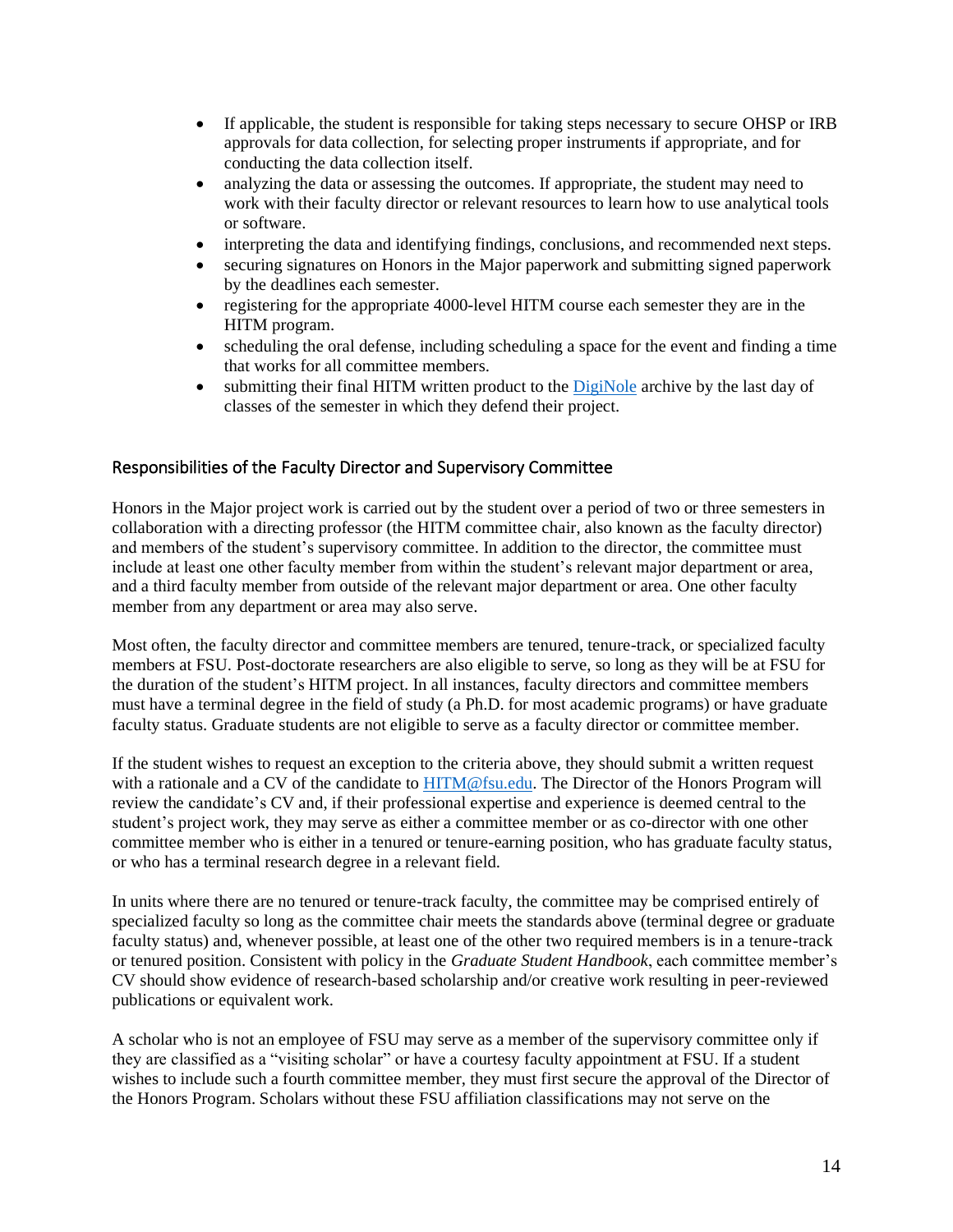committee, although a student could still unofficially consult with them, with the approval of their faculty director.

A faculty director from outside the student's major department or program is acceptable if permitted by the honors liaison and department chair or area coordinator. In this instance, the faculty director would serve as the "outside" committee member, and the student must have two additional committee members from within their relevant major department or program.

A supervisory committee consisting entirely of tenured, tenure-track, or specialized faculty with terminal degrees and/or graduate faculty status does not require approval by the Director of the Honors Program. Academic departments and programs may elect to have more specific criteria for the faculty director and supervisory committee.

The responsibilities of the faculty director include:

- Directing the student's research, study, and writing
- Helping the student structure the basic conception of the HITM project
- Helping the student clarify the objects of the HITM project
- Working with the student to discover an appropriate research or creative strategy for achieving these objectives
- Monitoring the progress of the student
- Providing specific guidance to the student regarding formal deadlines
- Helping the student schedule the defense
- Signing the forms required by the Honors Program
- Serving as instructor of record for the HITM course credit

The responsibilities of the other members of the supervisory committee include:

- Providing additional viewpoints on all phases of the HITM project conception, creation, and completion
- Contributing input on the project itself and the evaluation of the project
- Participating in the oral defense

#### <span id="page-17-0"></span>The Faculty Director as Mentor, the Student as Mentee

The Honors in the Major project represents a critical part of the student's transformation from knowledge *consumer* to knowledge *producer*. As such, the faculty director must recognize that an HITM student has unique needs distinct from those of other undergraduate students and of graduate students. In other words, the HITM student is more advanced than many of their undergraduate peers, but they may not necessarily have the specialized training, knowledge, or skills that faculty can expect of a graduate student. Moreover, HITM students may struggle with the highly creative conceptual work of constructing a sound and original project design.

The faculty director will need to take an active and enthusiastic role in fostering the student's growth. This will include recurring meetings with the student to determine what feedback, guidance, training, and resources may be necessary at each stage of the HITM project. The HITM Rubrics are available at the end of this handbook. They are optional tools and can be used in meetings to discuss with a student their understanding of where they are at and where they should be (see Appendices  $A - C$ ). In other words, the faculty director can use the appropriate rubrics as a mentoring tool to discuss the student's work and performance. The use of the rubrics is not required.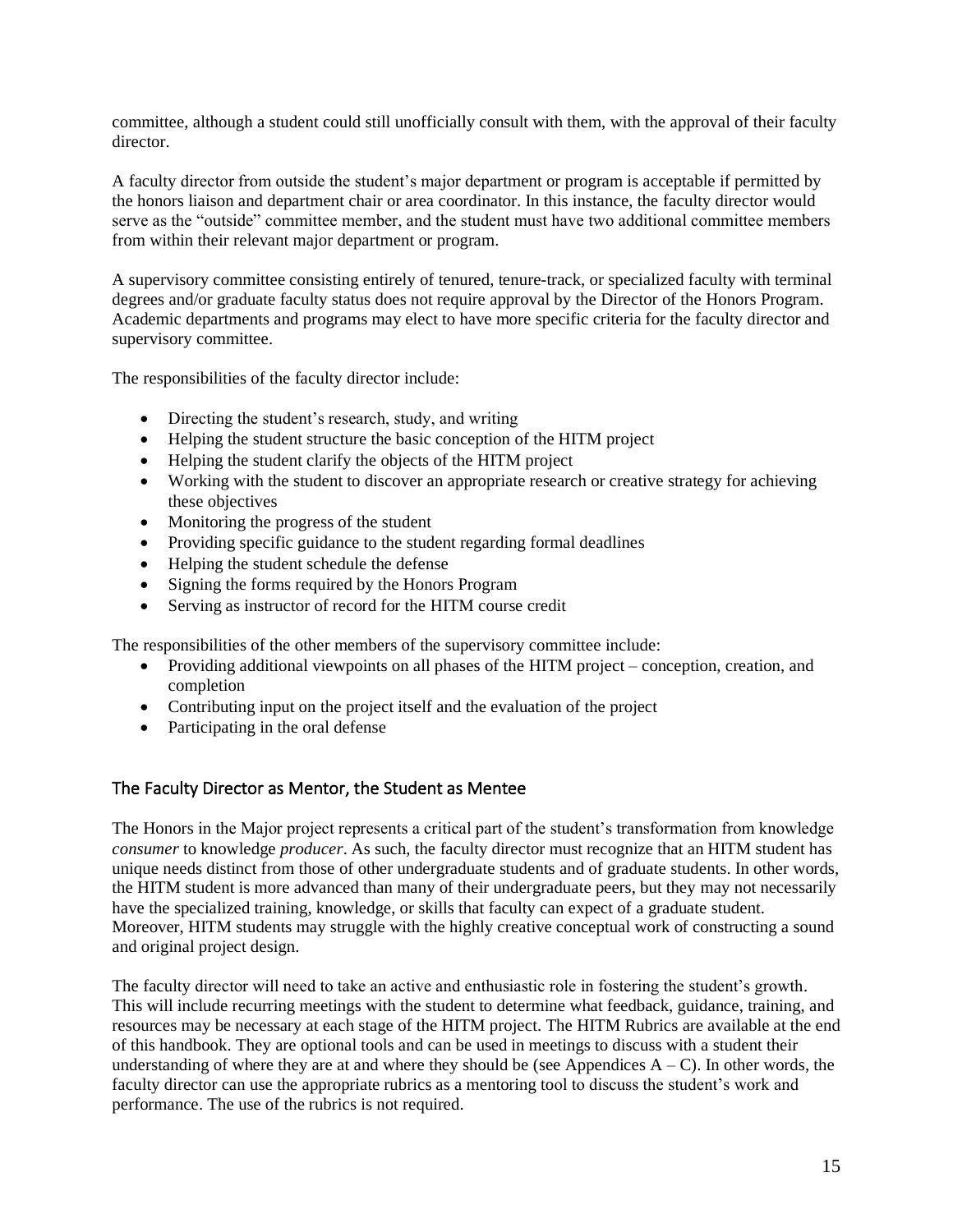The HITM student, in turn, should plan on coming to those meetings with a summary of what they are currently working on, with a description of what aspects of their project they believe are going well versus aspects they are struggling with, questions, and plans for continued work until the next face-to-face meeting. The student should self-reflect in preparation for these meetings and not be afraid to state their needs, in an effort to explore with the faculty director what steps could be taken and what resources utilized to meet those needs.

Ultimately, regular active communication about the process and labor of knowledge production is integral to the enthusiastic and effective mentoring of the HITM student. The purpose of recurring meetings is to provide active opportunities for students to get feedback from their director on aspects of the HITM work that are essential for completing a high-quality project in a timely manner that conforms to norms in the field and that support the student's growth as an up-and-coming researcher and professional in the field.

### <span id="page-18-0"></span>Honors in the Major Awards and Funding Opportunities

Students should identify potential expenses for their HITM project during their Application Semester and determine if they should seek funding for project support through various opportunities at FSU. Some awards and funding opportunities listed on the Honors Program'[s Funding and Awards](https://honors.fsu.edu/about-us/funding-and-awards) web page include:

- Students who may require funding for their HITM project to cover expenses such as travel, equipment and materials, or reimbursement of survey participants, may apply for the **Bess H. Ward Honors in the Major Funding Award**.
- Students can nominate their faculty director to be considered for the **Honors in the Major Mentor Award**. This award is offered annually to recognize and honor faculty members whose direction and advisement of HITM project research or creative activity has significantly contributed to the enhancement and quality of education of undergraduate students at FSU.
- The **Kingsbury Undergraduate Writing Award** is offered annually to an undergraduate student who demonstrates excellence in the writing of an undergraduate project.

#### <span id="page-18-1"></span>Frequently Asked Questions

*Do I automatically become a member of the University Honors Program if I am admitted to Honors in the Major?*

• No. University Honors and Honors in the Major are separate programs at FSU that have separate application processes and criteria.

#### *How do I find a faculty director? How do I find committee members?*

• Students should consider what major requirement classes they have most enjoyed and what previous research collaborations they may have had with faculty members to consider faculty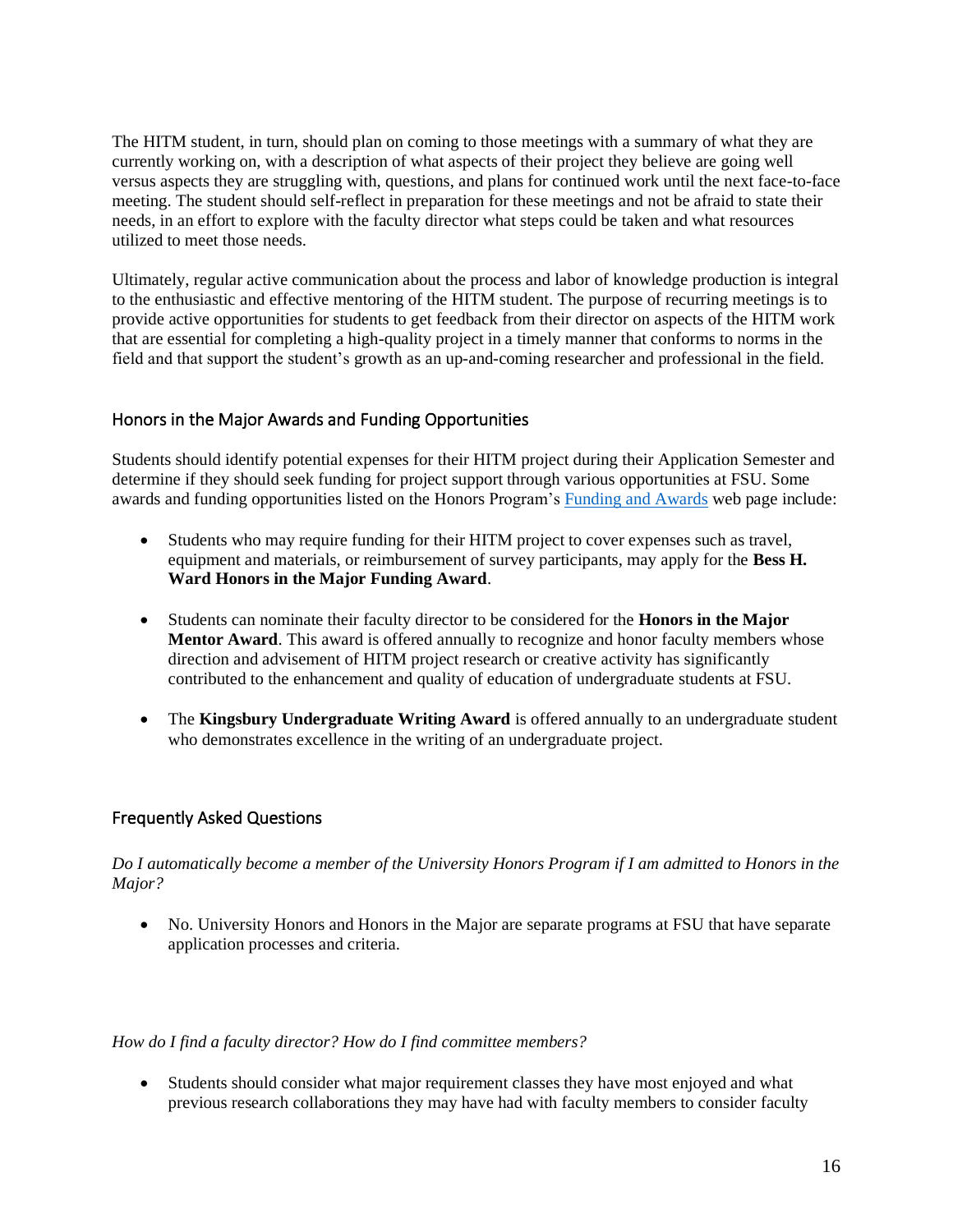director options. Going to office hours to talk with potential faculty directors is a good way to share your interest and explore whether they might have interest in mentoring you. If you need additional guidance, speak with your major's honors liaison.

Once a faculty director has been identified, you should talk with them about committee member possibilities. Since one committee member must come from outside of your major department or area, this is an excellent opportunity to include someone whose classes, research, and/or creative work have inspired you.

#### *Can I have a committee member who is outside of FSU?*

• A scholar who is not an employee of FSU may serve as a member of the supervisory committee if they are classified as a "visiting scholar" or have a courtesy faculty appointment at FSU. If a student wishes to include such a fourth committee member, they must first secure the approval of the Director of the University Honors Program. Scholars without these FSU affiliation classifications may not serve on the committee, although a student could still unofficially consult with them, with the approval of their faculty director. See pages 14 and 15 of this handbook for additional information.

#### *What types of HITM projects are suitable for my major?*

• Talk about HITM project ideas and possibilities with your faculty director. To help brainstorm ideas, you are encouraged to review previous HITM projects from your major in the [DigiNole](http://diginole.lib.fsu.edu/) archive. Another option is to locate a top academic journal in your field (talk with a librarian if you aren't sure how to do this) and look through issues from the last one to two years. What jumps out at you as familiar or intriguing? Finding current peer-reviewed publications that stand out to you, and looking through their findings and conclusions to see what the authors identify as gaps in knowledge, is good way to consider possibilities. Wherever your ideas come from, talk with your faculty director to identify your next steps.

#### *How long does my HITM project need to be? Is there a word count? How many references do I need to cite?*

• Every discipline or field has different conventions regarding sufficient page length and number of works cited. For page length and works cited averages by major, which have been calculated from an analysis of the 1500+ HITM projects completed at FSU between 2009 and 2019, see Appendix G.

Please note that this information provided to give students an idea about the characteristics of typical HITM projects that have been produced by previous HITM students from their major department or program. You are not required to produce an HITM project that meets or exceeds the averages listed. In other words, you could write a strong HITM project that has fewer pages or works cited than what the table in Appendix G lists. Your faculty director will speak to the conventions of your field and what's appropriate for your HITM project.

For creative HITM projects whose main outcome is visual art, creative writing, a performance, or some other creative output other than written scholarship, note that the final written portion must be a minimum 10 pages of text. See page 5 of this handbook for more information.

*Are there examples of completed HITM projects I can look at?*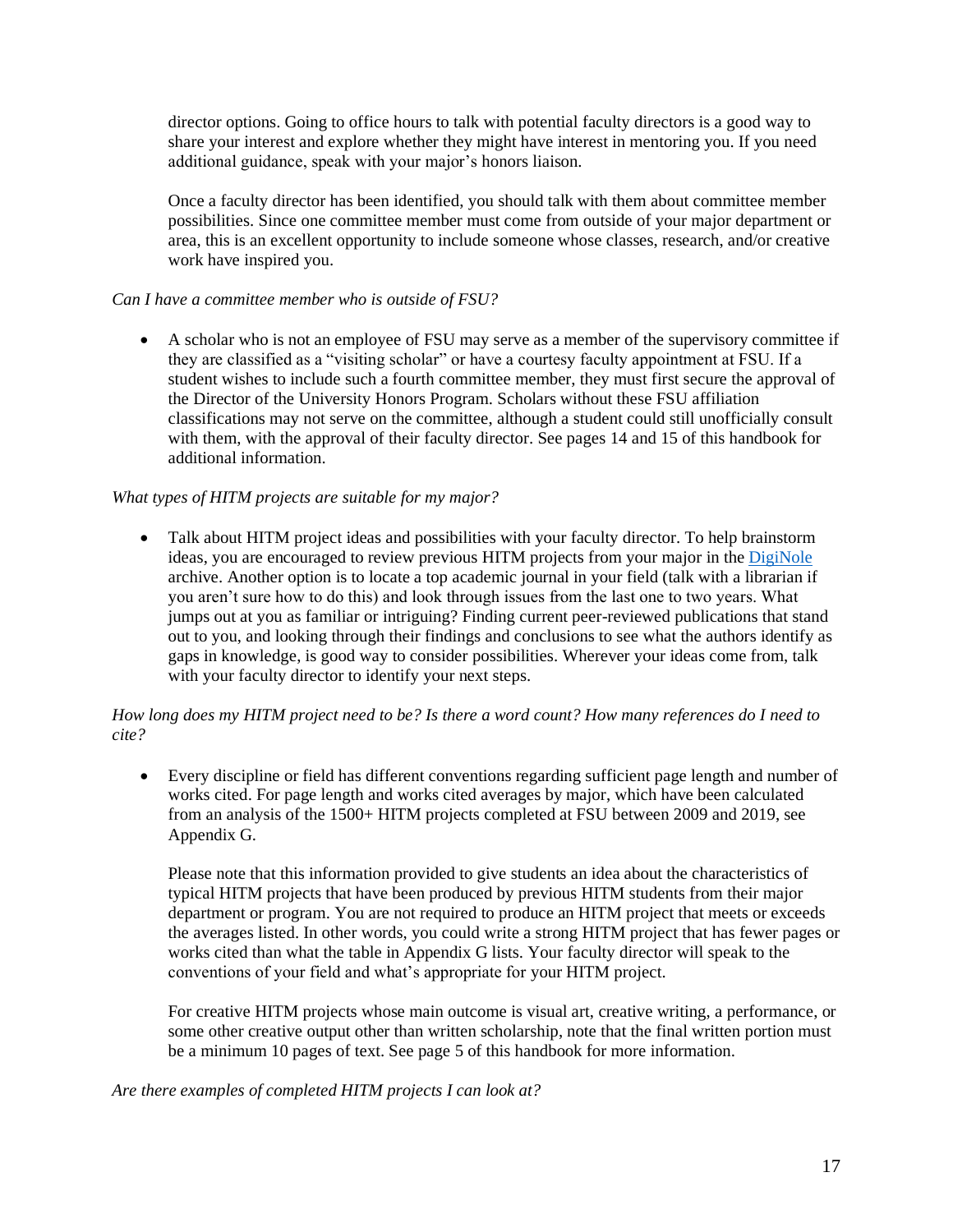• Yes. The FSU [DigiNole](http://diginole.lib.fsu.edu/) archive has HITM projects from previous years that you can explore.

#### *Are there examples of the written analytical reflection required for creative HITM projects I can look at?*

• Yes. Examples of the written analytical reflection for a creative HITM project can be found on the Honors in the Major's ["Creative Project" web page.](https://honors.fsu.edu/honors-major/creative-project)

#### *Can I write my HITM project in a language other than English?*

• The typical language of the HITM project is English. Under special circumstances, the faculty director, supervisory committee, and honors liaison may approve writing the body of the HITM project in a language other than English if doing so is essential for scholarly reasons. In such instances, all committee members must be completely proficient in the alternative language. If this is the case, the faculty director should email a rationale and notification of committee and departmental approval t[o HITM@fsu.edu](mailto:HITM@fsu.edu) for review and approval by the Director of the Honors Program. See page 5 of the handbook for additional information about the language policy for the HITM project.

#### *Why do I have to defend my HITM project in front of a committee?*

• Presentation of the results of your work to your supervisory committee, and responding to their questions during the defense, allows you to showcase your accomplishments. It is a great opportunity to practice talking about your work and to have a productive conversation with faculty members about where to take your project and what comes next.

#### *I have decided to extend my HITM project into a third semester. What do I need to do?*

• Remember that all HITM projects must be completed and defended successfully before graduation. If you have at least three semesters left before you graduate, you will first need to consult with your faculty director to ensure they support your timeline and that the full scope of the work can be completed prior to graduation. Ideally, you will have this conversation sometime before the end of your Prospectus Semester. Once your faculty director approves your plan, you will need to continue to register for HITM credit hours in the second semester, but no paperwork needs to be submitted during the second semester of a three-semester HITM project. Email [HITM@fsu.edu](mailto:HITM@fsu.edu) to share your plan for a three-semester HITM project. You will resume the Defense Semester paperwork in your third semester of the HITM project. \*Note: many HITM credit courses offered by colleges, departments, and programs are repeatable for up to nine credit hours only. Make sure that if you register for HITM credit hours during the Summer semester, the Summer semester is part of your three-semester completion plan.

#### *Can I complete my HITM project in one semester if I take six HITM credits all at once?*

• No. University policy requires that students spend two to three semesters completing the HITM project because high quality original projects of sufficient depth require longer than one semester to develop and complete.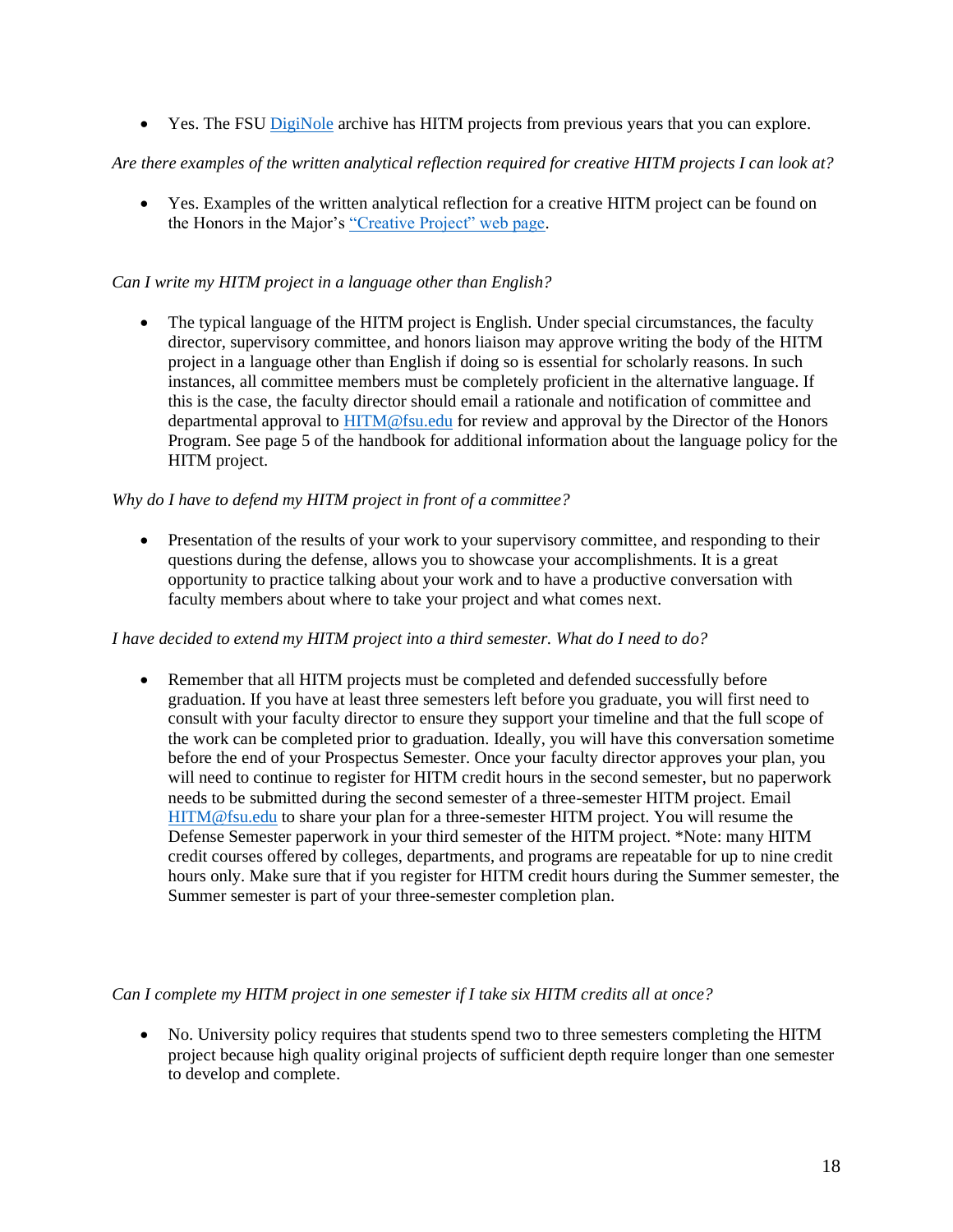#### *Are HITM credit hours covered by Bright Futures?*

• Yes. Bright Futures will cover HITM credit hours even if those credits are not applied to the major. Bright Futures does not look at degree applicability of a credit hour. It instead looks at the number of credit hours for which a student is enrolled each semester, and then pays accordingly.

#### *I will study abroad during one of the semesters of my HITM project. What should I do?*

• You should consult with your faculty director to come up with a three-semester HITM plan before you start. You are encouraged to think broadly about your educational and research options, including study abroad, which can greatly enrich your research experience and even position you well for applying to post-graduate fellowships like the Fulbright. If you wish to study abroad, you will not be registered for main campus credit hours during the semester of study abroad. Therefore, the Honors Program does not expect you to register for HITM credit hours that semester. So again, you should consult with your faculty director to determine out of the three semesters for the HITM project, which semester will you study abroad and which two semesters will you register for HITM credit hours. Doing so will help you make sure you meet the minimum six HITM credit hour requirement. Once you have a plan, you should email it to [HITM@fsu.edu.](mailto:HITM@fsu.edu)

#### *Can I change my faculty director and/or a committee member after one semester?*

• Unless your faculty director or committee member decide not to continue their involvement, or unforeseen difficulties make it imperative for you to find a different faculty director or committee member, it is not advisable to make such a change. First, the faculty director and supervisory committee and you have already committed to the project and put much work into it. And second, your potential new faculty director may not feel comfortable supervising your HITM project when another faculty member has already guided you through work on the project. Should you find yourself in a position where you are thinking about making a change, talk with your major's [honors](https://honors.fsu.edu/honors-major/faculty-and-staff/honors-liaisons) liaison for guidance. If you do wish to make a change, send an email with your honors liaison CC'd to [HITM@fsu.edu](mailto:HITM@fsu.edu) with the requested changes.

#### *Does my research need to be reviewed by the IRB?*

• Possibly, depending on your proposed research's interaction or intervention with human subjects. Review the IRB resources on pages 13 and 14 of this handbook, and discuss with your faculty director whether an IRB review is necessary.

#### *Is my completion of Honors in the Major noted on my diploma and transcript?*

• Completion of the HITM program is recognized by the distinction of graduating "With Honors," as designated on the transcript. HITM recognition is not noted on the diploma.

#### *May I invite my family and friends to my oral defense?*

• Yes! Many students will invite members of the public to their oral defense to observe their presentation and to celebrate their achievement. Talk with your faculty director about the possibility of inviting family and friends.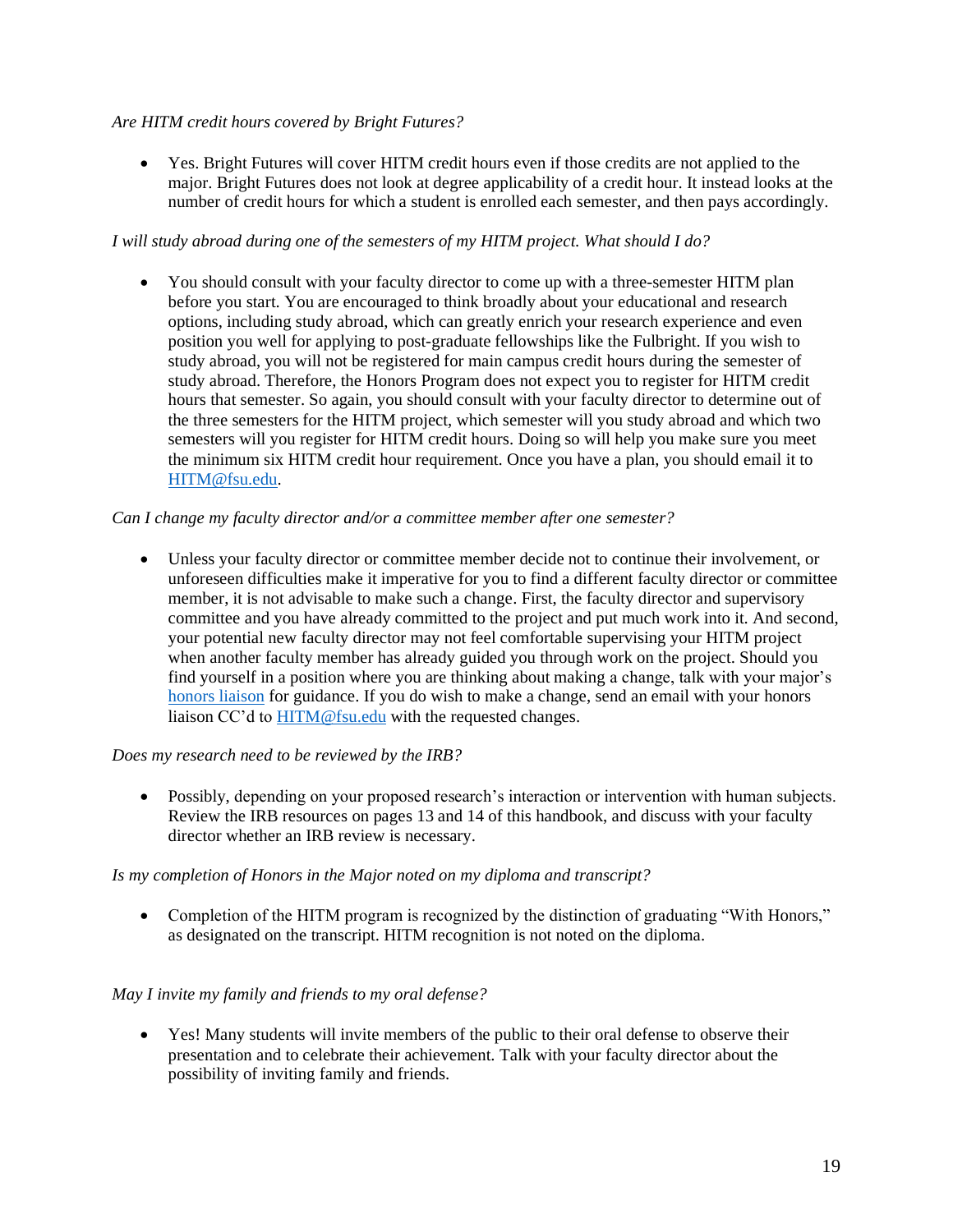#### *Can I request an exception to the DigiNole submission requirement?*

• There may be important reasons why the submission of your HITM project to an open access database like the DigiNole archive may not be appropriate, even if you have the option to request an embargo. For example, making your project available to the public on DigiNole might compromise the privacy and safety of your or your research subjects, even if they have been anonymized. If you believe you have legitimate reasons for not submitting your HITM project to DigiNole, first consult with your faculty director. If they agree with your concerns, you should email a brief rationale to **HITM@fsu.edu** with your faculty director CC'd on the email. In consultation with the Assistant Director of Honors in the Major, the Director of the Honors Program will review the rationale for your exception request, and a decision will be communicated to you and your faculty director via email within three to five business days.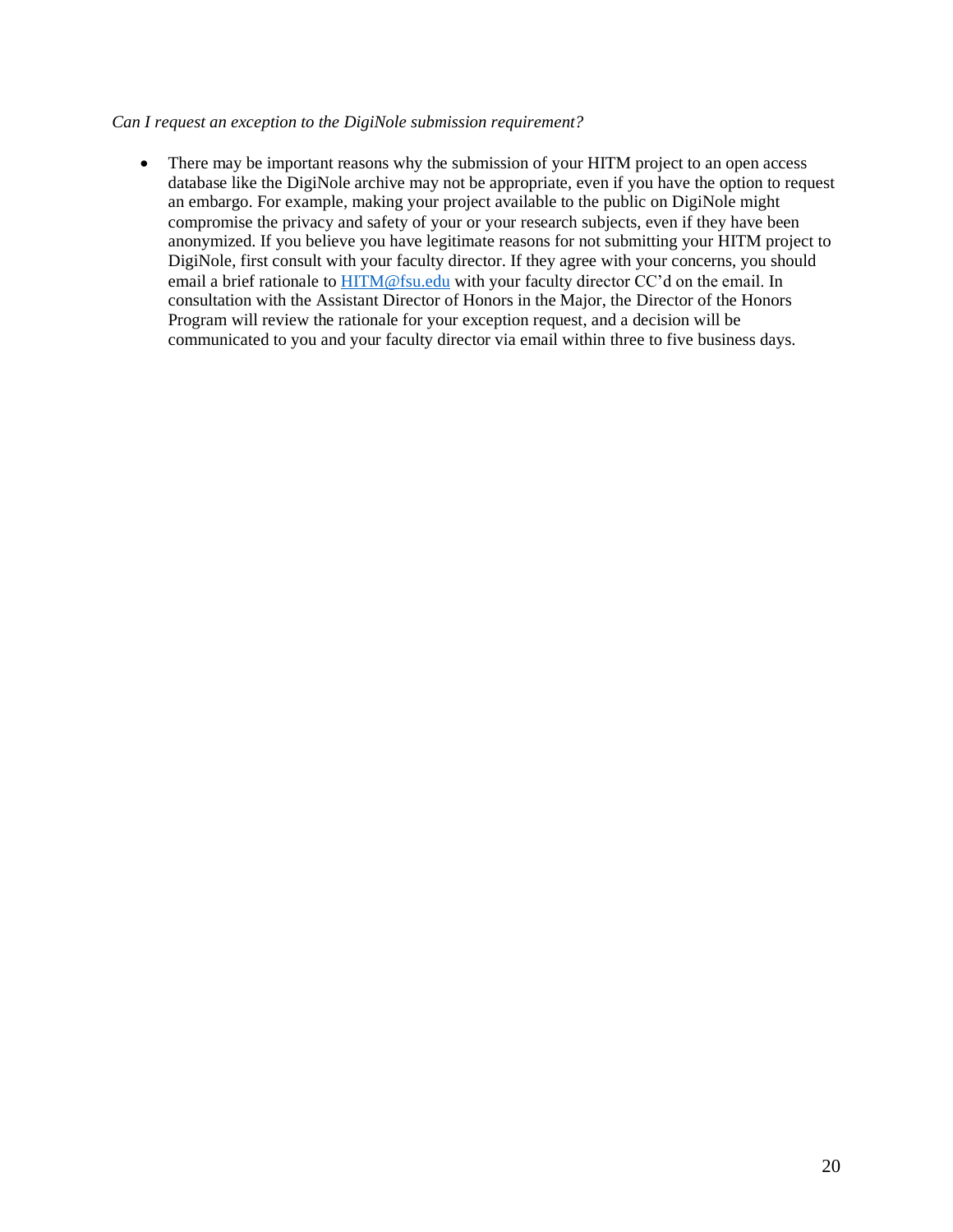Reprinted with permission from *"VALUE: Valid Assessment of Learning in Undergraduate Education."* Copyright 2018 by the Association of American Colleges and Universities. [http://www.aacu.org/value/index.cfm](https://www.aacu.org/value/index.cfm).

# **APPENDICES**

### <span id="page-23-0"></span>Appendix A: Analytical HITM Project Rubrics

HITM Project Rubrics are optional tools for students and faculty to use to discuss project performance over the course of the HITM experience. Whether they are used is up to each faculty director.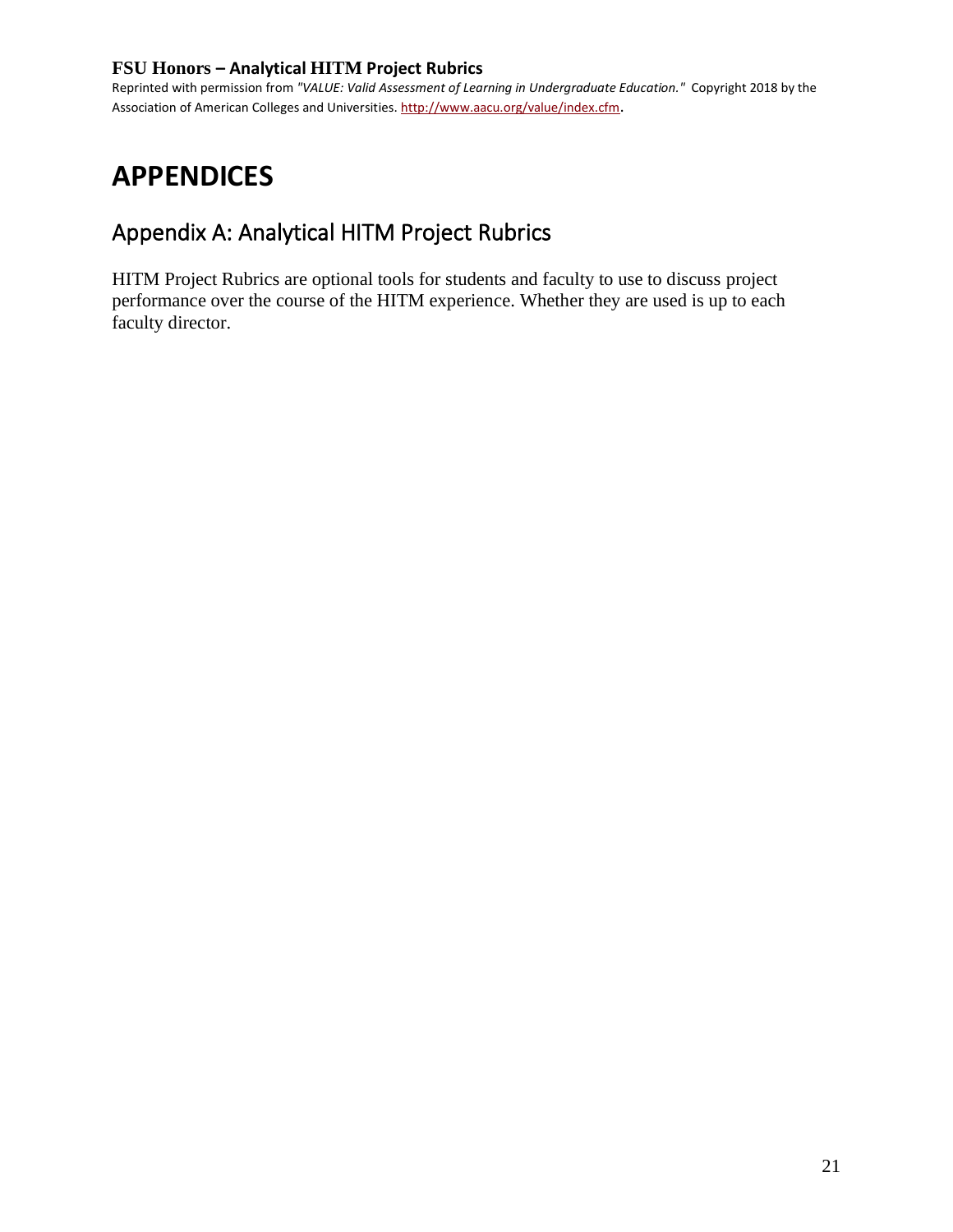Reprinted with permission from *"VALUE: Valid Assessment of Learning in Undergraduate Education."* Copyright 2018 by the Association of American Colleges and Universities. [http://www.aacu.org/value/index.cfm](https://www.aacu.org/value/index.cfm).

# **1. Inquiry and Analysis**

Inquiry is the systemic process of exploring issues, objects or works through the collection and analysis of evidence that results in informed conclusions or judgments. Analysis is the process of breaking complex topics or issues into parts to gain a better understanding of them.

|                                                                | <b>Distinguished</b>                                                                                                                                                                                                             | <b>Proficient</b><br>3                                                                                                                                               | <b>Basic</b>                                                                                                                      | Non-Performing                                                                                     |
|----------------------------------------------------------------|----------------------------------------------------------------------------------------------------------------------------------------------------------------------------------------------------------------------------------|----------------------------------------------------------------------------------------------------------------------------------------------------------------------|-----------------------------------------------------------------------------------------------------------------------------------|----------------------------------------------------------------------------------------------------|
| <b>Topic Selection</b>                                         | Identifies a creative, focused, and<br>manageable topic that addresses<br>potentially significant yet previously<br>less-explored aspects of the topic.                                                                          | Identifies a focused and<br>manageable/doable topic that<br>appropriately addresses relevant aspects<br>of the topic.                                                | Identifies a topic that while<br>manageable/doable, is too narrowly<br>focused and leaves out relevant aspects<br>of the topic.   | Identifies a topic that is far too general<br>and wide-ranging as to be manageable<br>and doable.  |
| <b>Existing Knowledge,</b><br>Research, and/or<br><b>Views</b> | Synthesizes in-depth information from<br>relevant sources representing various<br>points of view/approaches.                                                                                                                     | Presents in-depth information from<br>relevant sources representing various<br>points of view/approaches.                                                            | Presents information from relevant<br>sources representing limited points of<br>view/approaches.                                  | Presents information from irrelevant<br>sources representing limited points of<br>view/approaches. |
| <b>Design Process</b>                                          | All elements of the methodology or<br>theoretical framework are skillfully<br>developed. Appropriate methodology or<br>theoretical frameworks may be<br>synthesized from across disciplines or<br>from relevant sub-disciplines. | Critical elements of the methodology or<br>theoretical framework are appropriately<br>developed. However, more subtle<br>elements are ignored or unaccounted<br>for. | Critical elements of the methodology or<br>theoretical framework are missing,<br>incorrectly developed, or unfocused.             | Inquiry design demonstrates a<br>misunderstanding of the methodology<br>or theoretical framework.  |
| <b>Analysis</b>                                                | Organizes and synthesizes evidence to<br>reveal insightful patterns, differences, or<br>similarities related to focus.                                                                                                           | Organizes evidence to reveal important<br>patterns, differences, or similarities.                                                                                    | Organizes evidence, but the<br>organization is not effective in<br>revealing important patterns,<br>differences, or similarities. | Lists evidence, but it is not organized<br>and/or is unrelated to focus.                           |
| <b>Conclusions</b>                                             | States a conclusion that is logical<br>extrapolation from the inquiry findings.                                                                                                                                                  | States a conclusion focused solely on<br>the inquiry findings. The conclusion<br>arises specifically from and responds<br>specifically to the inquiry findings.      | States a general conclusion that,<br>because it is so general, also applies<br>beyond the scope of the inquiry<br>findings.       | States an ambiguous, illogical, or<br>unsupportable conclusion from inquiry<br>findings.           |
| <b>Limitations and</b><br><b>Implications</b>                  | Insightfully discusses in detail relevant<br>and supported limitations and<br>implications.                                                                                                                                      | Discusses relevant and supported<br>limitations and implications.                                                                                                    | Presents relevant and supported<br>limitations and implications.                                                                  | Presents limitations and implications,<br>but they are possibly irrelevant and<br>unsupported.     |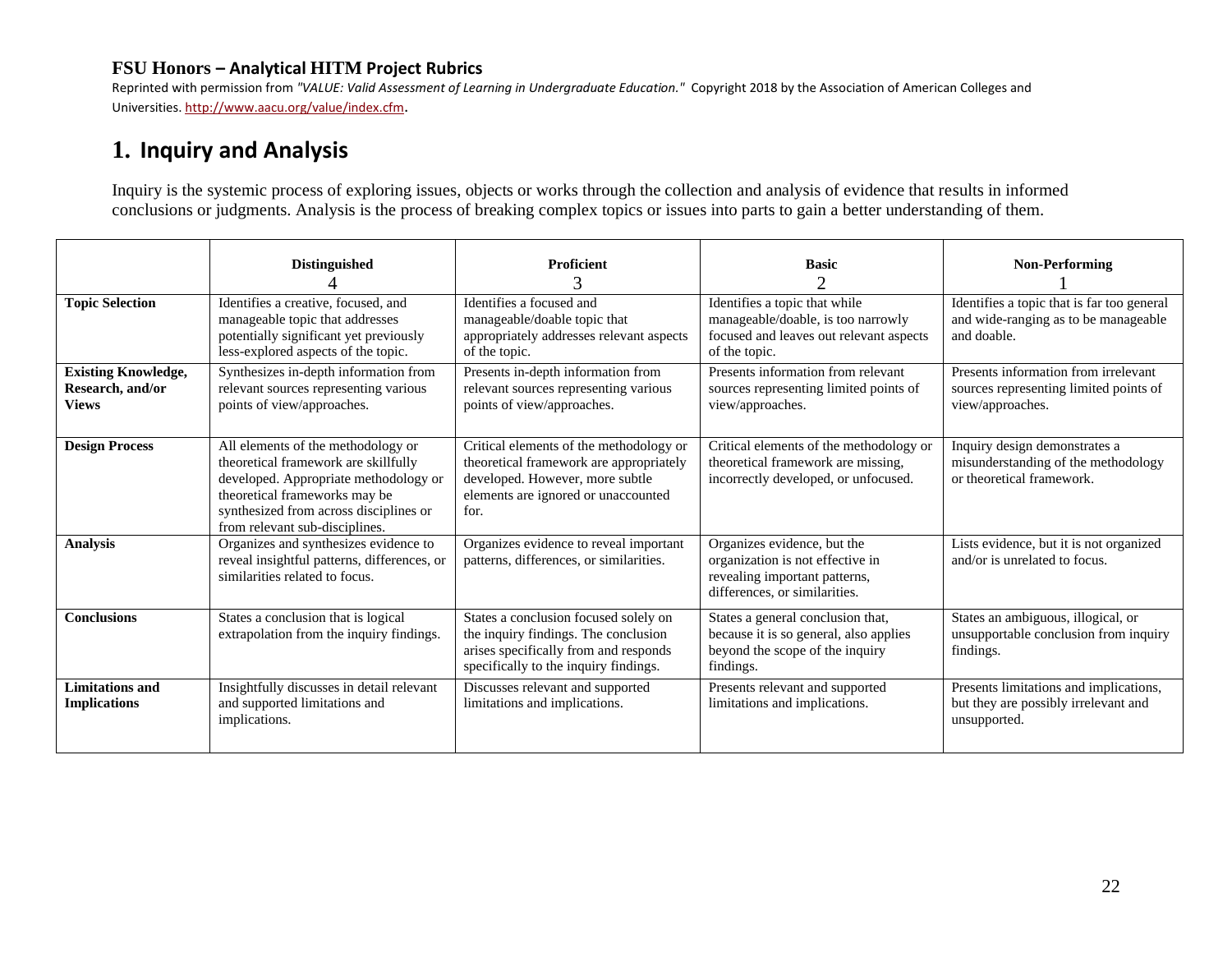Reprinted with permission from *"VALUE: Valid Assessment of Learning in Undergraduate Education."* Copyright 2018 by the Association of American Colleges and Universities. [http://www.aacu.org/value/index.cfm](https://www.aacu.org/value/index.cfm).

# **2. Information Literacy**

The ability to know when there is a need for information, to be able to identify, locate, evaluate, and effectively and responsibly use and share that information for the problem at hand. – Adopted from the National Forum on Information Literacy

|                                                                                            | <b>Distinguished</b>                                                                                                                                                                                                                                                                                                                                                                                                                                                     | Proficient                                                                                                                                                                                                                                                                                                                                                                                                                                                                     | <b>Basic</b>                                                                                                                                                                                                                                                                                                                                                                                                                                                                 | <b>Non-Performing</b>                                                                                                                                                                                                                                                                                                                                                                                                                                                        |
|--------------------------------------------------------------------------------------------|--------------------------------------------------------------------------------------------------------------------------------------------------------------------------------------------------------------------------------------------------------------------------------------------------------------------------------------------------------------------------------------------------------------------------------------------------------------------------|--------------------------------------------------------------------------------------------------------------------------------------------------------------------------------------------------------------------------------------------------------------------------------------------------------------------------------------------------------------------------------------------------------------------------------------------------------------------------------|------------------------------------------------------------------------------------------------------------------------------------------------------------------------------------------------------------------------------------------------------------------------------------------------------------------------------------------------------------------------------------------------------------------------------------------------------------------------------|------------------------------------------------------------------------------------------------------------------------------------------------------------------------------------------------------------------------------------------------------------------------------------------------------------------------------------------------------------------------------------------------------------------------------------------------------------------------------|
|                                                                                            |                                                                                                                                                                                                                                                                                                                                                                                                                                                                          | 3                                                                                                                                                                                                                                                                                                                                                                                                                                                                              |                                                                                                                                                                                                                                                                                                                                                                                                                                                                              |                                                                                                                                                                                                                                                                                                                                                                                                                                                                              |
| Determine the<br><b>Extent of</b><br><b>Information Needed</b>                             | Effectively defines the scope of the research<br>questions or project. Effectively determines key<br>concepts. Types of information (sources)<br>selected directly relate to concepts or answer<br>research question.                                                                                                                                                                                                                                                    | Defines the scope of the research question or<br>project completely. Can determine key<br>concepts. Types of information (sources)<br>selected relate to concepts or answer research<br>question.                                                                                                                                                                                                                                                                              | Defines the scope of the research question or<br>project incompletely (parts are missing,<br>remains too broad or too narrow, etc.). Can<br>determine key concepts. Types of<br>information (sources) selected partially<br>relate to concepts or answer research<br>question.                                                                                                                                                                                               | Has difficulty defining the scope of the<br>research question or project. Has difficulty<br>determining key concepts. Types of<br>information (sources) selected do not relate<br>to concepts or answer research question.                                                                                                                                                                                                                                                   |
| <b>Access the Needed</b><br><b>Information</b>                                             | Accesses information using effective, well-<br>designed search strategies and most appropriate<br>information sources.                                                                                                                                                                                                                                                                                                                                                   | Accesses information using variety of search<br>strategies and some relevant information<br>sources. Demonstrates ability to refine<br>search.                                                                                                                                                                                                                                                                                                                                 | Accesses information using simple search<br>strategies, retrieves information from limited<br>and similar sources.                                                                                                                                                                                                                                                                                                                                                           | Accesses information randomly, retrieves<br>information that lacks relevance and quality.                                                                                                                                                                                                                                                                                                                                                                                    |
| Evaluate<br><b>Information and its</b><br><b>Sources Critically</b>                        | Chooses a variety of information sources<br>appropriate to the scope and discipline of the<br>research question. Selects sources after<br>considering the importance (to the researched<br>topic) of the multiple criteria used (such as<br>relevance to the research question, currency,<br>authority, audience, and bias or point of view).                                                                                                                            | Chooses a variety of information sources<br>appropriate to the scope and discipline of the<br>research question. Selects sources using<br>multiple criteria (such as relevance to the<br>research question, currency, and authority).                                                                                                                                                                                                                                          | Chooses a variety of information sources.<br>Selects sources using basic criteria (such as<br>relevance to the research question and<br>currency).                                                                                                                                                                                                                                                                                                                           | Chooses a few information sources. Selects<br>sources using limited criteria (such as<br>relevance to the research question).                                                                                                                                                                                                                                                                                                                                                |
| <b>Use Information</b><br><b>Effectively to</b><br>Accomplish a<br><b>Specific Purpose</b> | Communicates, organizes, and synthesizes<br>information from sources to fully achieve a<br>specific purpose, with clarity and depth.                                                                                                                                                                                                                                                                                                                                     | Communicates, organizes, and synthesizes<br>information from sources. Intended purpose<br>is achieved.                                                                                                                                                                                                                                                                                                                                                                         | Communicates and organizes information<br>from sources. The information is not yet<br>synthesized, so the intended purpose is not<br>fully achieved.                                                                                                                                                                                                                                                                                                                         | Communicates information from sources.<br>The information is fragmented and/or used<br>inappropriately (misquoted, taken out of<br>context, or incorrectly paraphrased, etc.), so<br>the intended purpose is not achieved.                                                                                                                                                                                                                                                   |
| <b>Access and Use</b><br><b>Information</b><br><b>Ethically and</b><br><b>Legally</b>      | Students use correctly all of the following<br>information use strategies (use of citations and<br>references; choice of paraphrasing, summary, or<br>quoting; using information in ways that are true<br>to original context; distinguishing between<br>common knowledge and ideas requiring<br>attribution) and demonstrate a full<br>understanding of the ethical and legal<br>restrictions on the use of published,<br>confidential, and/or proprietary information. | Students use correctly three of the following<br>information use strategies (use of citations<br>and references; choice of paraphrasing,<br>summary, or quoting; using information in<br>ways that are true to original context;<br>distinguishing between common knowledge<br>and ideas requiring attribution) and<br>demonstrates a full understanding of the<br>ethical and legal restrictions on the use of<br>published, confidential, and/or proprietary<br>information. | Students use correctly two of the following<br>information use strategies (use of citations<br>and references; choice of paraphrasing,<br>summary, or quoting; using information in<br>ways that are true to original context;<br>distinguishing between common knowledge<br>and ideas requiring attribution) and<br>demonstrates a full understanding of the<br>ethical and legal restrictions on the use of<br>published, confidential, and/or proprietary<br>information. | Students use correctly one of the following<br>information use strategies (use of citations<br>and references; choice of paraphrasing,<br>summary, or quoting; using information in<br>ways that are true to original context;<br>distinguishing between common knowledge<br>and ideas requiring attribution) and<br>demonstrates a full understanding of the<br>ethical and legal restrictions on the use of<br>published, confidential, and/or proprietary<br>information. |

# **3. Problem Solving**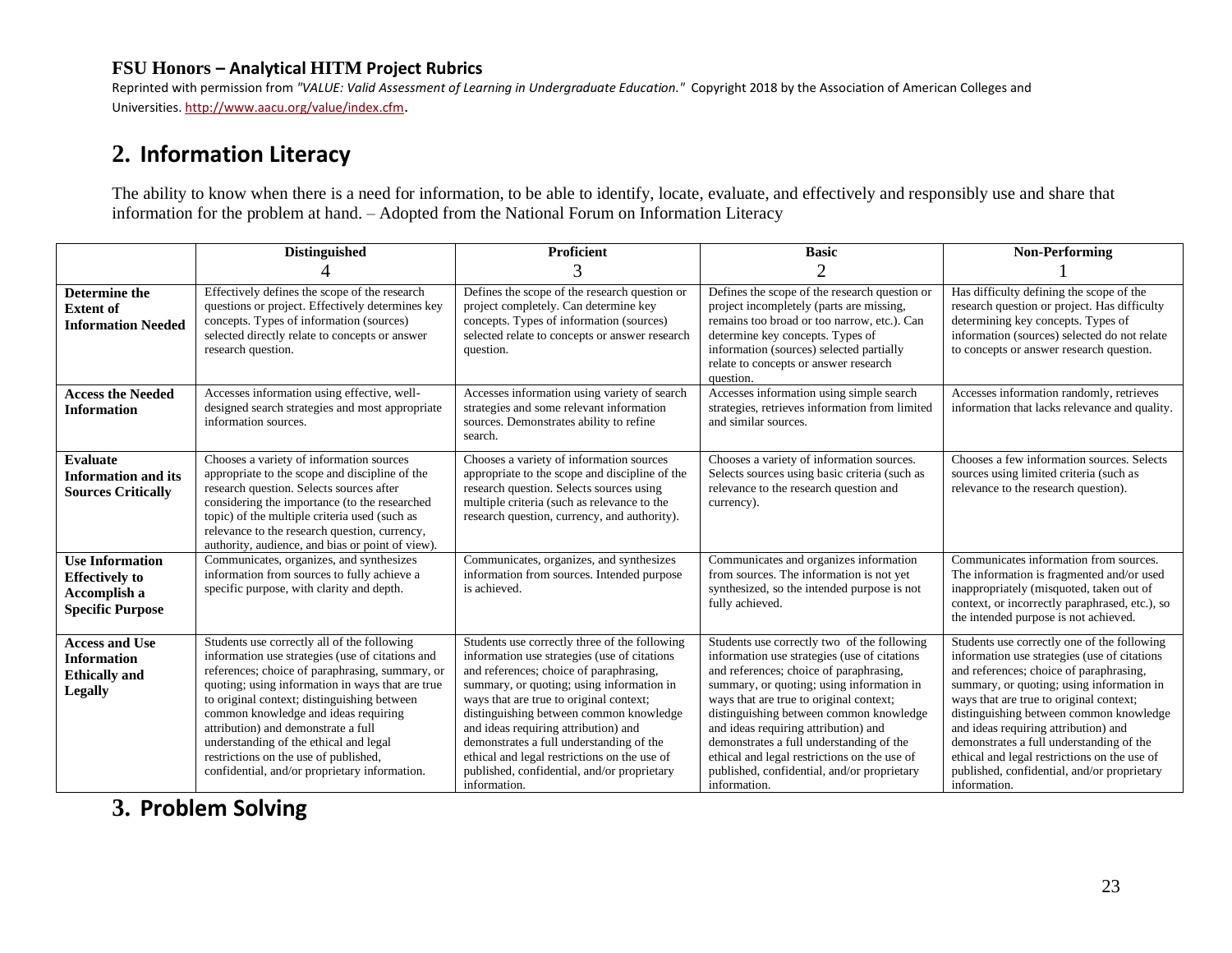Reprinted with permission from *"VALUE: Valid Assessment of Learning in Undergraduate Education."* Copyright 2018 by the Association of American Colleges and Universities. [http://www.aacu.org/value/index.cfm](https://www.aacu.org/value/index.cfm).

Problem solving is the process of designing, evaluating, and implementing a strategy to answer an open-ended question or achieve a desired goal.

|                                               | <b>Distinguished</b>                                                                                                                                                                                                                                                                                            | Proficient                                                                                                                                                                                                                                              | <b>Basic</b>                                                                                                                                                                                                                                | <b>Non-Performing</b>                                                                                                                                                                                                                                                     |
|-----------------------------------------------|-----------------------------------------------------------------------------------------------------------------------------------------------------------------------------------------------------------------------------------------------------------------------------------------------------------------|---------------------------------------------------------------------------------------------------------------------------------------------------------------------------------------------------------------------------------------------------------|---------------------------------------------------------------------------------------------------------------------------------------------------------------------------------------------------------------------------------------------|---------------------------------------------------------------------------------------------------------------------------------------------------------------------------------------------------------------------------------------------------------------------------|
|                                               |                                                                                                                                                                                                                                                                                                                 | 3                                                                                                                                                                                                                                                       | 2                                                                                                                                                                                                                                           |                                                                                                                                                                                                                                                                           |
| <b>Define Problem</b>                         | Demonstrates the ability to construct a<br>clear and insightful problem statement<br>with evidence of all relevant contextual<br>factors.                                                                                                                                                                       | Demonstrates the ability to construct a<br>problem statement with evidence of<br>most relevant contextual factors, and<br>problem statement is adequately<br>detailed.                                                                                  | Begins to demonstrate the ability to<br>construct a problem statement with<br>evidence of most relevant contextual<br>factors, but problem statement is<br>superficial.                                                                     | Demonstrates a limited ability in<br>identifying a problem statement or<br>related contextual factors.                                                                                                                                                                    |
| <b>Identify Strategies</b>                    | Identifies multiple approaches for solving<br>the problem that apply within a specific<br>context.                                                                                                                                                                                                              | Identifies multiple approaches for<br>solving the problem, only some of<br>which apply within a specific context.                                                                                                                                       | Identifies only a single approach for<br>solving the problem that does apply<br>within a specific context.                                                                                                                                  | Identifies one or more approaches for<br>solving the problem that do not apply<br>within a specific context.                                                                                                                                                              |
| <b>Propose Solutions</b>                      | Proposes one or more solutions that<br>indicates a deep comprehension of the<br>problem. Solution(s) are sensitive to<br>contextual factors as well as all of the<br>following: ethical, logical, and cultural<br>dimensions of the problem.                                                                    | Proposes one or more solutions that<br>indicates comprehension of the<br>problem. Solution(s) are sensitive to<br>contextual factors as well as one of the<br>following: ethical, logical, or cultural<br>dimensions of the problem.                    | Proposes one solution that is "off the<br>shelf" rather than individually designed<br>to address the specific contextual factors<br>of the problem.                                                                                         | Proposes a solution that is difficult to<br>evaluate because it is vague or only<br>directly addresses the problem<br>statement.                                                                                                                                          |
| <b>Evaluate Potential</b><br><b>Solutions</b> | Evaluation of solutions is deep and elegant<br>(for example, contains thorough and<br>insightful explanation) and includes,<br>deeply and thoroughly, all of the<br>following: considers history of problem,<br>reviews logic/reasoning, examines<br>feasibility of solution, and weighs impact<br>of solution. | Evaluation of solutions is adequate (for<br>example, contains thorough<br>explanation) and includes the following:<br>considers history of problem, reviews<br>logic/reasoning, examines feasibility of<br>solution, and weighs impacts of<br>solution. | Evaluation of solutions is brief (for<br>example, explanation lacks depth) and<br>includes the following: considers history<br>of problem, reviews logic/reasoning,<br>examines feasibility of solution, and<br>weighs impacts of solution. | Evaluation of solutions is superficial<br>(for example, contains cursory, surface<br>level explanation) and includes the<br>following: considers history of<br>problem, reviews logic/reasoning,<br>examines feasibility of solution, and<br>weights impacts of solution. |
| <b>Implement Solution</b>                     | Implements the solution in a manner that<br>addresses thoroughly and deeply multiple<br>contextual factors of the problem.                                                                                                                                                                                      | Implements the solution in a manner<br>that addresses multiple contextual<br>factors of the problem in a surface<br>manner.                                                                                                                             | Implements the solution in a manner<br>that addresses the problem statement but<br>ignores relevant contextual factors.                                                                                                                     | Implements the solution in a manner<br>that does not directly address the<br>problem statement.                                                                                                                                                                           |
| <b>Evaluate Outcomes</b>                      | Reviews results relative to the problem<br>defined with thorough, specific<br>considerations of need for further work.                                                                                                                                                                                          | Reviews results relative to the problem<br>defined with some consideration of need<br>for further work.                                                                                                                                                 | Reviews results in terms of the problem<br>defined with little, if any, consideration<br>of need for further work.                                                                                                                          | Reviews results superficially in terms<br>of the problem defined with no<br>consideration of need for further work.                                                                                                                                                       |

# **4. Critical Thinking**

Critical thinking is a habit of mind characterized by the comprehensive exploration of issues, ideas, artifacts, and events before accepting or formulating an opinion or conclusion.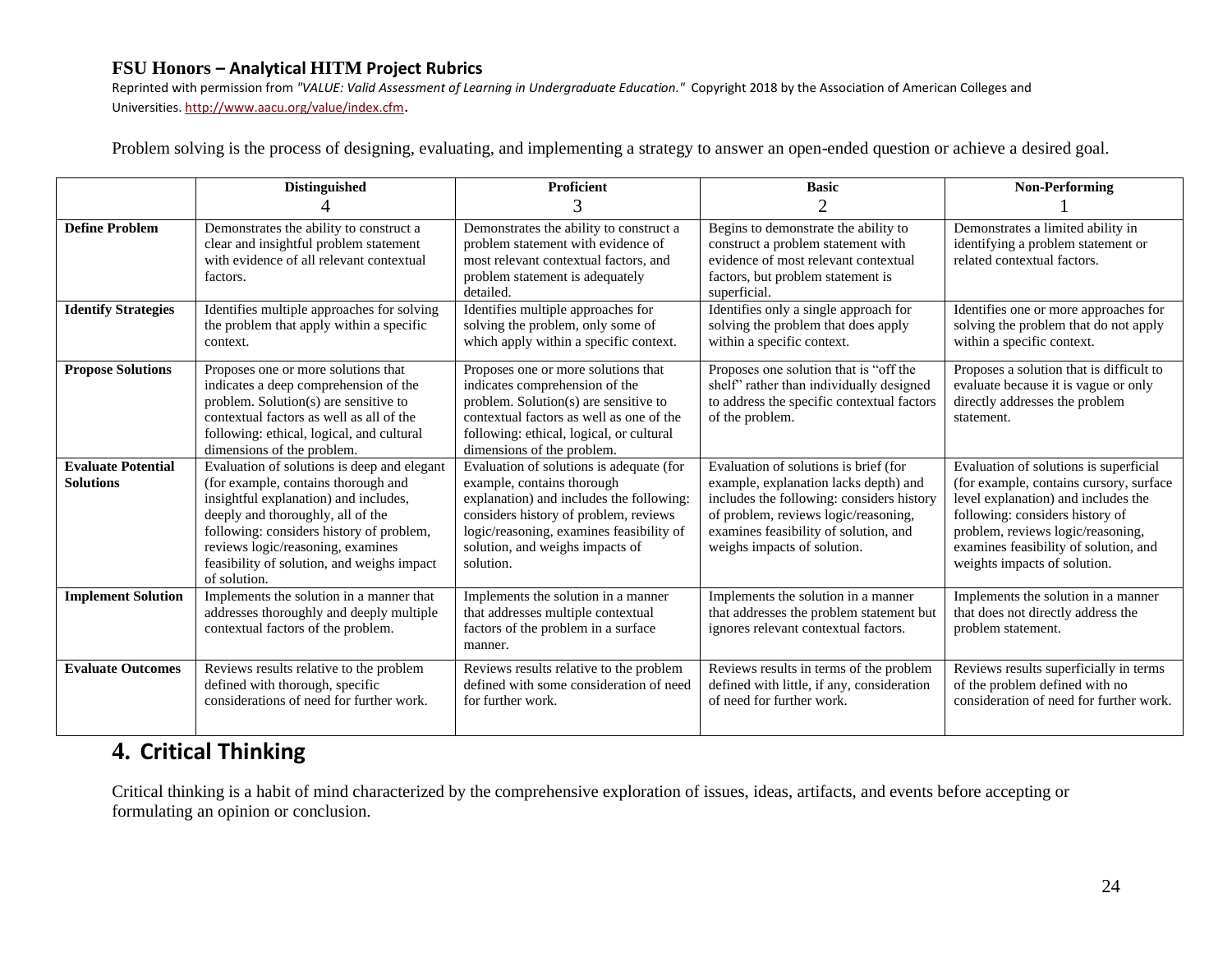Reprinted with permission from *"VALUE: Valid Assessment of Learning in Undergraduate Education."* Copyright 2018 by the Association of American Colleges and Universities. [http://www.aacu.org/value/index.cfm](https://www.aacu.org/value/index.cfm).

|                                                                                                          | <b>Distinguished</b>                                                                                                                                                                                                                                                                                     | <b>Proficient</b>                                                                                                                                                                                         | <b>Basic</b>                                                                                                                                                                                                                 | <b>Non-Performing</b>                                                                                                                                                     |
|----------------------------------------------------------------------------------------------------------|----------------------------------------------------------------------------------------------------------------------------------------------------------------------------------------------------------------------------------------------------------------------------------------------------------|-----------------------------------------------------------------------------------------------------------------------------------------------------------------------------------------------------------|------------------------------------------------------------------------------------------------------------------------------------------------------------------------------------------------------------------------------|---------------------------------------------------------------------------------------------------------------------------------------------------------------------------|
|                                                                                                          |                                                                                                                                                                                                                                                                                                          | 3                                                                                                                                                                                                         |                                                                                                                                                                                                                              |                                                                                                                                                                           |
| <b>Explanation of</b><br><b>Issues</b>                                                                   | Issue/problem to be considered critically is<br>stated clearly and described<br>comprehensively, delivering all relevant<br>information necessary for full<br>understanding.                                                                                                                             | Issue/problem to be considered critically<br>is stated, described, and clarified so that<br>understanding is not seriously impeded<br>by omissions.                                                       | Issue/problem to be considered critically<br>is stated but description leaves some<br>terms undefined, ambiguities<br>unexplored, boundaries undetermined,<br>and/or backgrounds unknown.                                    | Issue/problem to be considered<br>critically is stated without clarification<br>or description.                                                                           |
| <b>Evidence</b><br>Selecting and using<br>information to<br>investigate a point of<br>view or conclusion | Information is taken from source(s) with<br>enough interpretation/evaluation to<br>develop a comprehensive analysis or<br>synthesis. Viewpoints of experts are<br>questioned thoroughly.                                                                                                                 | Information is taken from source(s) with<br>enough interpretation/evaluation to<br>develop a coherent analysis or synthesis.<br>Viewpoints of experts are subject to<br>questioning.                      | Information is taken from source(s) with<br>some interpretation/evaluation, but not<br>enough to develop a coherent analysis<br>or synthesis. Viewpoints of experts are<br>taken as mostly fact, with little<br>questioning. | Information is taken from source(s)<br>without any interpretation/evaluation.<br>Viewpoints of experts are taken as fact,<br>without question.                            |
| <b>Influence of Context</b><br>and Assumptions                                                           | Thoroughly (systematically and<br>methodically) analyzes own and others'<br>assumptions and carefully evaluates the<br>relevance of contexts when presenting a<br>position.                                                                                                                              | Identifies own and others' assumptions<br>and several relevant contexts when<br>presenting a position.                                                                                                    | Questions some assumptions. Identifies<br>several relevant contexts when<br>presenting a position. May be more<br>aware of others' assumptions than one's<br>own (or vice versa).                                            | Shows an emerging awareness of<br>present assumptions (sometimes labels<br>assertions as assumptions). Begins to<br>identify some contexts when<br>presenting a position. |
| <b>Student's Position</b><br>(Perspective,<br>Thesis/Hypothesis)                                         | Specific position (perspective,<br>thesis/hypothesis) is imaginative, taking<br>into account the complexities of an issue.<br>Limits of position (perspective,<br>thesis/hypothesis) are acknowledged.<br>Others' points of view are synthesized<br>within position (perspective,<br>thesis/hypothesis). | Specific position (perspective,<br>thesis/hypothesis) takes into account the<br>complexities of an issue. Others' points<br>of view are acknowledged within<br>position (perspective, thesis/hypothesis). | Specific position (perspective,<br>thesis/hypothesis) acknowledges<br>different sides of an issue.                                                                                                                           | Specific position (perspective,<br>thesis/hypothesis) is stated, but is<br>simplistic and obvious.                                                                        |
| <b>Conclusions and</b><br><b>Related Outcomes</b><br>(Implications and<br>Consequences)                  | Conclusions and related outcomes<br>(consequences and implications) are<br>logical and reflect student's informed<br>evaluation and ability to place evidence<br>and perspectives discussed in priority<br>order.                                                                                        | Conclusion is logically tied to a range of<br>information, including opposing<br>viewpoints; related outcomes<br>(consequences and implications) are<br>identified clearly.                               | Conclusion is logically tied to<br>information (because information is<br>chosen to fit the desired conclusion);<br>some related outcomes (consequences<br>and implications) are identified clearly.                         | Conclusion is inconsistently tied to<br>some of the information discussed:<br>related outcomes (consequences and<br>implications) are oversimplified.                     |

### **5. Written Communication**

Written communication is the development and expression of ideas in writing. Written communication involves learning to work in many genres and styles. It can involve working with many different writing technologies, and mixing texts, data, and images. Written communication abilities develop through iterative experiences across the curriculum.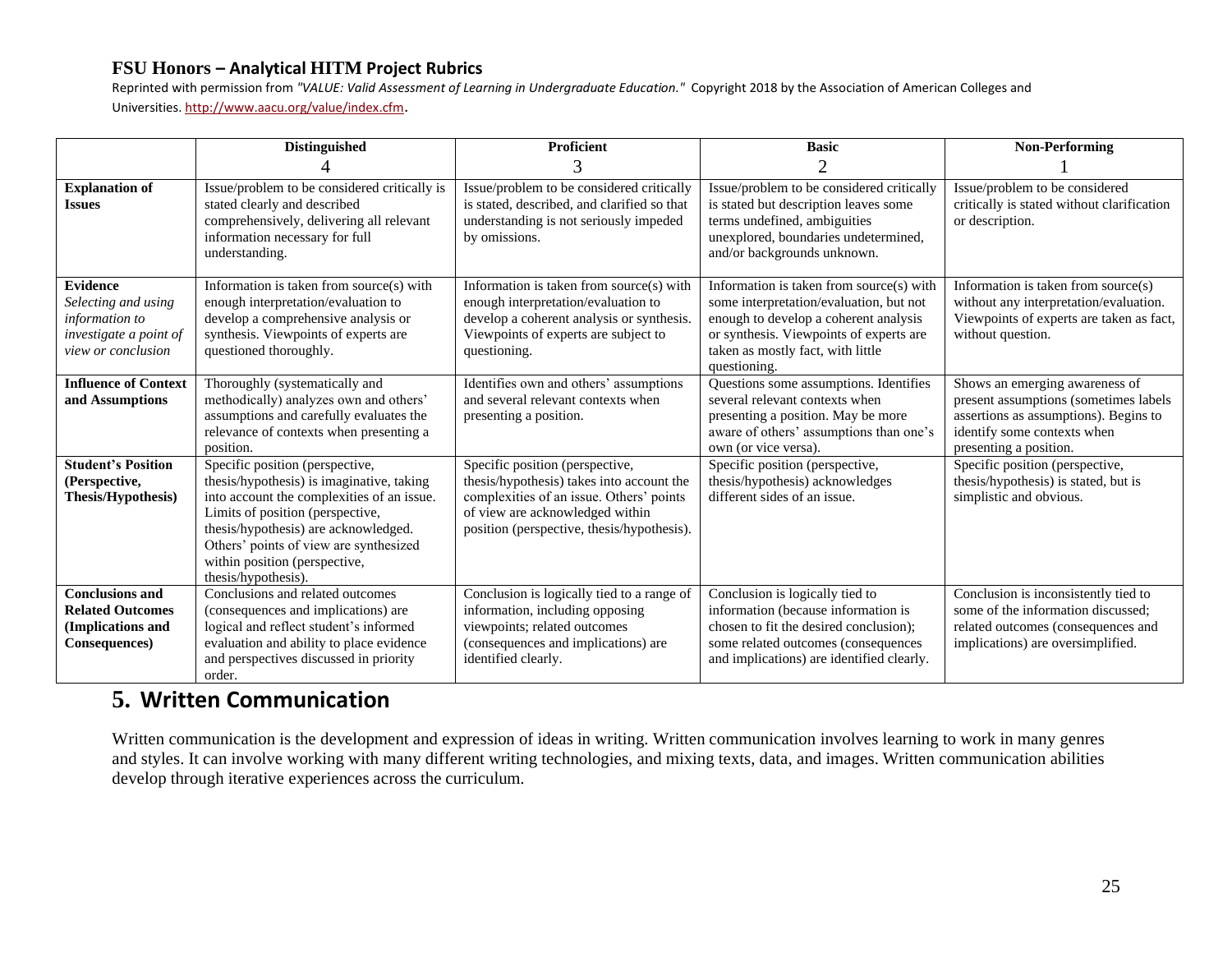Reprinted with permission from *"VALUE: Valid Assessment of Learning in Undergraduate Education."* Copyright 2018 by the Association of American Colleges and Universities. [http://www.aacu.org/value/index.cfm](https://www.aacu.org/value/index.cfm).

|                                                                                                                                                                                         | <b>Distinguished</b>                                                                                                                                                                                                                                       | Proficient                                                                                                                                                                                         | <b>Basic</b>                                                                                                                                                       | <b>Non-Performing</b>                                                                                                                                      |
|-----------------------------------------------------------------------------------------------------------------------------------------------------------------------------------------|------------------------------------------------------------------------------------------------------------------------------------------------------------------------------------------------------------------------------------------------------------|----------------------------------------------------------------------------------------------------------------------------------------------------------------------------------------------------|--------------------------------------------------------------------------------------------------------------------------------------------------------------------|------------------------------------------------------------------------------------------------------------------------------------------------------------|
|                                                                                                                                                                                         |                                                                                                                                                                                                                                                            | 3                                                                                                                                                                                                  |                                                                                                                                                                    |                                                                                                                                                            |
| <b>Context of and</b><br><b>Purpose for Writing</b><br><i>Includes</i><br>considerations of<br>audience, purpose,<br>and the<br>circumstances<br>surrounding the<br>writing $task(s)$ . | Demonstrates a thorough understanding of<br>context, audience, and purpose that is<br>responsive to the task(s) and focuses all<br>elements of the work.                                                                                                   | Demonstrates adequate consideration of<br>context, audience, and purpose and a<br>clear focus on the $task(s)$ (e.g., the task<br>aligns with audience, purpose, and<br>context).                  | Demonstrates awareness of context.<br>audience, purpose, and to the $task(s)$<br>(e.g., begins to show awareness of<br>audience's perceptions and<br>assumptions). | Demonstrates minimal attention to<br>context, audience, purpose, and to the<br>$task(s)$ . (e.g., expectation of faculty<br>director or self as audience). |
| Content<br><b>Development</b>                                                                                                                                                           | Uses appropriate, relevant, and compelling<br>content to illustrate mastery of the subject,<br>conveying the writer's understanding, and<br>shaping the whole work.                                                                                        | Uses appropriate, relevant, and<br>compelling content to explore ideas<br>within the context of the discipline and<br>shape the whole work.                                                        | Uses appropriate and relevant content to<br>develop and explore ideas through most<br>of the work.                                                                 | Uses appropriate and relevant content<br>to develop simple ideas in some parts<br>of the work.                                                             |
| <b>Genre</b> and<br><b>Disciplinary</b><br><b>Conventions</b>                                                                                                                           | Demonstrates detailed attention to and<br>successful execution of a wide range of<br>conventions particular to a specific<br>discipline and/or writing $task(s)$ , including<br>organization, content, presentation,<br>formatting, and stylistic choices. | Demonstrates consistent use of<br>important conventions particular to a<br>specific discipline and/or writing<br>task(s), including organization, content,<br>presentation, and stylistic choices. | Follows expectations appropriate to a<br>specific discipline and/or writing task(s)<br>for basic organization, content, and<br>presentation.                       | Attempts to use a consistent system for<br>basic organization and presentation.                                                                            |
| <b>Sources and</b><br><b>Evidence</b>                                                                                                                                                   | Demonstrates skillful use of high-quality,<br>credible, relevant sources to develop ideas<br>that are appropriate for the discipline and<br>genre of the writing.                                                                                          | Demonstrates consistent use of credible.<br>relevant sources to support ideas that are<br>situated within the discipline and genre<br>of the writing.                                              | Demonstrates an attempt to use credible<br>and/or relevant sources to support ideas<br>that are appropriate for the discipline<br>and genre of the writing.        | Demonstrates an attempt to use<br>sources to support ideas in the writing.                                                                                 |
| <b>Control of Syntax</b><br>and Mechanics                                                                                                                                               | Uses graceful language that skillfully<br>communicates meaning to readers with<br>clarity and fluency, and is virtually error-<br>free.                                                                                                                    | Uses straightforward language that<br>generally conveys meaning to readers.<br>The language used has few errors.                                                                                   | Uses language that generally conveys<br>meaning to readers with clarity,<br>although writing may include some<br>errors.                                           | Uses language that sometimes impedes<br>meaning because of errors in usage.                                                                                |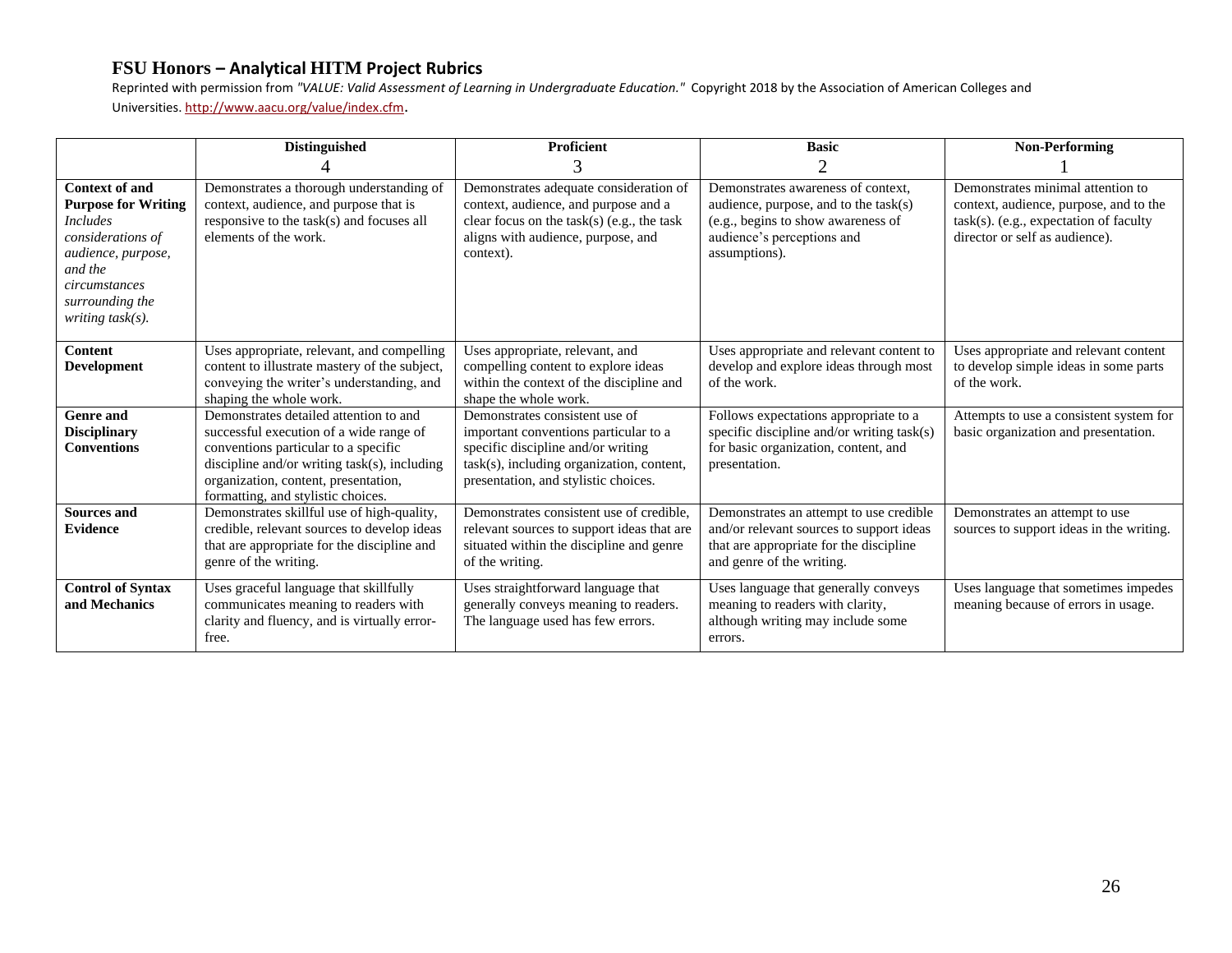Reprinted with permission from *"VALUE: Valid Assessment of Learning in Undergraduate Education."* Copyright 2018 by the Association of American Colleges and Universities. [http://www.aacu.org/value/index.cfm](https://www.aacu.org/value/index.cfm).

# <span id="page-29-0"></span>Appendix B: Creative HITM Project Rubrics

HITM Project Rubrics are optional tools for students and faculty to use to discuss project performance over the course of the HITM experience. Whether they are used is up to each faculty director.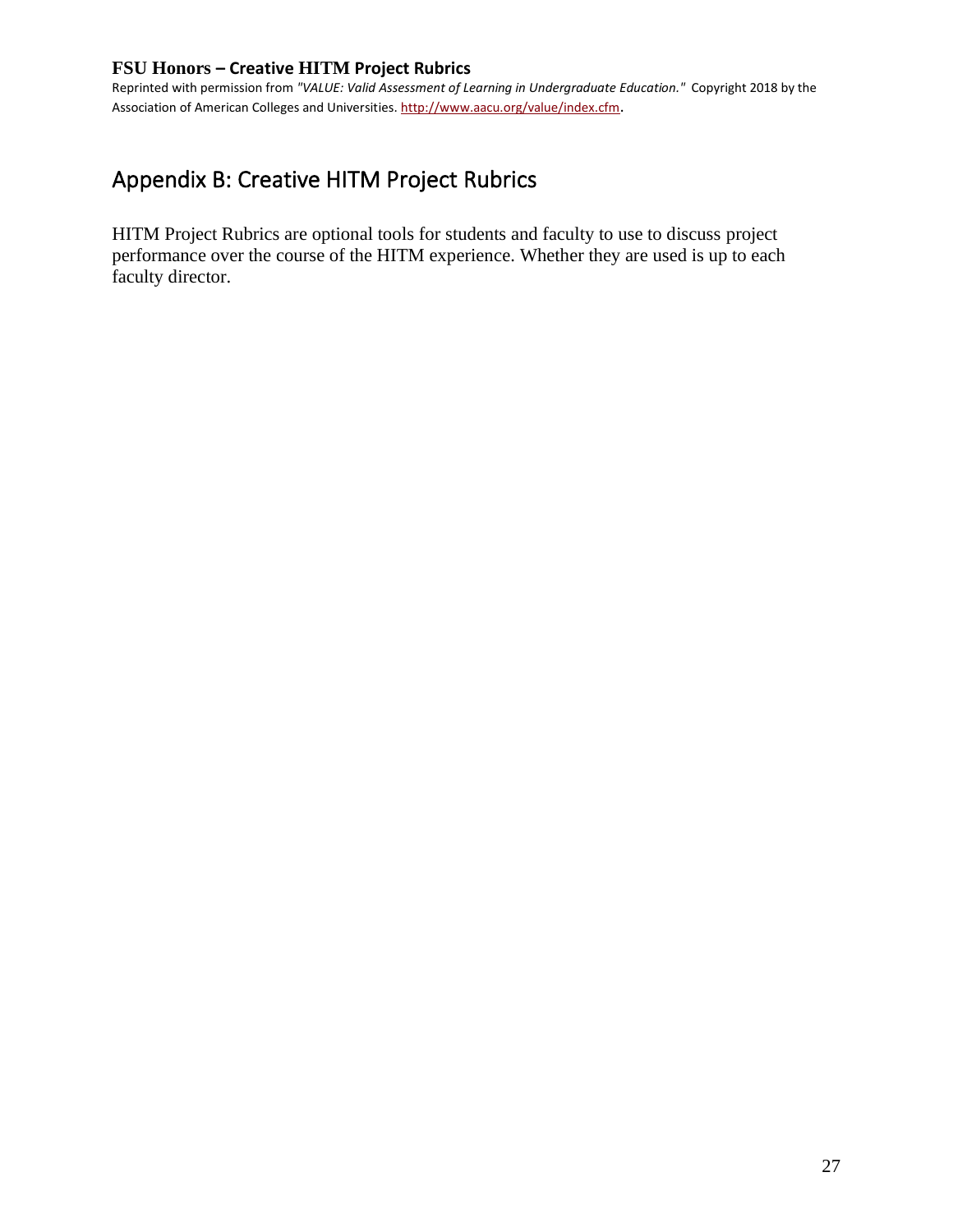Reprinted with permission from *"VALUE: Valid Assessment of Learning in Undergraduate Education."* Copyright 2018 by the Association of American Colleges and Universities. [http://www.aacu.org/value/index.cfm](https://www.aacu.org/value/index.cfm).

# **1. Creative Thinking**

Creative thinking is both the capacity to combine or synthesize existing ideas, images, or techniques in original ways and the experience of thinking, reacting, and working in an imaginative way characterized by a high degree of innovation, divergent thinking, and risk taking.

|                                                                                                                                                                                                                                                                                                                                               | <b>Distinguished</b>                                                                                                                                                | Proficient                                                                                               | <b>Basic</b>                                                                                                          | <b>Non-Performing</b>                                                                                  |
|-----------------------------------------------------------------------------------------------------------------------------------------------------------------------------------------------------------------------------------------------------------------------------------------------------------------------------------------------|---------------------------------------------------------------------------------------------------------------------------------------------------------------------|----------------------------------------------------------------------------------------------------------|-----------------------------------------------------------------------------------------------------------------------|--------------------------------------------------------------------------------------------------------|
|                                                                                                                                                                                                                                                                                                                                               |                                                                                                                                                                     | 3                                                                                                        | 2                                                                                                                     |                                                                                                        |
| <b>Acquiring Competencies</b><br>This step refers to acquiring<br>strategies and skills within a<br>particular domain.                                                                                                                                                                                                                        | Reflect: Evaluates creative process<br>and product using domain-<br>appropriate criteria.                                                                           | Create: Creates an entirely new object,<br>solution or idea that is appropriate to the<br>domain.        | Adapt: Successfully adapts an<br>appropriate exemplar to their own<br>specifications.                                 | Model: Successfully reproduces an<br>appropriate exemplar.                                             |
| <b>Taking Risks</b><br>May include personal risk (fear<br>of embarrassment or rejection)<br>or risk of failure in successfully<br>completing assignment, i.e.,<br>going beyond original<br>parameters of assignment,<br>introducing new materials and<br>forms, tackling controversial<br>topics, advocating unpopular<br>ideas or solutions. | Actively seeks out and follows<br>through on untested and potentially<br>risky directions or approaches to the<br>assignment in the final product.                  | Incorporates new directions or<br>approaches to the assignment in the<br>final product.                  | Considers new directions or approaches<br>without going beyond the guidelines of<br>the assignment.                   | Stays strictly within the guidelines of<br>the assignment.                                             |
| <b>Solving Problems</b>                                                                                                                                                                                                                                                                                                                       | Not only develops a logical,<br>consistent plan to solve problem, but<br>recognizes consequences of solution<br>and can articulate reason for<br>choosing solution. | Having selected from among<br>alternatives, develops a logical,<br>consistent plan to solve the problem. | Considers and rejects less acceptable<br>approaches to solving problem.                                               | Only a single approach is considered<br>and is used to solve the problem.                              |
| <b>Embracing</b><br><b>Contradictions</b>                                                                                                                                                                                                                                                                                                     | Integrates alternate, divergent, or<br>contradictory perspectives or ideas<br>fully.                                                                                | Incorporates alternate, divergent, or<br>contradictory perspectives or ideas in an<br>exploratory way.   | Includes (recognizes the value of)<br>alternate, divergent, or contradictory<br>perspectives or ideas in a small way. | Acknowledges (mentions in passing)<br>alternate, divergent, or contradictory<br>perspectives or ideas. |
| <b>Innovative Thinking</b><br>Novelty or uniqueness (of idea,<br>claim, question, form, etc.)                                                                                                                                                                                                                                                 | Extends a novel or unique idea,<br>question, format, or product to<br>create new knowledge or knowledge<br>that crosses boundaries.                                 | Creates a novel or unique idea, question,<br>format, or product.                                         | Experiments with creating a novel or<br>unique idea, question, format, or<br>product.                                 | Reformulates a collection of available<br>ideas.                                                       |
| <b>Connecting, Synthesizing,</b><br><b>Transforming</b>                                                                                                                                                                                                                                                                                       | Transforms ideas or solutions into<br>entirely new forms.                                                                                                           | Synthesized ideas or solutions into a<br>coherent whole.                                                 | Connects ideas or solutions in novel<br>ways.                                                                         | Recognizes existing connections<br>among ideas or solutions.                                           |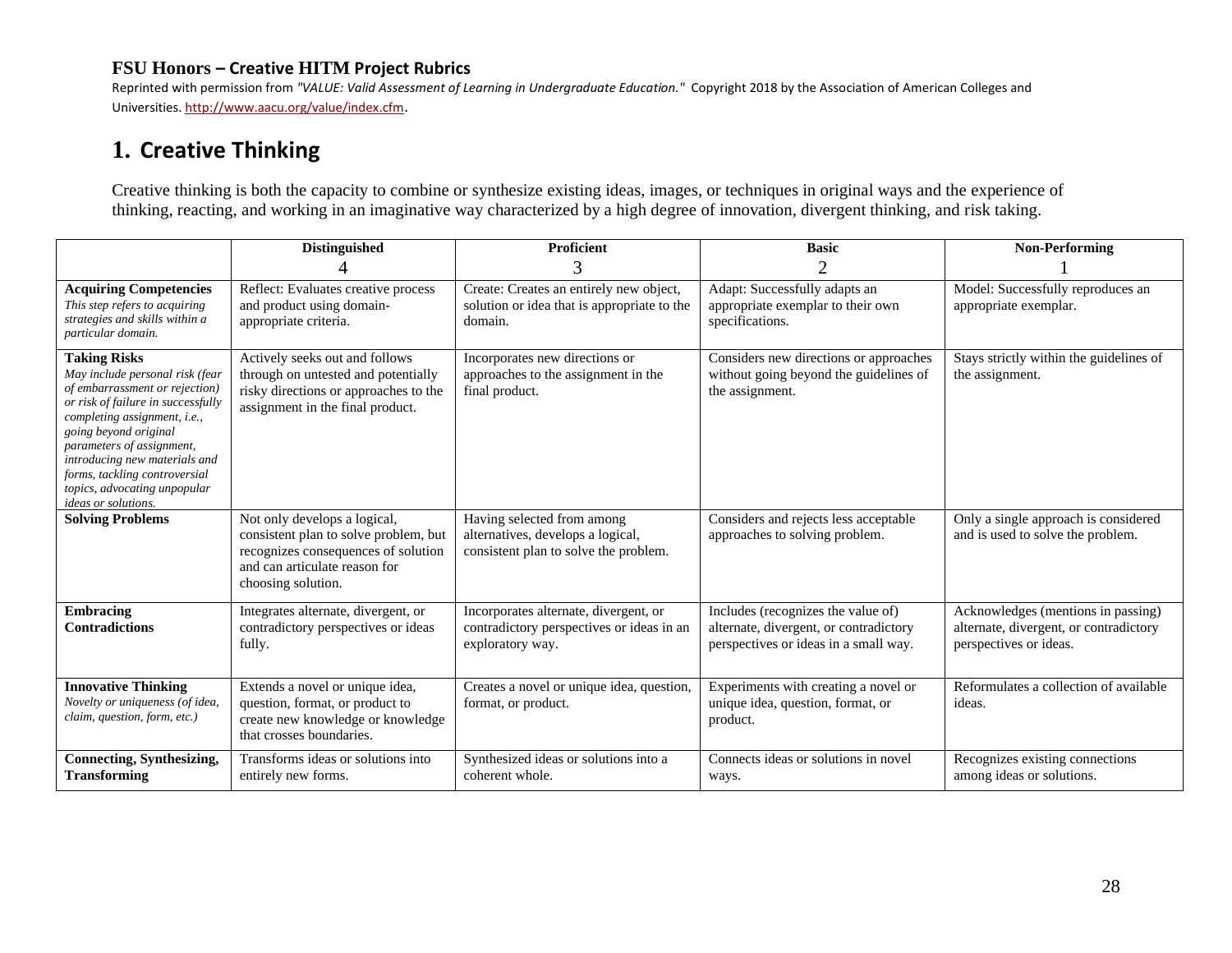Reprinted with permission from *"VALUE: Valid Assessment of Learning in Undergraduate Education."* Copyright 2018 by the Association of American Colleges and Universities. [http://www.aacu.org/value/index.cfm](https://www.aacu.org/value/index.cfm).

# **2. Reading**

Reading is "the process of simultaneously extracting and constructing meaning through interaction and involvement with written language" (Snow et al., 2002). (From [www.rand.org/pubs/research\\_briefs/RB8024/index1.html\)](http://www.rand.org/pubs/research_briefs/RB8024/index1.html)

|                                                                                       | <b>Distinguished</b>                                                                                                                                                                                                                                                                                          | <b>Proficient</b>                                                                                                                                                                       | <b>Basic</b>                                                                                                                                                                                                                | <b>Non-Performing</b>                                                                                                                                                         |
|---------------------------------------------------------------------------------------|---------------------------------------------------------------------------------------------------------------------------------------------------------------------------------------------------------------------------------------------------------------------------------------------------------------|-----------------------------------------------------------------------------------------------------------------------------------------------------------------------------------------|-----------------------------------------------------------------------------------------------------------------------------------------------------------------------------------------------------------------------------|-------------------------------------------------------------------------------------------------------------------------------------------------------------------------------|
|                                                                                       |                                                                                                                                                                                                                                                                                                               |                                                                                                                                                                                         |                                                                                                                                                                                                                             |                                                                                                                                                                               |
| Comprehension                                                                         | Recognizes possible implications of the<br>text for contexts, perspectives, or issues<br>beyond the assigned task within the<br>classroom or beyond the author's explicit<br>message (e.g., might recognize broader<br>issues at play, or might pose challenges to<br>the author's message and presentation). | Uses the text, general background<br>knowledge, and/or specific knowledge<br>of the author's context to draw more<br>complex inferences about the author's<br>message and attitude.     | Evaluates how textual features (e.g.,<br>sentence and paragraph structure or<br>tone) contribute to the author's<br>message; draws basic inferences about<br>context and purpose of text.                                   | Apprehends vocabulary appropriately<br>to paraphrase or summarize the<br>information the text communicates.                                                                   |
| Genres                                                                                | Uses ability to identify texts within and<br>across genres, monitoring and adjusting<br>reading strategies and expectations based<br>on generic nuances of particular texts.                                                                                                                                  | Articulates distinctions among genres<br>and their characteristic conventions.                                                                                                          | Reflects on reading experiences across a<br>variety of genres, reading both with and<br>against the grain experimentally and<br>intentionally.                                                                              | Applies tacit genre knowledge to a<br>variety of classroom reading<br>assignments in productive, if<br>unreflective, ways.                                                    |
| <b>Relationship to Text</b><br>Making meanings<br>with texts in their<br>contexts     | Evaluates texts for scholarly significance<br>and relevance within and across the<br>various disciplines, evaluating them<br>according to their contributions and<br>consequences.                                                                                                                            | Uses texts in the context of scholarship<br>to develop a foundation of disciplinary<br>knowledge and to raise and explore<br>important questions.                                       | Engages texts with the intention and<br>expectation of building topical and<br>world knowledge.                                                                                                                             | Approaches texts in the context of<br>assignments with the intention and<br>expectation of finding right answers<br>and learning facts and concepts to<br>display for credit. |
| Analysis<br>Interacting with texts<br>in parts and as<br>wholes                       | Evaluates strategies for relating ideas, text<br>structure, or other textual features in order<br>to build knowledge or insight within and<br>across texts and disciplines.                                                                                                                                   | Identifies relations among ideas, text<br>structure, or other textual features, to<br>evaluate how they support an advanced<br>understanding of the text as a whole.                    | Recognizes relations among parts or<br>aspects of a text, such as effective or<br>ineffective arguments or literary<br>features, in considering how these<br>contribute to a basic understanding of<br>the text as a whole. | Identifies aspects of a text (e.g.,<br>content, structure, or relations among<br>ideas) as needed to respond to<br>questions posed in assigned tasks.                         |
| Interpretation<br>Making sense with<br>texts as blueprints for<br>meaning             | Provides evidence not only that they can<br>read by using appropriate epistemological<br>lens but that they can also engage in<br>reading as part of a continuing dialogue<br>within and beyond a discipline or a<br>community of readers                                                                     | Articulates an understanding of the<br>multiple ways of reading and the range<br>of interpretive strategies particular to<br>one's discipline(s) or in a given<br>community of readers. | Demonstrates that they can read<br>purposefully, choosing among<br>interpretive strategies depending on the<br>purpose of the reading.                                                                                      | Can identify purpose(s) for reading,<br>relying on an external authority such as<br>an instructor for clarification of the<br>task.                                           |
| <b>Reader's Voice</b><br>Participating in<br>academic discourse<br><i>about texts</i> | Discusses texts with an independent<br>intellectual and ethical disposition so as to<br>further or maintain disciplinary<br>conversations.                                                                                                                                                                    | Elaborates on the texts (through<br>interpretation or questioning) so as to<br>deepen or enhance an ongoing<br>discussion.                                                              | Discusses texts in structured<br>conversations (such as in a classroom)<br>in ways that contribute to a basic, shared<br>understanding of the text.                                                                         | Comments about texts in ways that<br>preserve the author's meanings and<br>link them to the assignment.                                                                       |

# **3. Integrative Learning**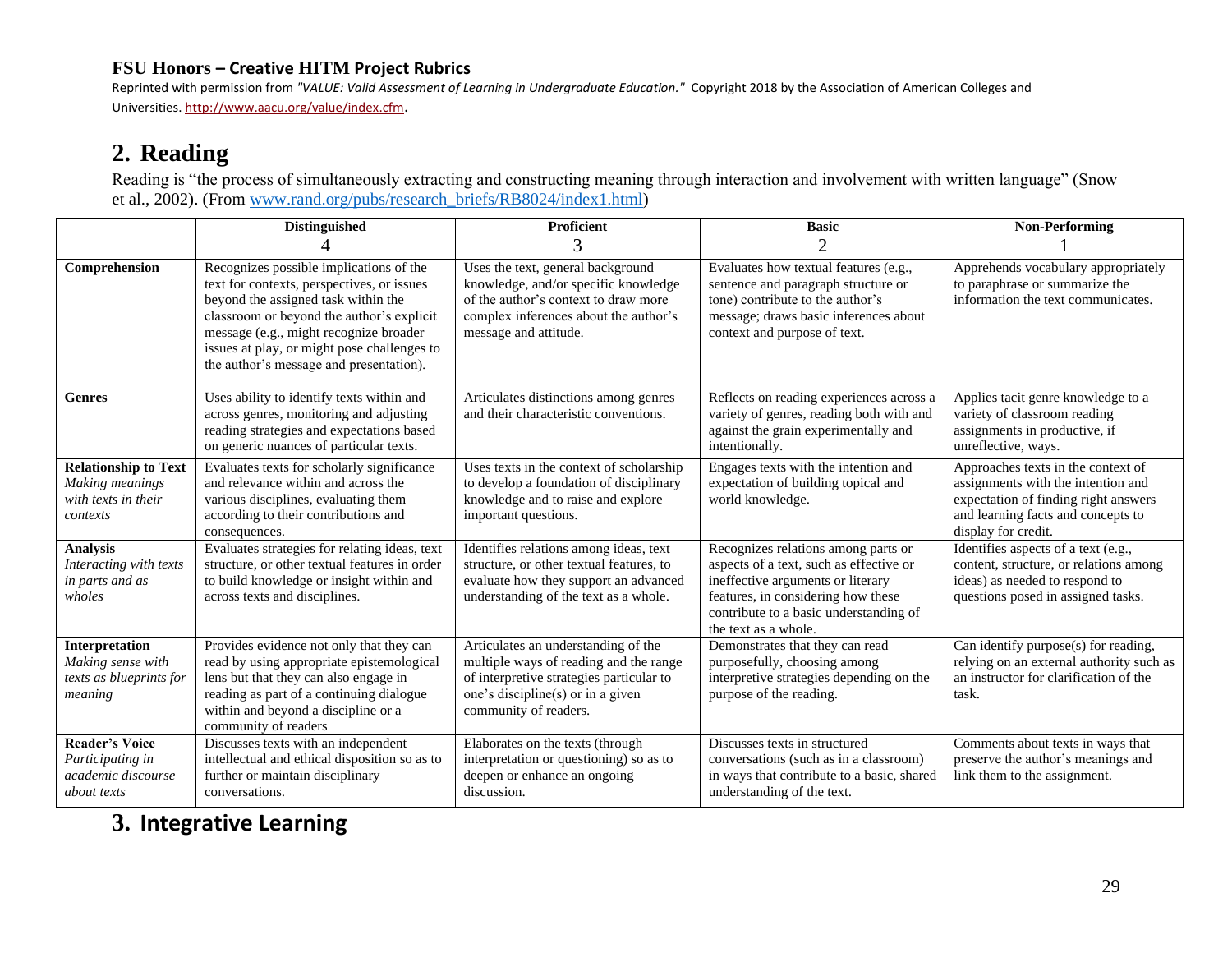Reprinted with permission from *"VALUE: Valid Assessment of Learning in Undergraduate Education."* Copyright 2018 by the Association of American Colleges and Universities. [http://www.aacu.org/value/index.cfm](https://www.aacu.org/value/index.cfm).

Integrative learning is an understanding and a disposition that a student builds across the curriculum and co-curriculum, from making simple connections among ideas and experiences to synthesizing and transferring learning to new, complex situations within and beyond the campus.

|                                                                                                                                                                                            | <b>Distinguished</b>                                                                                                                                                                                                                                               | Proficient                                                                                                                                                                                                                                                                   | <b>Basic</b>                                                                                                                                                                         | <b>Non-Performing</b>                                                                                                                                   |
|--------------------------------------------------------------------------------------------------------------------------------------------------------------------------------------------|--------------------------------------------------------------------------------------------------------------------------------------------------------------------------------------------------------------------------------------------------------------------|------------------------------------------------------------------------------------------------------------------------------------------------------------------------------------------------------------------------------------------------------------------------------|--------------------------------------------------------------------------------------------------------------------------------------------------------------------------------------|---------------------------------------------------------------------------------------------------------------------------------------------------------|
|                                                                                                                                                                                            |                                                                                                                                                                                                                                                                    | 3                                                                                                                                                                                                                                                                            | $\overline{2}$                                                                                                                                                                       |                                                                                                                                                         |
| <b>Connections to</b><br><b>Experience</b><br>Connects relevant<br>experience, academic<br>knowledge, and creative<br>inquiry                                                              | Meaningfully synthesizes connections<br>among experiences outside of the formal<br>classroom or the studio (including life<br>experiences and academic experiences) to<br>deepen understanding of fields of creative<br>inquiry and to broaden own points of view. | Effectively selects and develops<br>examples of life experiences, drawn<br>from a variety of contexts (e.g., family<br>life, artistic participation, work<br>experience, civic involvement) to<br>illuminate concepts/theories/<br>frameworks of fields of creative inquiry. | Compares life experiences and<br>academic knowledge to infer<br>differences, as well as similarities, and<br>acknowledge perspectives other than<br>own.                             | Identifies connections between life<br>experiences and those academic texts<br>and artistic works perceived as similar<br>and related to own interests. |
| <b>Connections to</b><br><b>Creative Field</b><br>Sees (makes)<br>connections across<br>creative fields,<br>perspectives                                                                   | Independently creates wholes out of<br>multiple parts (synthesizes) or draws<br>conclusions by combining examples,<br>influences, or theories from more than one<br>field of creative inquiry or perspective.                                                      | Independently connects examples,<br>influences, or theories from more than<br>one field of creative inquiry or<br>perspective.                                                                                                                                               | When prompted, connects examples,<br>influences, or theories from more than<br>one field of creative inquiry or<br>perspective.                                                      | When prompted, presents examples,<br>influences, or theories from more than<br>one field of creative inquiry or<br>perspective.                         |
| <b>Transfer</b><br>Adapts and applies<br>skills, abilities, theories,<br>or techniques gained in<br>one situation to new<br>situations                                                     | Adapts and applies skills, abilities,<br>theories, or techniques gained in one<br>situation to new situations to solve difficult<br>problems or explore complex issues in<br>original ways.                                                                        | Adapts and applies skills, abilities,<br>theories, or techniques gained in one<br>situation to new situations to solve<br>problems or explore issues.                                                                                                                        | Uses skills, abilities, theories, or<br>techniques, gained in one situation in a<br>new situation to contribute to<br>understanding of problem or issues.                            | Uses, in a basic way, skills, abilities,<br>theories, or techniques gained in one<br>situation in a new situation.                                      |
| <b>Integrated</b><br>Communication                                                                                                                                                         | Fulfills the HITM project by choosing a<br>form, language, or visual medium in ways<br>that enhance meaning, making clear the<br>interdependence of language and meaning,<br>thought, and expression.                                                              | Fulfills the HITM project by choosing a<br>format, language, or visual medium to<br>explicitly connect content and form,<br>demonstrating awareness of purpose and<br>audience.                                                                                              | Fulfills the HITM project by choosing a<br>format, language, or visual medium that<br>connects in a basic way what is being<br>communicated (content) with how it is<br>said (form). | Fulfills the HITM project in a<br>rudimentary but disjointed or confused<br>form.                                                                       |
| <b>Reflection and Self-</b><br>Assessment<br>Demonstrates a<br>developing sense of self<br>as a learner, building<br>no prior experiences to<br>respond to new and<br>challenging contexts | Envisions a future self (and possibly<br>makes plans that build on past<br>experiences) that have occurred across<br>multiple and diverse contexts.                                                                                                                | Evaluates changes in own learning over<br>time, recognizing complex contextual<br>factors (e.g., work with ambiguity and<br>risk, deals with frustration, considers<br>ethical frameworks).                                                                                  | Articulates strengths and challenges<br>(within specific performances or events)<br>to increase effectiveness in different<br>contexts (through increased self-<br>awareness).       | Describes own performances with<br>general descriptors of success and<br>failure.                                                                       |

### **4. Oral and Performative Communication**

Oral communication is a prepared, purposeful presentation designed to increase knowledge, to foster understanding, or to promote change in the listeners' attitudes, values, beliefs, or behaviors. Performative communication expresses a creative work to an audience in a performance.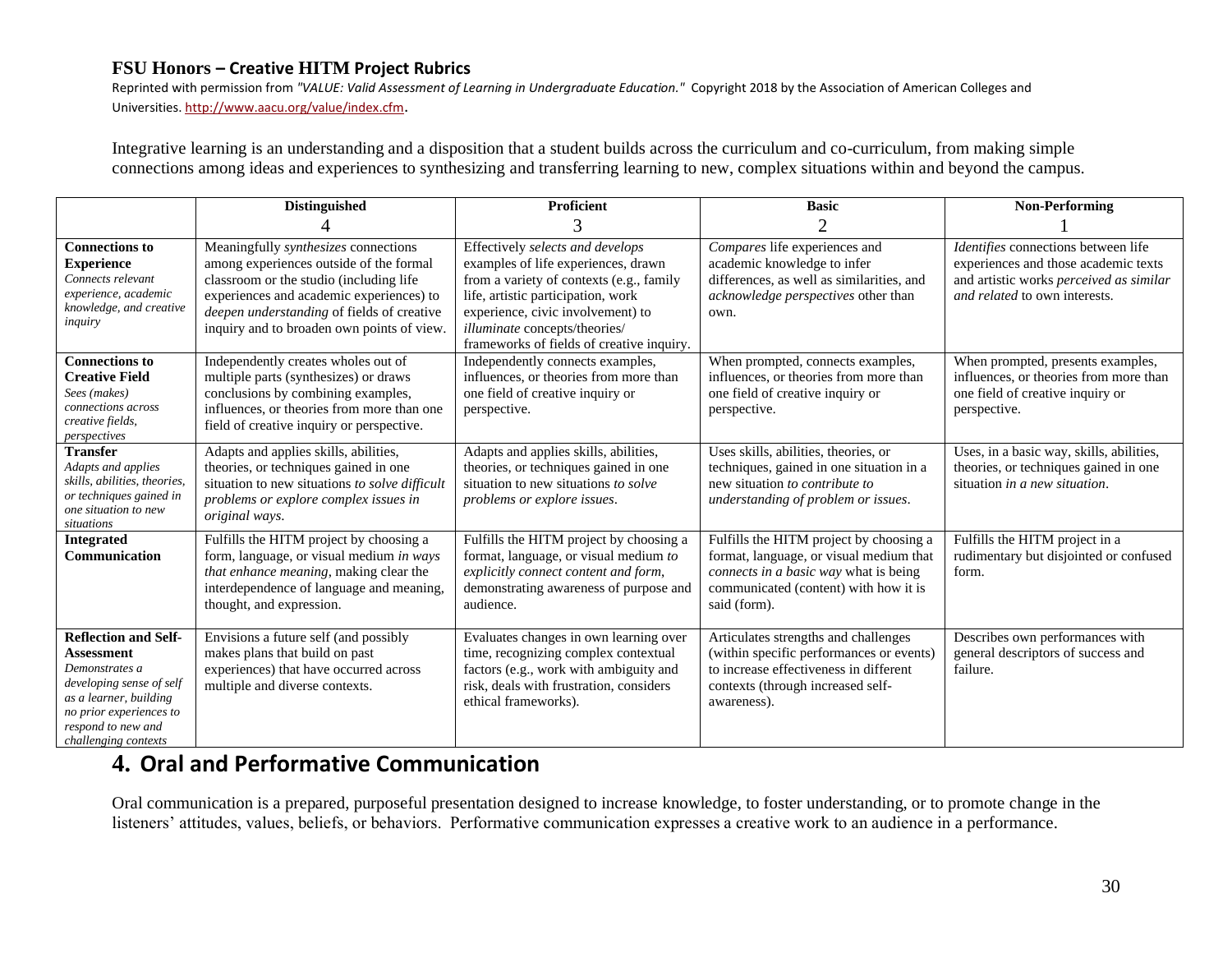Reprinted with permission from *"VALUE: Valid Assessment of Learning in Undergraduate Education."* Copyright 2018 by the Association of American Colleges and Universities. [http://www.aacu.org/value/index.cfm](https://www.aacu.org/value/index.cfm).

|                                      | <b>Distinguished</b>                                                                                                                                                                                                                                                                                                                        | <b>Proficient</b>                                                                                                                                                                                                                                                                                                | <b>Basic</b>                                                                                                                                                                                                                                                                                                     | <b>Non-Performing</b>                                                                                                                                                                                                                                                                                             |
|--------------------------------------|---------------------------------------------------------------------------------------------------------------------------------------------------------------------------------------------------------------------------------------------------------------------------------------------------------------------------------------------|------------------------------------------------------------------------------------------------------------------------------------------------------------------------------------------------------------------------------------------------------------------------------------------------------------------|------------------------------------------------------------------------------------------------------------------------------------------------------------------------------------------------------------------------------------------------------------------------------------------------------------------|-------------------------------------------------------------------------------------------------------------------------------------------------------------------------------------------------------------------------------------------------------------------------------------------------------------------|
|                                      |                                                                                                                                                                                                                                                                                                                                             |                                                                                                                                                                                                                                                                                                                  |                                                                                                                                                                                                                                                                                                                  |                                                                                                                                                                                                                                                                                                                   |
| Organization                         | Organizational pattern (specific<br>introduction and conclusion, sequenced<br>material within the body, and transitions)<br>is clearly and consistently observable and<br>is skillful and makes the content of the<br>presentation cohesive.                                                                                                | Organizational pattern (specific<br>introduction and conclusion, sequenced<br>material within the body, and<br>transitions) is clearly and consistently<br>observable within the presentation.                                                                                                                   | Organizational pattern (specific<br>introduction and conclusion, sequenced<br>material within the body, and<br>transitions) is intermittently observable<br>within the presentation.                                                                                                                             | Organizational pattern (specific<br>introduction and conclusion,<br>sequenced material within the body,<br>and transitions) is not observable<br>within the presentation.                                                                                                                                         |
| Language                             | Language choices are imaginative,<br>memorable, and compelling, and enhance<br>the effectiveness of the presentation.<br>Language in presentation is appropriate to<br>audience.                                                                                                                                                            | Language choices are thoughtful and<br>generally support the effectiveness of<br>the presentation. Language in<br>presentation is appropriate to audience.                                                                                                                                                       | Language choices are mundane and<br>commonplace and partially support the<br>effectiveness of the presentation.<br>Language in presentation is appropriate<br>to audience.                                                                                                                                       | Language choices are unclear and<br>minimally support the effectiveness of<br>the presentation. Language in<br>presentation is not appropriate to<br>audience.                                                                                                                                                    |
| <b>Delivery</b>                      | Delivery techniques (posture, gesture, eye<br>contact, and vocal expressiveness) make<br>the presentation compelling, and speaker<br>appears polished and confident.                                                                                                                                                                        | Delivery techniques (posture, gesture,<br>eye contact, and vocal expressiveness)<br>make the presentation interesting, and<br>speaker appears comfortable.                                                                                                                                                       | Delivery techniques (posture, gesture,<br>eye contact, and vocal expressiveness)<br>make the presentation understandable,<br>and speaker appears tentative.                                                                                                                                                      | Delivery techniques (posture, gesture,<br>eye contact, and vocal expressiveness)<br>detract from the understandability of<br>the presentation, and speaker appears<br>uncomfortable.                                                                                                                              |
| <b>Supporting</b><br><b>Material</b> | A variety of types of supporting materials<br>(explanations, examples, illustrations,<br>statistics, analogies, quotations from<br>relevant authorities) make appropriate<br>reference to information or analysis that<br>significantly supports the presentation or<br>establishes the presenter's credibility/<br>authority on the topic. | Supporting materials (explanations,<br>examples, illustrations, statistics,<br>analogies, quotations from relevant<br>authorities) make appropriate reference<br>to information or analysis that generally<br>supports the presentation or establishes<br>the presenter's credibility/authority on<br>the topic. | Supporting materials (explanations,<br>examples, illustrations, statistics,<br>analogies, quotations from relevant<br>authorities) make appropriate reference<br>to information or analysis that partially<br>supports the presentation or establishes<br>the presenter's credibility/authority on<br>the topic. | Insufficient supporting materials<br>(explanations, examples, illustrations,<br>statistics, analogies, quotations from<br>relevant authorities) make reference to<br>information or analysis that minimally<br>supports the presentation or establishes<br>the presenter's credibility/authority on<br>the topic. |
| <b>Central Message</b>               | Central message is compelling (precisely<br>stated, appropriately repeated, memorable,<br>and strongly supported).                                                                                                                                                                                                                          | Central message is clear and consistent<br>with the supporting material.                                                                                                                                                                                                                                         | Central message is basically<br>understandable but is not often repeated<br>and is not memorable.                                                                                                                                                                                                                | Central message can be deduced, but is<br>not explicitly stated in the presentation.                                                                                                                                                                                                                              |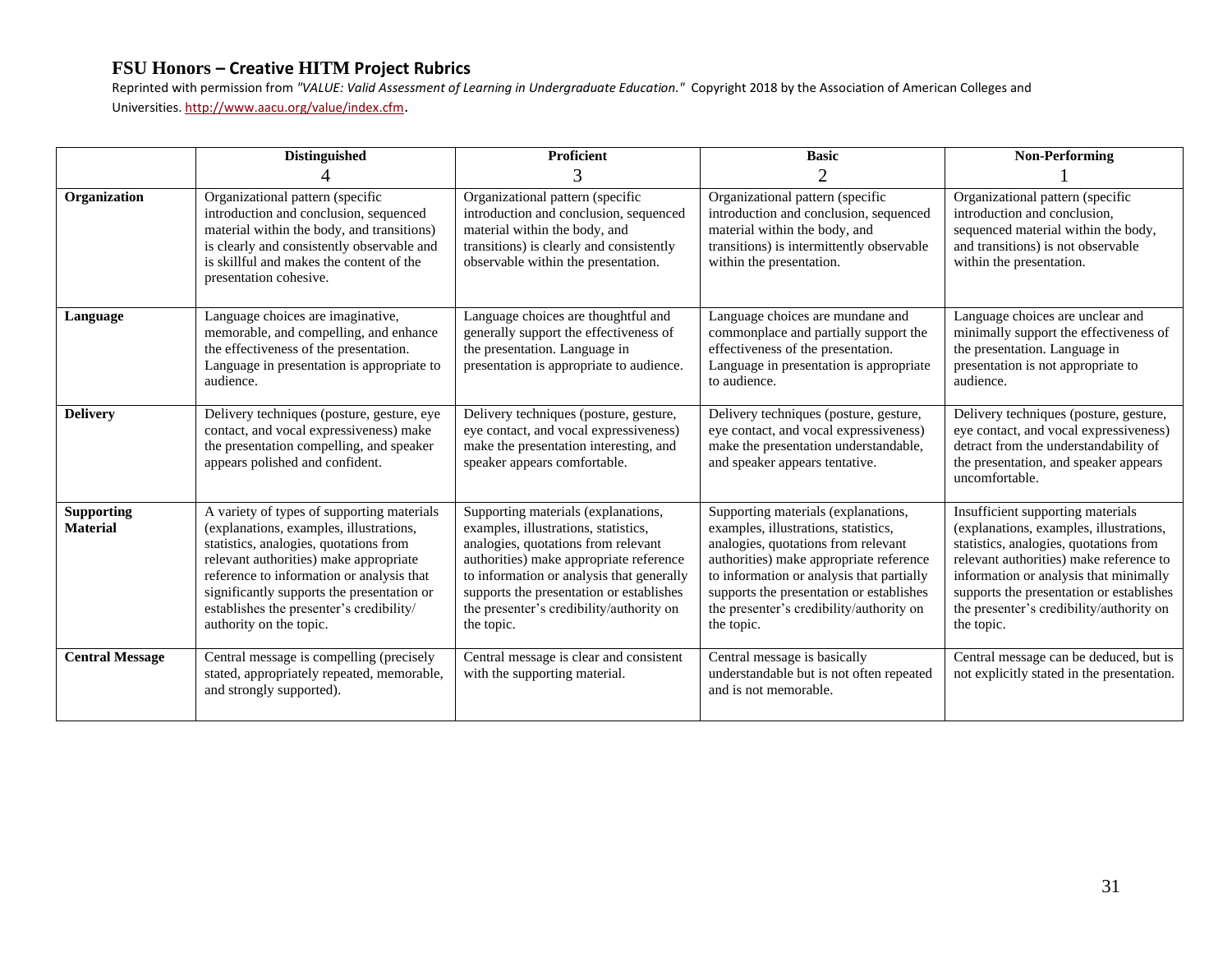Reprinted with permission from *"VALUE: Valid Assessment of Learning in Undergraduate Education."* Copyright 2018 by the Association of American Colleges and Universities. [http://www.aacu.org/value/index.cfm](https://www.aacu.org/value/index.cfm).

# <span id="page-34-0"></span>Appendix C: Applied/Experiential HITM Project Rubrics

HITM Project Rubrics are optional tools for students and faculty to use to discuss project performance over the course of the HITM experience. Whether they are used is up to each faculty director.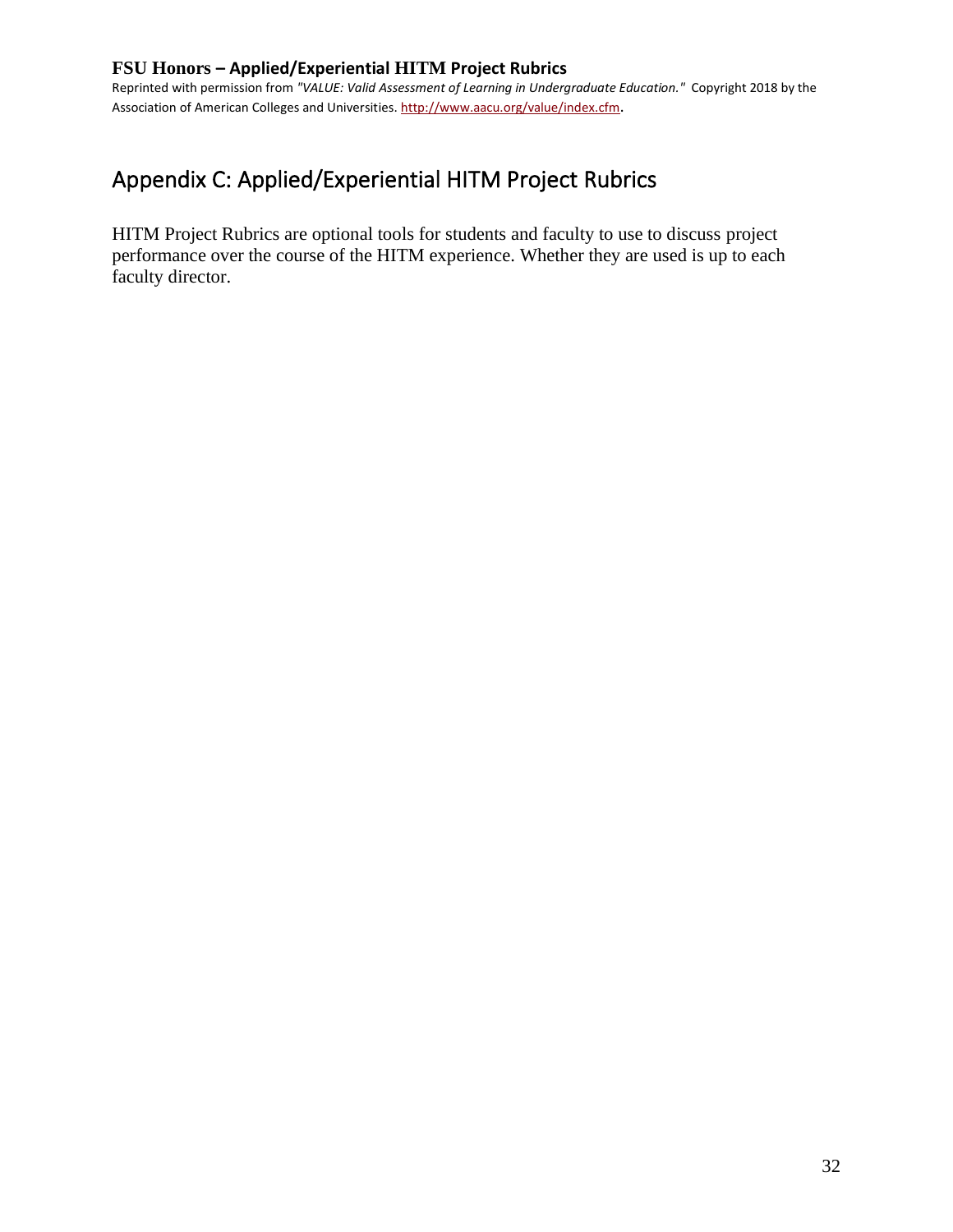Reprinted with permission from *"VALUE: Valid Assessment of Learning in Undergraduate Education."* Copyright 2018 by the Association of American Colleges and Universities. [http://www.aacu.org/value/index.cfm](https://www.aacu.org/value/index.cfm).

# **1. Professional Engagement**

Professional engagement encompasses actions wherein individuals participate, independently or on teams, within or across public or private organizations for experiential learning and collaborative opportunities as emerging practitioners.

|                                                           | <b>Distinguished</b>                                                                                                                                                                                                                           | <b>Proficient</b>                                                                                                                                                                                            | <b>Basic</b>                                                                                                                                                                                                         | <b>Non-Performing</b>                                                                                                                                                               |
|-----------------------------------------------------------|------------------------------------------------------------------------------------------------------------------------------------------------------------------------------------------------------------------------------------------------|--------------------------------------------------------------------------------------------------------------------------------------------------------------------------------------------------------------|----------------------------------------------------------------------------------------------------------------------------------------------------------------------------------------------------------------------|-------------------------------------------------------------------------------------------------------------------------------------------------------------------------------------|
| Diversity of<br><b>Communities and</b><br><b>Cultures</b> | Demonstrates evidence of adjustment in own<br>attitudes and beliefs because of working<br>within and learning from diversity of<br>communities and cultures. Promotes others'<br>engagement with diversity.                                    | Reflects on how own attitudes and beliefs are<br>different from those of other cultures and<br>communities. Exhibits curiosity about what<br>can be learned from diversity of communities<br>and cultures.   | Has awareness that own attitudes and beliefs<br>are different from those of other cultures and<br>communities. Exhibits little curiosity about<br>what can be learned from diversity of<br>communities and cultures. | Expresses attitudes and beliefs as an<br>individual, from a one-sided view. Is<br>indifferent or resistant to what can be<br>learned from diversity of communities and<br>cultures. |
| <b>Analysis of Knowledge</b>                              | Connects and extends knowledge (facts,<br>theories, etc.) from one's own academic<br>field to the professional context of their<br>experiential HITM project.                                                                                  | Analyzes knowledge (facts, theories,<br>etc.) from one's own academic field<br>making relevant connections to the<br>professional context of their experiential<br>HITM project.                             | Begins to connect knowledge (facts,<br>theories, etc.) from one's own academic<br>field to professional context of their<br>experiential HITM project.                                                               | Begins to identify knowledge (facts,<br>theories, etc.) from one's own<br>academic field to professional context<br>of their experiential HITM project.                             |
| <b>Professional Identity</b><br>and Commitment            | Provides evidence of experience in<br>professional activities and describes<br>what they have learned about<br>themselves as it relates to a reinforced<br>and clarified sense of their professional<br>identity as a practitioner.            | Provides evidence of experience in<br>professional activities and describes<br>what they have learned about<br>themselves as it relates to a growing<br>sense of professional identity as a<br>practitioner. | Evidence suggests involvement in<br>professional activities is generated from<br>expectations or course requirements<br>rather than from a sense of professional<br>competency and identity.                         | Provides little evidence of their<br>experience in professional activities<br>and does not connect experiences to a<br>professional identity as a practitioner.                     |
| <b>Professional</b><br><b>Communication</b>               | Tailors communication strategies to<br>effectively express, listen, and adapt to<br>others to establish relationships to<br>further organizational goals.                                                                                      | Effectively communicates in<br>professional context, showing ability to<br>do all of the following: express, listen,<br>and adapt ideas and messages based on<br>others' perspectives.                       | Communicates in professional context,<br>showing ability to do more than one of<br>the following: express, listen, and adapt<br>ideas and messages based on others'<br>perspectives.                                 | Communicates in professional context,<br>showing ability to do one of the<br>following: express, listen, or adapt<br>ideas and messages based on others'<br>perspectives.           |
| <b>Professional Action</b><br>and Reflection              | Demonstrates independent experience<br>and shows initiative in team leadership<br>of complex or multiple professional<br>activities, accompanied by reflective<br>insights or analysis about the aims and<br>accomplishments of one's actions. | Demonstrates independent experience<br>and team leadership of professional<br>action, with reflective insights or<br>analysis about the aims and<br>accomplishments of one's actions.                        | Has clearly participated in<br>professionally focused actions and<br>begins to reflect or describe how those<br>actions may benefit the organization<br>and professional field.                                      | Has experimented with some<br>professional activities but shows little<br>internalized understanding of their aims<br>or effects and little commitment to<br>future action.         |
| <b>Professional</b><br><b>Contexts/Structures</b>         | Demonstrates ability and commitment<br>to collaboratively work across and<br>within organizational contexts and<br>structures to achieve a professional aim                                                                                    | Demonstrates ability and commitment<br>to work actively within organizational<br>contexts and structures to achieve a<br>professional aim.                                                                   | Demonstrates experience identifying<br>intentional ways to participate in<br>professional contexts and structures.                                                                                                   | Experiments with professional context<br>and structures, tries out a few to see<br>what fits.                                                                                       |

### **2. Problem Solving**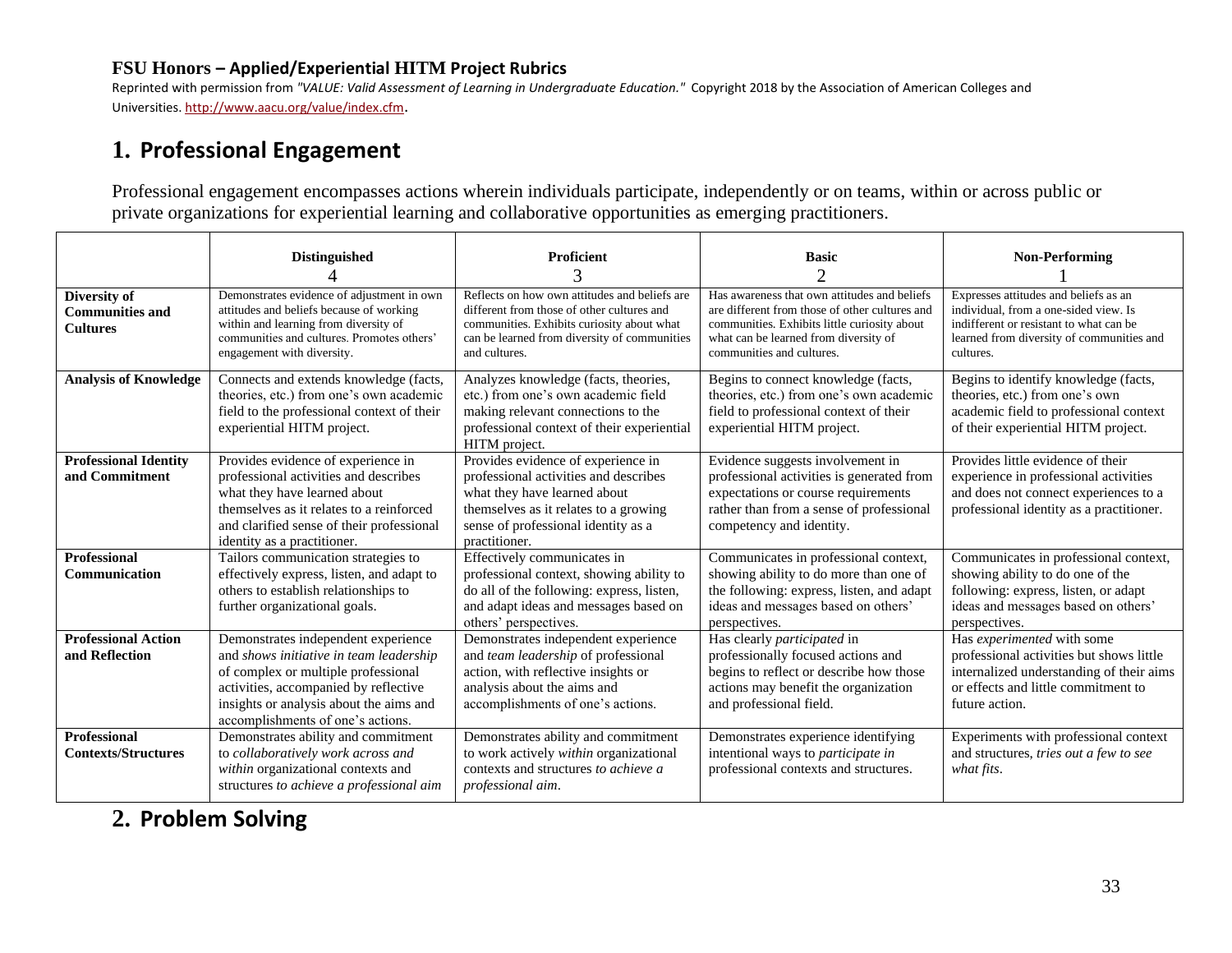Reprinted with permission from *"VALUE: Valid Assessment of Learning in Undergraduate Education."* Copyright 2018 by the Association of American Colleges and Universities. [http://www.aacu.org/value/index.cfm](https://www.aacu.org/value/index.cfm).

Problem solving is the process of designing, evaluating, and implementing a strategy to answer an open-ended question or achieve a desired goal.

|                                               | <b>Distinguished</b>                                                                                                                                                                                                                                                                                            | <b>Proficient</b>                                                                                                                                                                                                                                       | <b>Basic</b>                                                                                                                                                                                                                                | <b>Non-Performing</b>                                                                                                                                                                                                                                                     |
|-----------------------------------------------|-----------------------------------------------------------------------------------------------------------------------------------------------------------------------------------------------------------------------------------------------------------------------------------------------------------------|---------------------------------------------------------------------------------------------------------------------------------------------------------------------------------------------------------------------------------------------------------|---------------------------------------------------------------------------------------------------------------------------------------------------------------------------------------------------------------------------------------------|---------------------------------------------------------------------------------------------------------------------------------------------------------------------------------------------------------------------------------------------------------------------------|
|                                               |                                                                                                                                                                                                                                                                                                                 |                                                                                                                                                                                                                                                         |                                                                                                                                                                                                                                             |                                                                                                                                                                                                                                                                           |
| <b>Define Problem</b>                         | Demonstrates the ability to construct a<br>clear and insightful problem statement<br>with evidence of all relevant contextual<br>factors.                                                                                                                                                                       | Demonstrates the ability to construct a<br>problem statement with evidence of<br>most relevant contextual factors, and<br>problem statement is adequately<br>detailed.                                                                                  | Begins to demonstrate the ability to<br>construct a problem statement with<br>evidence of most relevant contextual<br>factors, but problem statement is<br>superficial.                                                                     | Demonstrates a limited ability in<br>identifying a problem statement or<br>related contextual factors.                                                                                                                                                                    |
| <b>Identify Strategies</b>                    | Identifies multiple approaches for solving<br>the problem that apply within a specific<br>context.                                                                                                                                                                                                              | Identifies multiple approaches for<br>solving the problem, only some of<br>which apply within a specific context.                                                                                                                                       | Identifies only a single approach for<br>solving the problem that does apply<br>within a specific context.                                                                                                                                  | Identifies one or more approaches for<br>solving the problem that do not apply<br>within a specific context.                                                                                                                                                              |
| <b>Propose Solutions</b>                      | Proposes one or more solutions that<br>indicates a deep comprehension of the<br>problem. Solution(s) are sensitive to<br>contextual factors as well as all of the<br>following: ethical, logical, and cultural<br>dimensions of the problem.                                                                    | Proposes one or more solutions that<br>indicates comprehension of the<br>problem. Solution(s) are sensitive to<br>contextual factors as well as one of the<br>following: ethical, logical, or cultural<br>dimensions of the problem.                    | Proposes one solution that is "off the<br>shelf" rather than individually designed<br>to address the specific contextual factors<br>of the problem.                                                                                         | Proposes a solution that is difficult to<br>evaluate because it is vague or only<br>directly addresses the problem<br>statement.                                                                                                                                          |
| <b>Evaluate Potential</b><br><b>Solutions</b> | Evaluation of solutions is deep and elegant<br>(for example, contains thorough and<br>insightful explanation) and includes,<br>deeply and thoroughly, all of the<br>following: considers history of problem,<br>reviews logic/reasoning, examines<br>feasibility of solution, and weighs impact<br>of solution. | Evaluation of solutions is adequate (for<br>example, contains thorough<br>explanation) and includes the following:<br>considers history of problem, reviews<br>logic/reasoning, examines feasibility of<br>solution, and weighs impacts of<br>solution. | Evaluation of solutions is brief (for<br>example, explanation lacks depth) and<br>includes the following: considers history<br>of problem, reviews logic/reasoning,<br>examines feasibility of solution, and<br>weighs impacts of solution. | Evaluation of solutions is superficial<br>(for example, contains cursory, surface<br>level explanation) and includes the<br>following: considers history of<br>problem, reviews logic/reasoning,<br>examines feasibility of solution, and<br>weights impacts of solution. |
| <b>Implement Solution</b>                     | Implements the solution in a manner that<br>addresses thoroughly and deeply multiple<br>contextual factors of the problem.                                                                                                                                                                                      | Implements the solution in a manner<br>that addresses multiple contextual<br>factors of the problem in a surface<br>manner.                                                                                                                             | Implements the solution in a manner<br>that addresses the problem statement but<br>ignores relevant contextual factors.                                                                                                                     | Implements the solution in a manner<br>that does not directly address the<br>problem statement.                                                                                                                                                                           |
| <b>Evaluate Outcomes</b>                      | Reviews results relative to the problem<br>defined with thorough, specific<br>considerations of need for further work.                                                                                                                                                                                          | Reviews results relative to the problem<br>defined with some consideration of need<br>for further work.                                                                                                                                                 | Reviews results in terms of the problem<br>defined with little, if any, consideration<br>of need for further work.                                                                                                                          | Reviews results superficially in terms<br>of the problem defined with no<br>consideration of need for further work.                                                                                                                                                       |

# **3. Teamwork**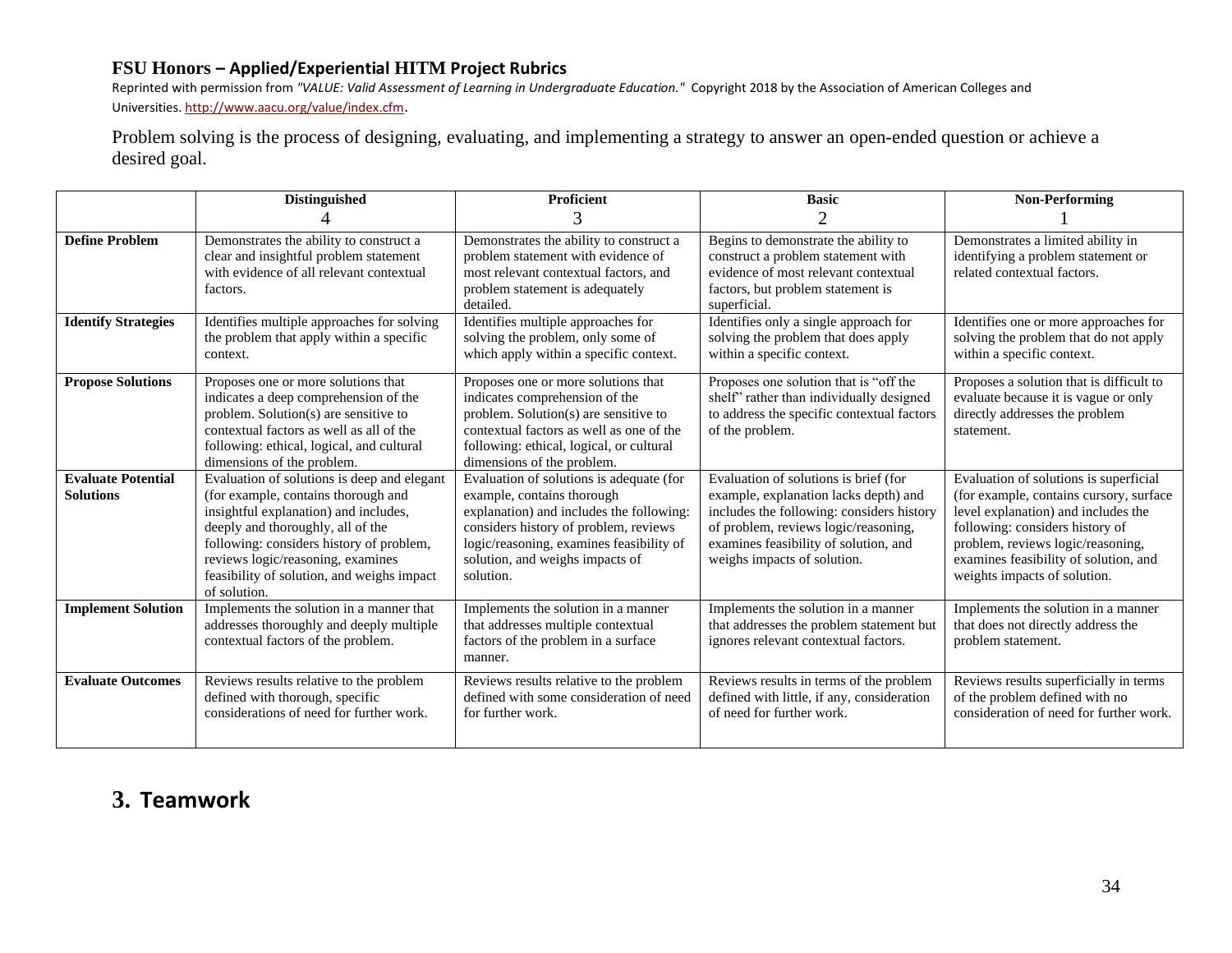Reprinted with permission from *"VALUE: Valid Assessment of Learning in Undergraduate Education."* Copyright 2018 by the Association of American Colleges and Universities. [http://www.aacu.org/value/index.cfm](https://www.aacu.org/value/index.cfm).

Teamwork is behaviors under the control of individual team members (effort they put into team tasks, their manner of interacting with others on team, and the quantity and quality of contributions they make to team discussions.)

|                                                                                        | <b>Distinguished</b>                                                                                                                                                                                                                                                                                                                                                                                                                                                                                                                                               | Proficient                                                                                                                                                                                                                                                                                                                                                                                                                                                                                                                                                                               | <b>Basic</b>                                                                                                                                                                                                                                                                                                                                                                                                                                                                                                                                                                           | <b>Non-Performing</b>                                                                                                                                                                                                                                                                                                                                                                                                                                                                                                                                                              |
|----------------------------------------------------------------------------------------|--------------------------------------------------------------------------------------------------------------------------------------------------------------------------------------------------------------------------------------------------------------------------------------------------------------------------------------------------------------------------------------------------------------------------------------------------------------------------------------------------------------------------------------------------------------------|------------------------------------------------------------------------------------------------------------------------------------------------------------------------------------------------------------------------------------------------------------------------------------------------------------------------------------------------------------------------------------------------------------------------------------------------------------------------------------------------------------------------------------------------------------------------------------------|----------------------------------------------------------------------------------------------------------------------------------------------------------------------------------------------------------------------------------------------------------------------------------------------------------------------------------------------------------------------------------------------------------------------------------------------------------------------------------------------------------------------------------------------------------------------------------------|------------------------------------------------------------------------------------------------------------------------------------------------------------------------------------------------------------------------------------------------------------------------------------------------------------------------------------------------------------------------------------------------------------------------------------------------------------------------------------------------------------------------------------------------------------------------------------|
|                                                                                        |                                                                                                                                                                                                                                                                                                                                                                                                                                                                                                                                                                    |                                                                                                                                                                                                                                                                                                                                                                                                                                                                                                                                                                                          | $\mathfrak{D}$                                                                                                                                                                                                                                                                                                                                                                                                                                                                                                                                                                         |                                                                                                                                                                                                                                                                                                                                                                                                                                                                                                                                                                                    |
| <b>Contributes to</b><br><b>Team Meetings</b>                                          | Helps the team move forward by<br>articulating the merits of alternative ideas<br>or proposals.                                                                                                                                                                                                                                                                                                                                                                                                                                                                    | Offers alternative solutions or courses<br>of action that build on the ideas of<br>others.                                                                                                                                                                                                                                                                                                                                                                                                                                                                                               | Offers new suggestions to advance the<br>work of the group.                                                                                                                                                                                                                                                                                                                                                                                                                                                                                                                            | Shares ideas but does not advance the<br>work of the group.                                                                                                                                                                                                                                                                                                                                                                                                                                                                                                                        |
| <b>Facilitates the</b><br><b>Contributions of</b><br><b>Team Members</b>               | Engages team members in ways that facilitate<br>their contributions to meetings by both<br>constructively building upon or synthesizing the<br>contributions of others as well as noticing when<br>someone is not participating and inviting them<br>to engage.                                                                                                                                                                                                                                                                                                    | Engages team members in ways that facilitate<br>their contributions to meetings by<br>constructively building upon or synthesizing<br>the contributions of others.                                                                                                                                                                                                                                                                                                                                                                                                                       | Engages team members in ways that<br>facilitate their contributions to meetings by<br>restating the views of other team members<br>and/or asking questions for clarification.                                                                                                                                                                                                                                                                                                                                                                                                          | Engages team members by taking turns and<br>listening to others without interrupting.                                                                                                                                                                                                                                                                                                                                                                                                                                                                                              |
| <b>Individual</b><br><b>Contributions</b><br><b>Outside of Team</b><br><b>Meetings</b> | Completes all assigned tasks by deadline; work<br>accomplished is thorough, comprehensive, and<br>advances the project. Proactively helps other<br>team members complete their assigned tasks to<br>a similar level of excellence.                                                                                                                                                                                                                                                                                                                                 | Completes all assigned tasks by deadline;<br>work accomplished is thorough,<br>comprehensive, and advances the project.                                                                                                                                                                                                                                                                                                                                                                                                                                                                  | Completes all assigned tasks by deadline;<br>work accomplished advances the project.                                                                                                                                                                                                                                                                                                                                                                                                                                                                                                   | Completes all assigned tasks by deadline.                                                                                                                                                                                                                                                                                                                                                                                                                                                                                                                                          |
| <b>Fosters</b><br><b>Constructive Team</b><br><b>Climate</b>                           | Supports a constructive team climate by doing<br>all of the following:<br>Treats team members respectfully by<br>$\bullet$<br>being polite and constructive in<br>communication.<br>Uses positive vocal or written tone,<br>$\bullet$<br>facial expressions, and/or body<br>language to convey a positive attitude<br>about the team and its work.<br>Motivates teammates by expressing<br>$\bullet$<br>confidence about the importance of<br>the task and the team's ability to<br>accomplish it.<br>Provides assistance and/or<br>encouragement to team members. | Supports a constructive team climate by<br>doing any three of the following:<br>Treats team members respectfully<br>$\bullet$<br>by being polite and constructive in<br>communication.<br>Uses positive vocal or written tone,<br>$\bullet$<br>facial expressions, and/or body<br>language to convey a positive<br>attitude about the team and its<br>work.<br>Motivates teammates by expressing<br>$\bullet$<br>confidence about the importance of<br>the task and the team's ability to<br>accomplish it.<br>Provides assistance and/or<br>$\bullet$<br>encouragement to team members. | Supports a constructive team climate by<br>doing any two of the following:<br>Treats team members respectfully<br>$\bullet$<br>by being polite and constructive in<br>communication.<br>Uses positive vocal or written tone,<br>$\bullet$<br>facial expressions, and/or body<br>language to convey a positive<br>attitude about the team and its<br>work.<br>Motivates teammates by expressing<br>$\bullet$<br>confidence about the importance of<br>the task and the team's ability to<br>accomplish it.<br>Provides assistance and/or<br>$\bullet$<br>encouragement to team members. | Supports a constructive team climate by<br>doing one of the following:<br>Treats team members respectfully<br>$\bullet$<br>by being polite and constructive in<br>communication.<br>Uses positive vocal or written tone,<br>$\bullet$<br>facial expressions, and/or body<br>language to convey a positive<br>attitude about the team and its<br>work.<br>Motivates teammates by<br>$\bullet$<br>expressing confidence about the<br>importance of the task and the<br>team's ability to accomplish it.<br>Provides assistance and/or<br>$\bullet$<br>encouragement to team members. |
| <b>Responds to</b><br><b>Conflict</b>                                                  | Addresses destructive conflict directly and<br>constructively, helping to manage/resolve<br>it in a way that strengthens overall team<br>cohesiveness and future effectiveness.                                                                                                                                                                                                                                                                                                                                                                                    | Identifies and acknowledges conflict<br>and stays engaged with it.                                                                                                                                                                                                                                                                                                                                                                                                                                                                                                                       | Redirecting focus toward common<br>ground, toward task at hand (away from<br>conflict).                                                                                                                                                                                                                                                                                                                                                                                                                                                                                                | Passively accepts alternate<br>viewpoints/ideas/opinions.                                                                                                                                                                                                                                                                                                                                                                                                                                                                                                                          |

# **4. Integrative Learning**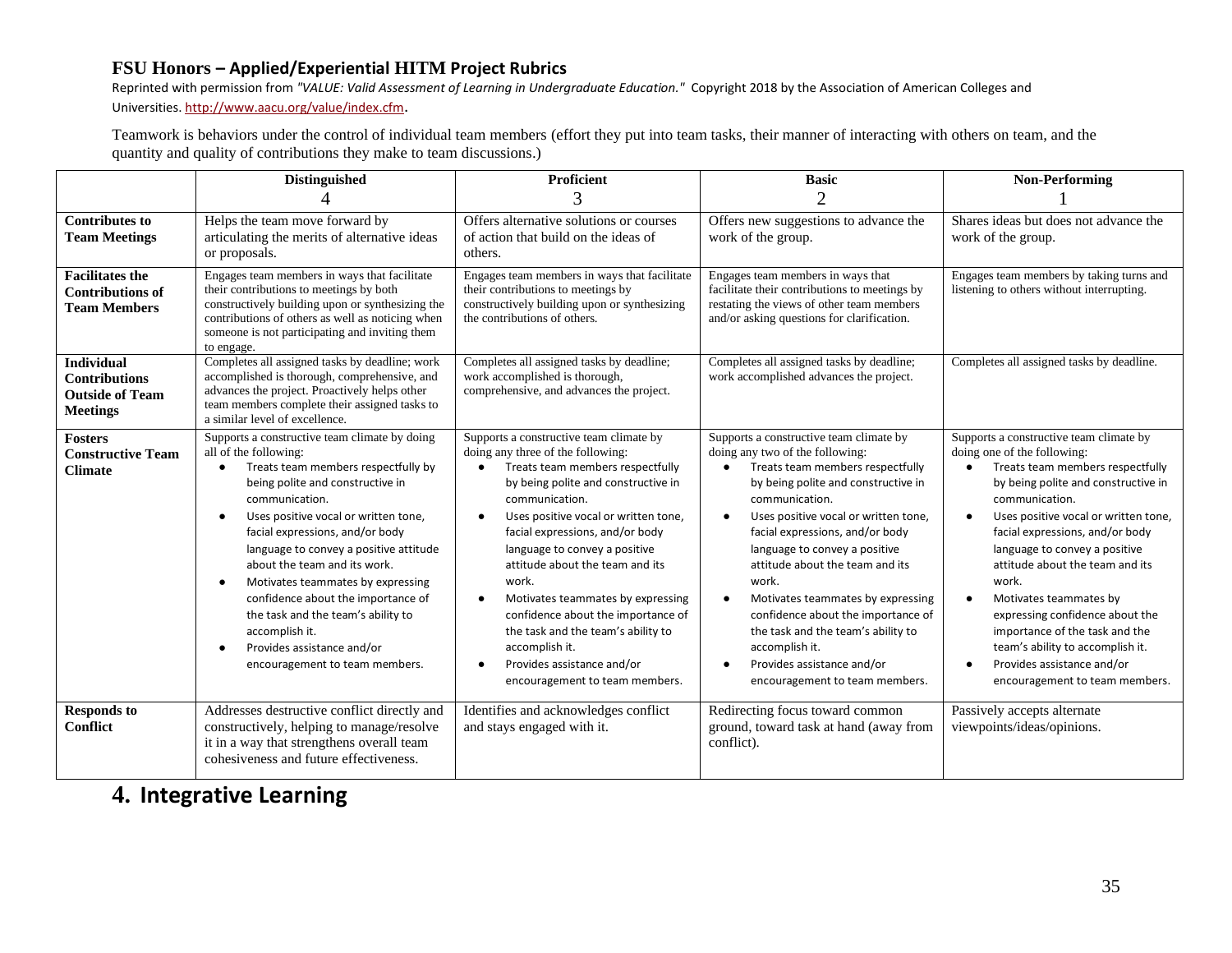Reprinted with permission from *"VALUE: Valid Assessment of Learning in Undergraduate Education."* Copyright 2018 by the Association of American Colleges and Universities. [http://www.aacu.org/value/index.cfm](https://www.aacu.org/value/index.cfm).

Integrative learning is an understanding and a disposition that a student builds across the curriculum and co-curriculum, from making simple connections among ideas and experiences to synthesizing and transferring learning to new, complex situations within and beyond the campus.

|                                                                                                                                                                                                   | <b>Distinguished</b>                                                                                                                                                                                                                                                        | <b>Proficient</b>                                                                                                                                                                                                                                                 | <b>Basic</b>                                                                                                                                                                   | <b>Non-Performing</b>                                                                                                                                 |
|---------------------------------------------------------------------------------------------------------------------------------------------------------------------------------------------------|-----------------------------------------------------------------------------------------------------------------------------------------------------------------------------------------------------------------------------------------------------------------------------|-------------------------------------------------------------------------------------------------------------------------------------------------------------------------------------------------------------------------------------------------------------------|--------------------------------------------------------------------------------------------------------------------------------------------------------------------------------|-------------------------------------------------------------------------------------------------------------------------------------------------------|
|                                                                                                                                                                                                   |                                                                                                                                                                                                                                                                             | 3                                                                                                                                                                                                                                                                 | 2                                                                                                                                                                              |                                                                                                                                                       |
| <b>Connections to</b><br><b>Experience</b><br>Connects relevant<br>experience and<br>academic knowledge                                                                                           | Meaningfully synthesizes connections<br>among experiences outside of the formal<br>classroom (including life experiences and<br>academic experiences such as action<br>research) to <i>deepen understanding</i> of<br>fields of study and to broaden own points<br>of view. | Effectively selects and develops<br>examples of life experiences, drawn<br>from a variety of contexts (e.g., family<br>life, artistic participation, work<br>experience, civic involvement) to<br>illuminate concepts/theories/<br>frameworks of fields of study. | Compares life experiences and<br>academic knowledge to infer<br>differences, as well as similarities, and<br>acknowledge perspectives other than<br>own.                       | Identifies connections between life<br>experiences and those academic texts<br>and ideas perceived as similar and<br><i>related</i> to own interests. |
| <b>Connections to</b><br><b>Discipline</b><br>Sees (makes)<br>connections across<br>disciplines, perspectives                                                                                     | Independently or with a team, creates<br>wholes out of multiple parts (synthesizes)<br>or draws conclusions by combining<br>examples, facts, or theories from more<br>than one field of study or perspective.                                                               | Independently or with a team, connects<br>examples, facts, or theories from more<br>than one field of study or perspective.                                                                                                                                       | When prompted, connects examples,<br>facts, or theories from more than one<br>field of study or perspective.                                                                   | When prompted, presents examples,<br>facts, or theories from more than one<br>field of study or perspective.                                          |
| <b>Transfer</b><br>Adapts and applies<br>skills, abilities, theories,<br>or methodologies<br>gained in one situation<br>to new situations                                                         | Adapts and applies, independently or with<br>a team, skills, abilities, theories, or<br>methodologies gained in one situation to<br>new situations to solve difficult problems<br>or explore complex issues in original<br>ways.                                            | Adapts and applies skills, abilities,<br>theories, or methodologies gained in one<br>situation to new situations to solve<br>problems or explore issues.                                                                                                          | Uses skills, abilities, theories, or<br>methodologies, gained in one situation<br>in a new situation to contribute to<br>understanding of problem or issues.                   | Uses, in a basic way, skills, abilities,<br>theories, or methodologies gained in<br>one situation in a new situation.                                 |
| <b>Integrated</b><br>Communication                                                                                                                                                                | Fulfills the HITM project by choosing a<br>form, language, or graph in ways that<br>enhance meaning, making clear the<br>interdependence of language and meaning,<br>thought, and expression.                                                                               | Fulfills the HITM project by choosing a<br>format, language, or graph to explicitly<br>connect content and form,<br>demonstrating awareness of purpose and<br>audience.                                                                                           | Fulfills the HITM project by choosing a<br>format, language, or graph that connects<br>in a basic way what is being<br>communicated (content) with how it is<br>said (form).   | Fulfills the HITM project in a<br>rudimentary but disjointed or confused<br>form.                                                                     |
| <b>Reflection and Self-</b><br><b>Assessment</b><br>Demonstrates a<br>developing sense of self<br>as a learner, building<br>no prior experiences to<br>respond to new and<br>challenging contexts | Envisions a future self (and possibly<br>makes plans that build on past<br>experiences) that have occurred across<br>multiple and diverse contexts.                                                                                                                         | Evaluates changes in own learning over<br>time, recognizing complex contextual<br>factors (e.g., work with ambiguity and<br>risk, deals with frustration, considers<br>ethical frameworks).                                                                       | Articulates strengths and challenges<br>(within specific performances or events)<br>to increase effectiveness in different<br>contexts (through increased self-<br>awareness). | Describes own performances with<br>general descriptors of success and<br>failure.                                                                     |

# **5. Oral Communication**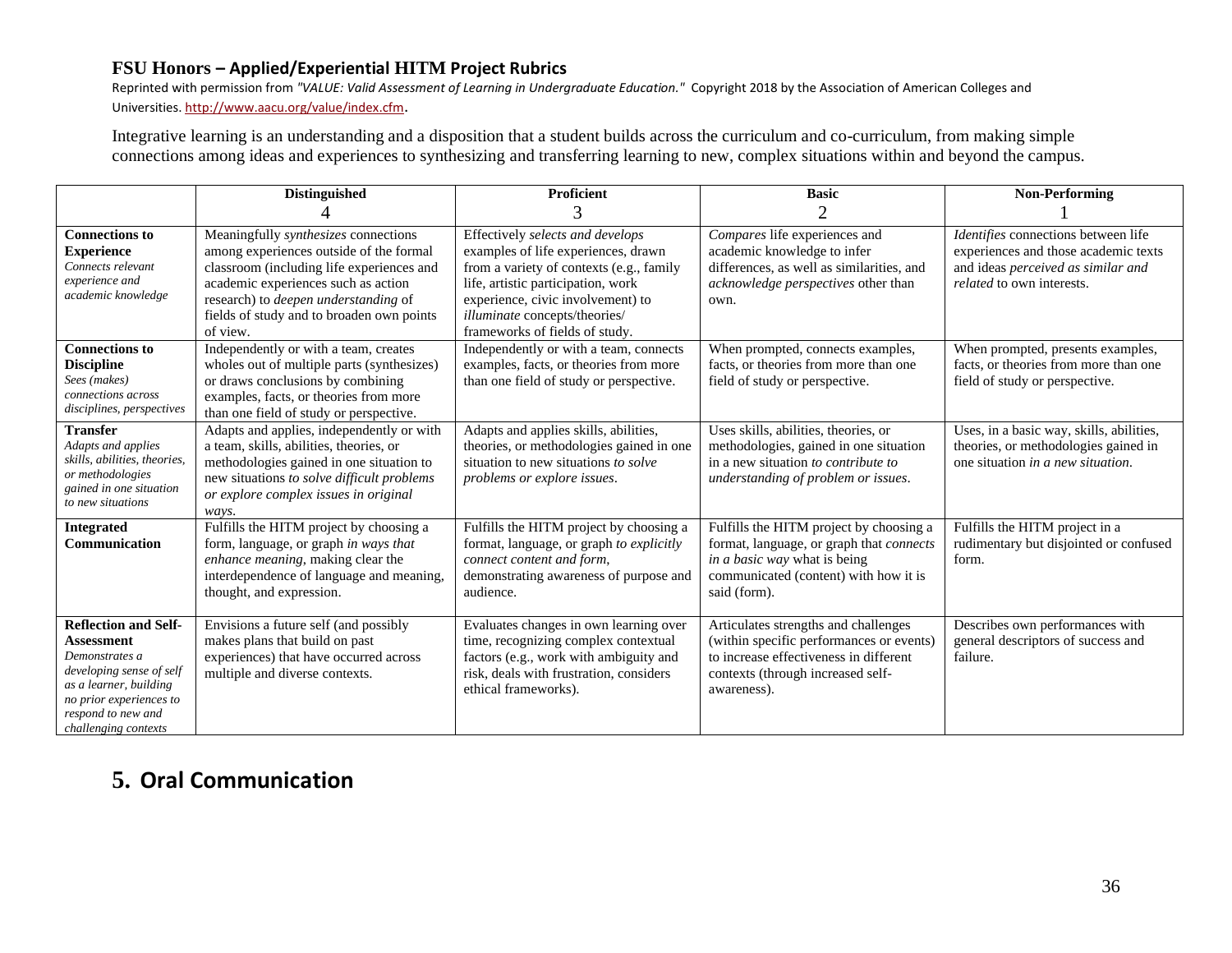Reprinted with permission from *"VALUE: Valid Assessment of Learning in Undergraduate Education."* Copyright 2018 by the Association of American Colleges and Universities. [http://www.aacu.org/value/index.cfm](https://www.aacu.org/value/index.cfm).

Oral communication is a prepared, purposeful presentation designed to increase knowledge, to foster understanding, or to promote change in the listeners' attitudes, values, beliefs, or behaviors.

|                                      | <b>Distinguished</b>                                                                                                                                                                                                                                                                                                                        | Proficient                                                                                                                                                                                                                                                                                                       | <b>Basic</b>                                                                                                                                                                                                                                                                                                     | <b>Non-Performing</b>                                                                                                                                                                                                                                                                                             |
|--------------------------------------|---------------------------------------------------------------------------------------------------------------------------------------------------------------------------------------------------------------------------------------------------------------------------------------------------------------------------------------------|------------------------------------------------------------------------------------------------------------------------------------------------------------------------------------------------------------------------------------------------------------------------------------------------------------------|------------------------------------------------------------------------------------------------------------------------------------------------------------------------------------------------------------------------------------------------------------------------------------------------------------------|-------------------------------------------------------------------------------------------------------------------------------------------------------------------------------------------------------------------------------------------------------------------------------------------------------------------|
|                                      |                                                                                                                                                                                                                                                                                                                                             | 3                                                                                                                                                                                                                                                                                                                |                                                                                                                                                                                                                                                                                                                  |                                                                                                                                                                                                                                                                                                                   |
| Organization                         | Organizational pattern (specific<br>introduction and conclusion, sequenced<br>material within the body, and transitions)<br>is clearly and consistently observable and<br>is skillful and makes the content of the<br>presentation cohesive.                                                                                                | Organizational pattern (specific<br>introduction and conclusion, sequenced<br>material within the body, and<br>transitions) is clearly and consistently<br>observable within the presentation.                                                                                                                   | Organizational pattern (specific<br>introduction and conclusion, sequenced<br>material within the body, and<br>transitions) is intermittently observable<br>within the presentation.                                                                                                                             | Organizational pattern (specific<br>introduction and conclusion,<br>sequenced material within the body,<br>and transitions) is not observable<br>within the presentation.                                                                                                                                         |
| Language                             | Language choices are imaginative,<br>memorable, and compelling, and enhance<br>the effectiveness of the presentation.<br>Language in presentation is appropriate to<br>audience.                                                                                                                                                            | Language choices are thoughtful and<br>generally support the effectiveness of<br>the presentation. Language in<br>presentation is appropriate to audience.                                                                                                                                                       | Language choices are mundane and<br>commonplace and partially support the<br>effectiveness of the presentation.<br>Language in presentation is appropriate<br>to audience.                                                                                                                                       | Language choices are unclear and<br>minimally support the effectiveness of<br>the presentation. Language in<br>presentation is not appropriate to<br>audience.                                                                                                                                                    |
| <b>Delivery</b>                      | Delivery techniques (posture, gesture, eye<br>contact, and vocal expressiveness) make<br>the presentation compelling, and speaker<br>appears polished and confident.                                                                                                                                                                        | Delivery techniques (posture, gesture,<br>eye contact, and vocal expressiveness)<br>make the presentation interesting, and<br>speaker appears comfortable.                                                                                                                                                       | Delivery techniques (posture, gesture,<br>eye contact, and vocal expressiveness)<br>make the presentation understandable,<br>and speaker appears tentative.                                                                                                                                                      | Delivery techniques (posture, gesture,<br>eye contact, and vocal expressiveness)<br>detract from the understandability of<br>the presentation, and speaker appears<br>uncomfortable.                                                                                                                              |
| <b>Supporting</b><br><b>Material</b> | A variety of types of supporting materials<br>(explanations, examples, illustrations,<br>statistics, analogies, quotations from<br>relevant authorities) make appropriate<br>reference to information or analysis that<br>significantly supports the presentation or<br>establishes the presenter's credibility/<br>authority on the topic. | Supporting materials (explanations,<br>examples, illustrations, statistics,<br>analogies, quotations from relevant<br>authorities) make appropriate reference<br>to information or analysis that generally<br>supports the presentation or establishes<br>the presenter's credibility/authority on<br>the topic. | Supporting materials (explanations,<br>examples, illustrations, statistics,<br>analogies, quotations from relevant<br>authorities) make appropriate reference<br>to information or analysis that partially<br>supports the presentation or establishes<br>the presenter's credibility/authority on<br>the topic. | Insufficient supporting materials<br>(explanations, examples, illustrations,<br>statistics, analogies, quotations from<br>relevant authorities) make reference to<br>information or analysis that minimally<br>supports the presentation or establishes<br>the presenter's credibility/authority on<br>the topic. |
| <b>Central Message</b>               | Central message is compelling (precisely<br>stated, appropriately repeated, memorable,<br>and strongly supported).                                                                                                                                                                                                                          | Central message is clear and consistent<br>with the supporting material.                                                                                                                                                                                                                                         | Central message is basically<br>understandable but is not often repeated<br>and is not memorable.                                                                                                                                                                                                                | Central message can be deduced, but is<br>not explicitly stated in the presentation.                                                                                                                                                                                                                              |

# **6. Written Communication**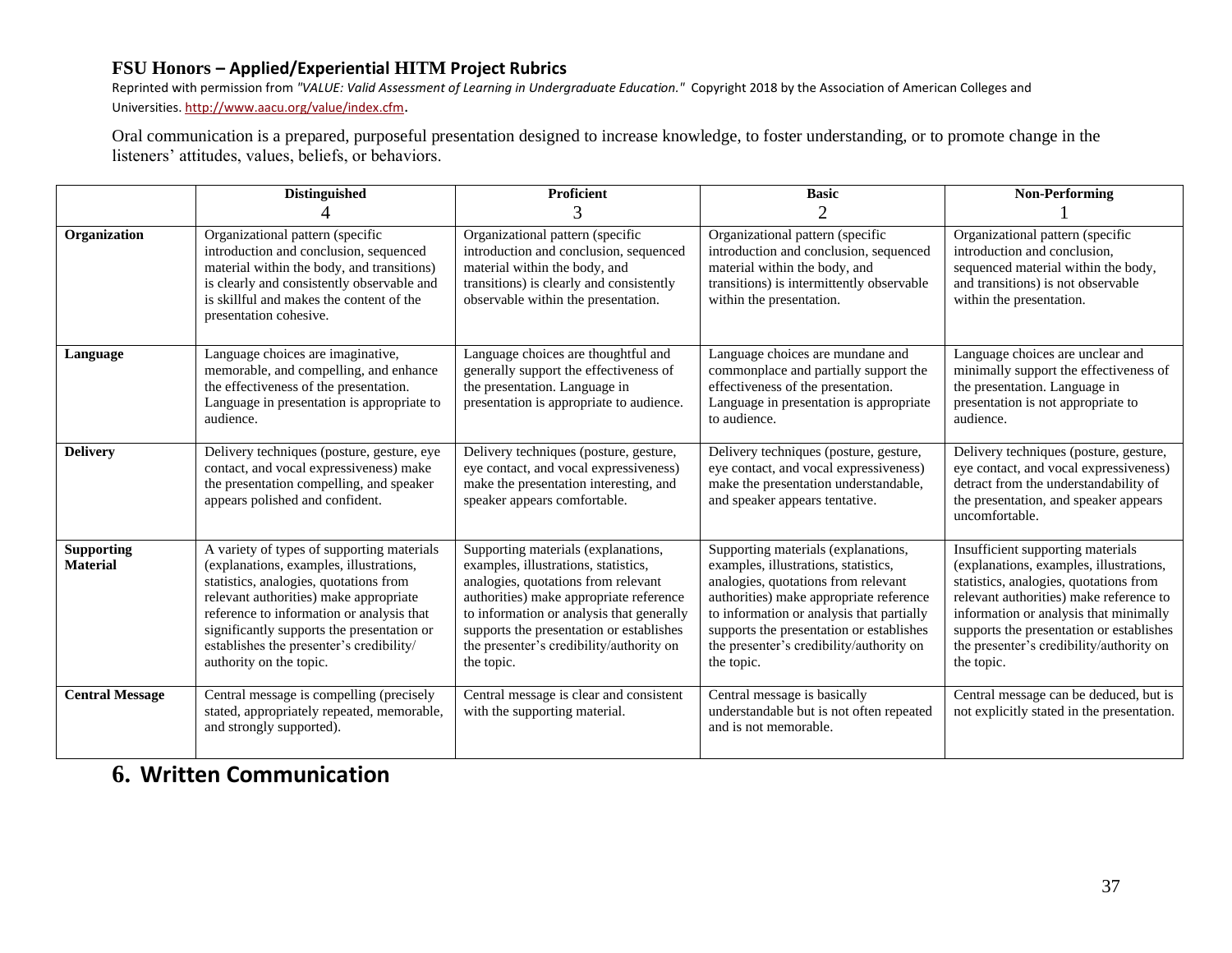Reprinted with permission from *"VALUE: Valid Assessment of Learning in Undergraduate Education."* Copyright 2018 by the Association of American Colleges and Universities. [http://www.aacu.org/value/index.cfm](https://www.aacu.org/value/index.cfm).

Written communication is the development and expression of ideas in writing. Written communication involves learning to work in many genres and styles. It can involve working with many different writing technologies, and mixing texts, data, and images. Written communication abilities develop through iterative experiences across the curriculum.

|                                                                                                                                                                                                  | <b>Distinguished</b>                                                                                                                                                                                                                                       | Proficient                                                                                                                                                                                         | <b>Basic</b>                                                                                                                                                       | <b>Non-Performing</b>                                                                                                                                   |
|--------------------------------------------------------------------------------------------------------------------------------------------------------------------------------------------------|------------------------------------------------------------------------------------------------------------------------------------------------------------------------------------------------------------------------------------------------------------|----------------------------------------------------------------------------------------------------------------------------------------------------------------------------------------------------|--------------------------------------------------------------------------------------------------------------------------------------------------------------------|---------------------------------------------------------------------------------------------------------------------------------------------------------|
|                                                                                                                                                                                                  |                                                                                                                                                                                                                                                            | 3                                                                                                                                                                                                  |                                                                                                                                                                    |                                                                                                                                                         |
| Context of and<br><b>Purpose for Writing</b><br><b>Includes</b><br>considerations of<br><i>audience</i> , <i>purpose</i> ,<br>and the<br>circumstances<br>surrounding the<br>writing $task(s)$ . | Demonstrates a thorough understanding of<br>context, audience, and purpose that is<br>responsive to the task(s) and focuses all<br>elements of the work.                                                                                                   | Demonstrates adequate consideration of<br>context, audience, and purpose and a<br>clear focus on the $task(s)$ (e.g., the task<br>aligns with audience, purpose, and<br>context).                  | Demonstrates awareness of context.<br>audience, purpose, and to the $task(s)$<br>(e.g., begins to show awareness of<br>audience's perceptions and<br>assumptions). | Demonstrates minimal attention to<br>context, audience, purpose, and to the<br>task(s). (e.g., expectation of faculty<br>director or self as audience). |
| <b>Content</b><br><b>Development</b>                                                                                                                                                             | Uses appropriate, relevant, and compelling<br>content to illustrate mastery of the subject,<br>conveying the writer's understanding, and<br>shaping the whole work.                                                                                        | Uses appropriate, relevant, and<br>compelling content to explore ideas<br>within the context of the discipline and<br>shape the whole work.                                                        | Uses appropriate and relevant content to<br>develop and explore ideas through most<br>of the work.                                                                 | Uses appropriate and relevant content<br>to develop simple ideas in some parts<br>of the work.                                                          |
| <b>Genre</b> and<br><b>Disciplinary</b><br><b>Conventions</b>                                                                                                                                    | Demonstrates detailed attention to and<br>successful execution of a wide range of<br>conventions particular to a specific<br>discipline and/or writing $task(s)$ , including<br>organization, content, presentation,<br>formatting, and stylistic choices. | Demonstrates consistent use of<br>important conventions particular to a<br>specific discipline and/or writing<br>task(s), including organization, content,<br>presentation, and stylistic choices. | Follows expectations appropriate to a<br>specific discipline and/or writing task(s)<br>for basic organization, content, and<br>presentation.                       | Attempts to use a consistent system for<br>basic organization and presentation.                                                                         |
| <b>Sources and</b><br><b>Evidence</b>                                                                                                                                                            | Demonstrates skillful use of high-quality,<br>credible, relevant sources to develop ideas<br>that are appropriate for the discipline and<br>genre of the writing.                                                                                          | Demonstrates consistent use of credible.<br>relevant sources to support ideas that are<br>situated within the discipline and genre<br>of the writing.                                              | Demonstrates an attempt to use credible<br>and/or relevant sources to support ideas<br>that are appropriate for the discipline<br>and genre of the writing.        | Demonstrates an attempt to use<br>sources to support ideas in the writing.                                                                              |
| <b>Control of Syntax</b><br>and Mechanics                                                                                                                                                        | Uses graceful language that skillfully<br>communicates meaning to readers with<br>clarity and fluency, and is virtually error-<br>free.                                                                                                                    | Uses straightforward language that<br>generally conveys meaning to readers.<br>The language used has few errors.                                                                                   | Uses language that generally conveys<br>meaning to readers with clarity,<br>although writing may include some<br>errors.                                           | Uses language that sometimes impedes<br>meaning because of errors in usage.                                                                             |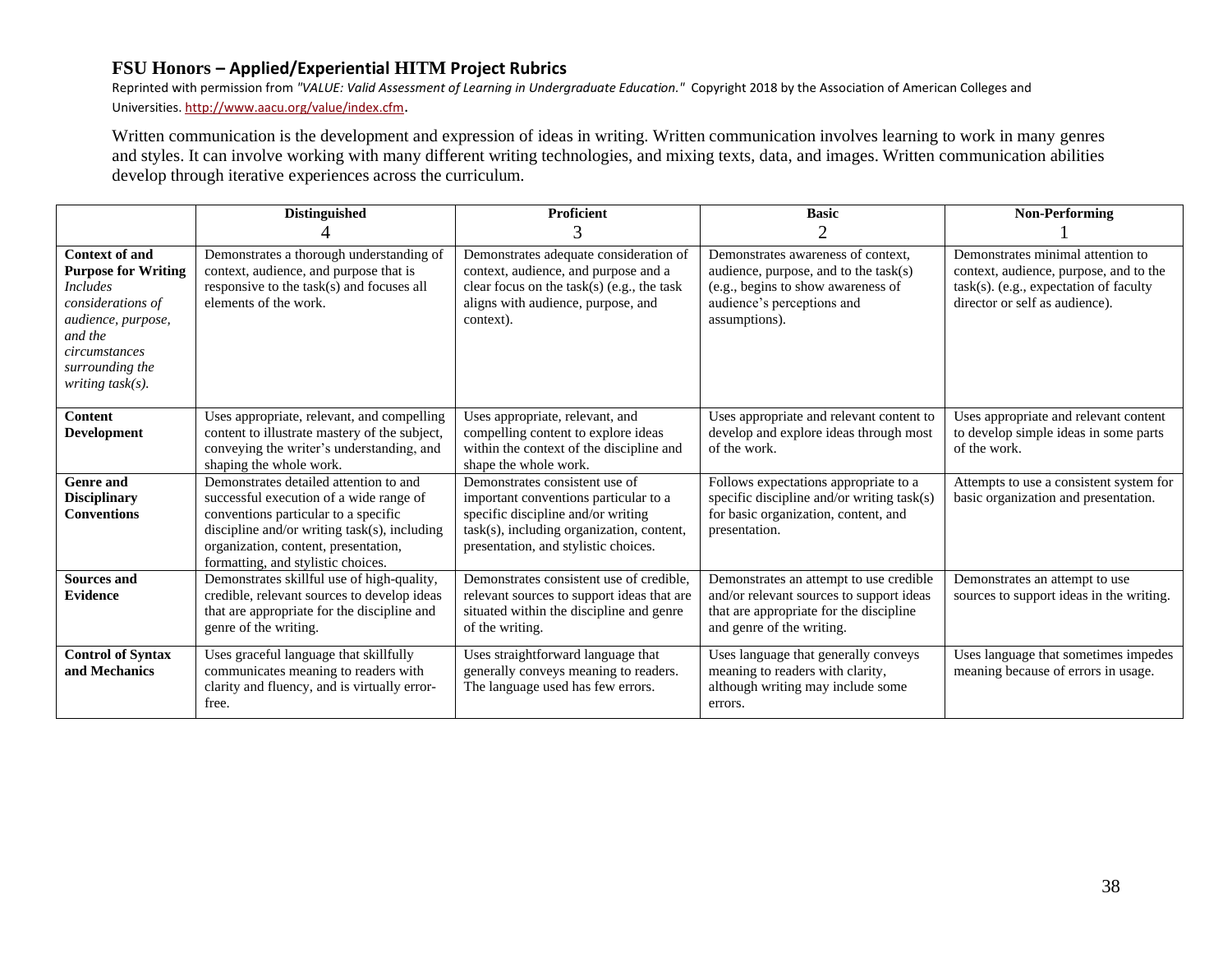# <span id="page-41-0"></span>Appendix D: Things to Discuss with Your Faculty Director

# Things to Discuss with Your Faculty Director

### STARTING A PROJECT

- $\Box$  What is your research focus?
- $\Box$  Does your idea need to be scaled down or scaled up?
- $\Box$  What are the resources you'll need to get started?
- $\Box$  Will you need to get Human Subjects IRB certification?
- $\Box$  How many semesters will you need?
- $\Box$  Are they planning on being off-campus for any length of time during your project?

### FIRST TERM/PROSPECTUS

- $\Box$  How often/how will you check in?
- $\Box$  Set up a timeline for sending paper drafts to faculty director and committee
- $\Box$  Make sure your faculty director has all the due dates on their calendar
- $\Box$  What do they expect from a prospectus?
- $\Box$  Will you need to defend your prospectus?
- $\Box$  Are there any sources they recommend you use?
- $\Box$  Do they have examples of past prospectuses?
- $\Box$  Who will serve on your supervisory committee?
- $\Box$  How will they assign your grade for the semester?
- $\Box$  Are there any funding opportunities you might apply for?
- $\square$  Do they know of opportunities to present or publish your work?

### MIDDLE TERMS (optional)

- $\Box$  How often/how will you check in?
- $\Box$  What progress should you have made by the end of term?
- $\Box$  How will they assign your grade for the semester?

#### LAST TERM/DEFENSE

- $\Box$  How often/how will you check in?
- $\Box$  What/Where/When should your defense take place?
- $\Box$  Set up a timeline for sending drafts to committee members
- $\Box$  What do they expect from your final paper/project?
- $\Box$  Will your defense be open or closed? What should the format be?
- $\Box$  Who will reserve the space for your defense? Will it be virtual?
- $\Box$  Will you embargo your final HITM project?
- $\Box$  Do you want your HITM project to be viewable to everyone? Or just FSU campus?

If you or your director have questions, concerns, or confusion about HITM guidelines and policies, please feel free to contact us at [HITM@fsu.edu](mailto:HITM@fsu.edu)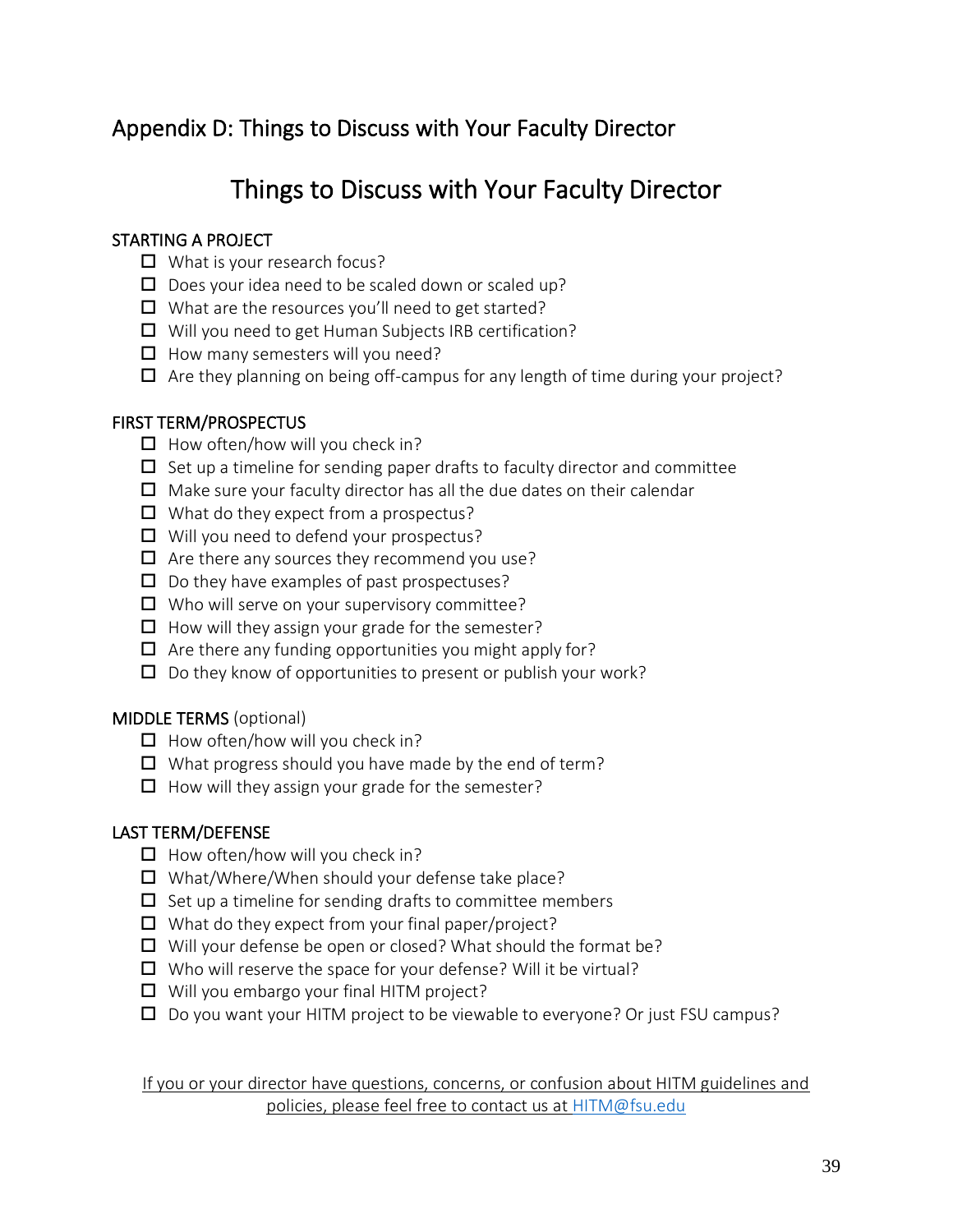# <span id="page-42-0"></span>Appendix E: Writing a Prospectus

There are many different kinds of prospectuses for different purposes. In the humanities, Ph.D. students are asked to submit dissertation prospectuses to their committees; most research grant applications require them; academic job candidates often include short prospectuses with their application materials; and book publishers request them as part of the process of considering a manuscript for publication. Editors of journals and essay volumes may also request a prospectus of a proposed article. These different kinds of prospectuses differ mostly in regard to the length and detail with which the project is described. Dissertation prospectuses can run anywhere from 5 to 30 pages, depending on the amount of detail requested of the student, while grant and job applications generally require brevity (1-2 single-spaced pages for a job application; 3-5 single-spaced pages for many grants). It is highly likely that before a major humanities project is published, 3 or 4 different kinds of prospectuses will have been written for it.

#### **A prospectus should answer the following questions:**

- 1. What is the subject of the study? How is the subject defined (is there any special use of terminology or context)? What are the main research questions the study aims to answer?
- 2. Why is the author addressing this topic? What have other scholars written about this subject, and how is this author's approach, information, or perspective different? What need or gap does this proposed study fill in the scholarly conversation? What new approach to a familiar topic does it propose to offer? What will be the study's original and special contributions to this subject?
- 3. What are the main sources that will be used to explore this subject? Why are these sources appropriate?
- 4. What is the proposed organization of the study?
- 5. Does the author have any special needs in order to complete this study? In particular, does s/he need funding to travel to archives, gain access to collections, or acquire technical equipment? Does s/he have the special skills (languages, technical expertise) that this project might require?

#### **Organization:**

- 1. Title: it should be informative and helpful in pinpointing the topic and emphasis of your study
- 2. The body of the prospectus: this section should concentrate on addressing questions 1-3 above. The goal of this section is both to describe the project and to "sell" the reader on its potential interest and scholarly significance.
- 3. A chapter breakdown: This can either be a formal section, in which each chapter is described in turn in about a paragraph's worth of text, or it can be done more narratively, in which the whole project is outlined as a more seamless story. Either way, it should address question #4, above.
- 4. (for grant applications, if applicable) a brief paragraph at the end addressing question #5.
- 5. (for dissertation prospectuses) a bibliography is usually required.
- 6. (for book prospectuses) a table of contents is usually requested.

#### **Some further considerations:**

**Think about your audience.** Most of the members of your dissertation committee will know a lot about your area of research. But this may not be true, for example, of committee members from outside the department. It is even less likely that readers of job or grant applications or book editors will be familiar with the particular area of scholarship in which you work. It is therefore important that your prospectus convey its subject matter in as clear a fashion as possible, and that it not make too many demands upon its readers in regard to knowing specialized terminology or about debates within a given field. Your prospectus should be meaningful and interesting to an intelligent general reader.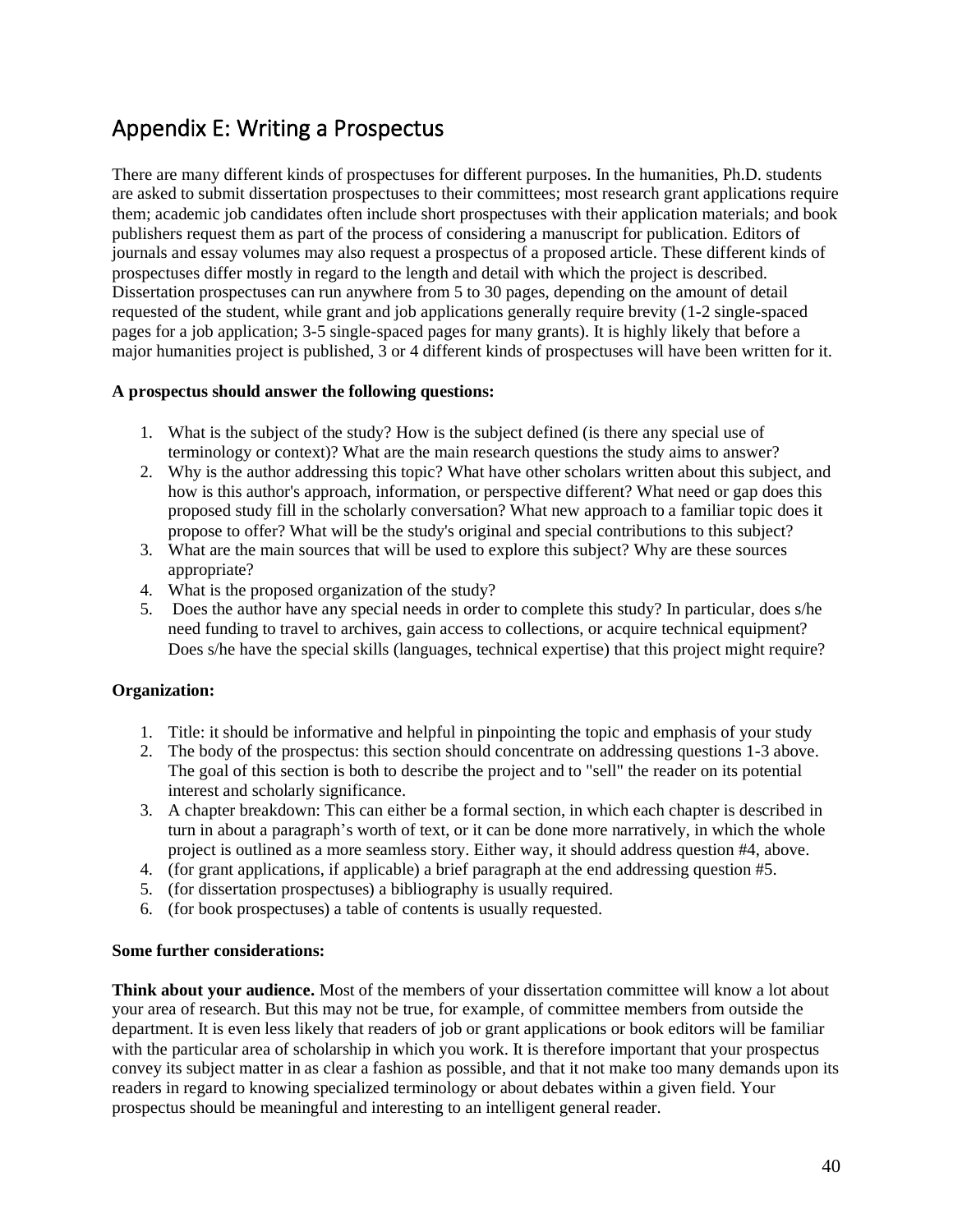**What readers look for in a good prospectus.** In most cases, prospectuses are being reviewed because people are considering entrusting you with something: the freedom of advancing to candidacy; a job; grant money; a book contract. They need to know if their trust will be well placed, and that you are a good bet to follow through on your proposed work. Questions that often arise in this regard are as follows:

- How interesting and important is this study? (will we have helped make an important contribution if we support this work?)
- Is the study feasible? Can it be done in a reasonable time frame?
- Can this author produce an excellent dissertation/book? (nobody wants to back a shoddy effort)

Your prospectus should address the first of these concerns head-on and show the reader exactly why your project is important, interesting, and, if possible, relevant to broad (human/social/political/cultural) concerns. The second two questions are a little tougher to address. Often, they emerge because the project appears to be too broad or ambitious in scope or not yet completely formulated. Or perhaps the readers have concerns about the author's scholarship. If you are concerned that your dissertation prospectus describes a project that appears too big to be successfully completed, you should discuss this with your dissertation director; this might be a signal that you need to reconsider your project's structure. As for the scholarship issue, you can best address this by making sure to show that you are completely in charge of the scholarly apparatus of your project: you know what you're talking about in regard to the scholarly debates, and you give sufficient (and the right) citations. (A negative example: if you say you're the first person to study a particular topic, you had better be right!)

**Dissertations are works in progress.** If you have read these suggestions in preparation for writing a dissertation prospectus, you may be feeling overwhelmed. Perhaps you worry that you don't know how to address all the issues raised in the five key questions outlined above. This is probably because your dissertation topic and/or organization has not been thoroughly worked out yet. Indeed, many students find it hard to be decisive about the shape, topic, and issues in a dissertation until they are well into the writing (which is why more advanced students tend to write better prospectuses than those just starting their research, and, not coincidentally, compete better for jobs and grants). If your dissertation is still in its early stages, you may have to bluff a little to produce a cogent prospectus, and even resign yourself to remaining a bit speculative in places about features of your project. But you should also see whatever difficulties you have in writing your prospectus as diagnostic of the work have yet to do in planning your dissertation: if you are having trouble articulating the topic, you probably need to think it through more thoroughly; if you are uncomfortable with your rationale for undertaking the project, perhaps you need to do more research on previous approaches; if you have trouble summarizing your chapters, perhaps you need to spend some time on either the organization of the dissertation or on the content of the individual chapters. This exercise is worth the effort: a dissertation prospectus will probably be the first draft of all the other prospectuses to follow.

Source: http://users.clas.ufl.edu/shegeman/prospectusguide.htm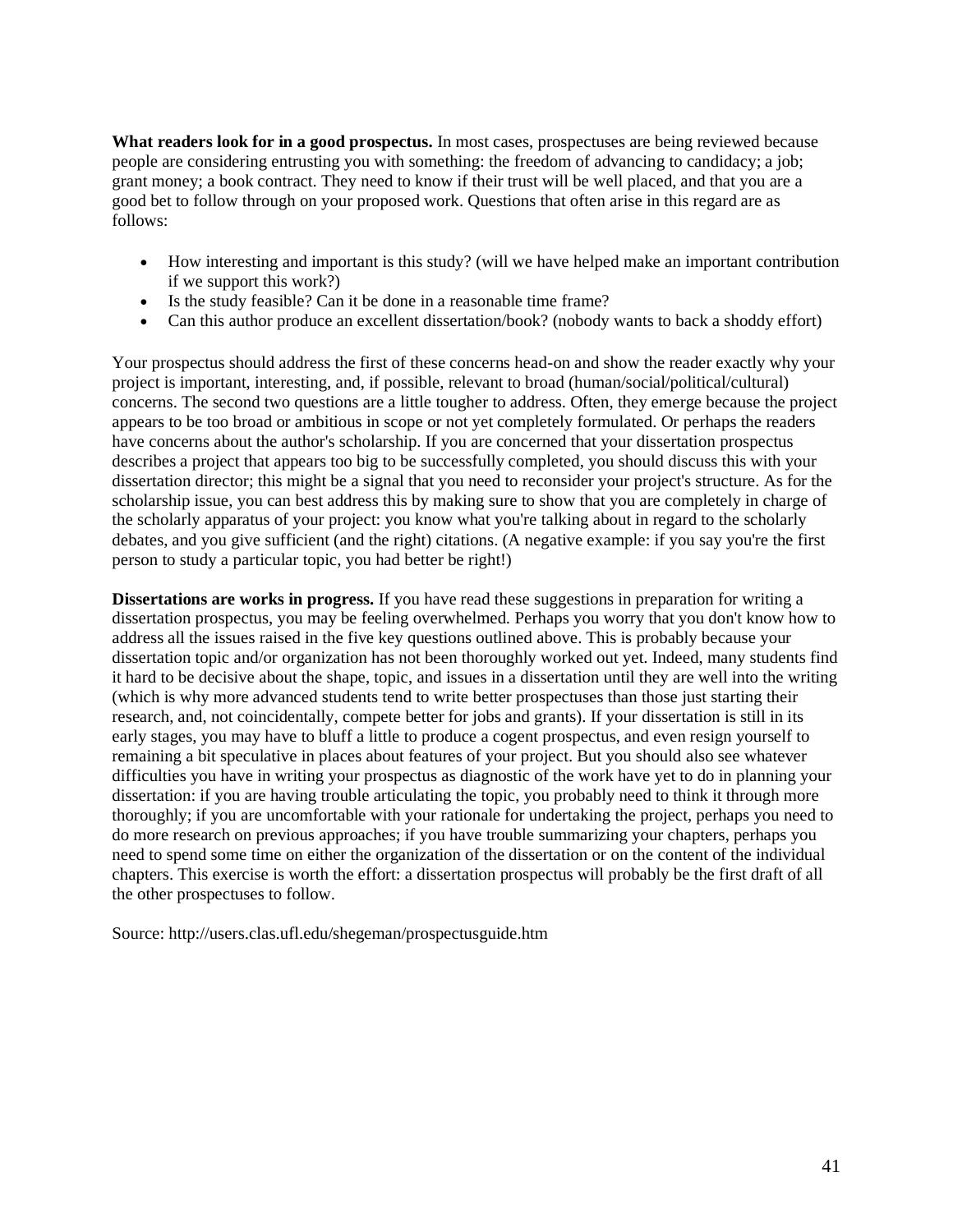# <span id="page-44-0"></span>Appendix F: Research Prospectus Outline

#### **Research Prospectus Outline**

A research prospectus is a preliminary plan for conducting a study. This is not a detailed, technical research proposal, but, rather, a considered analysis of the issues you are likely to confront in such a study. In essence, it is a *preliminary* proposal. In completing this task, you should be sure to consider at least the following:

Research Problem. What is the research problem you are trying to solve? [A problem is a situation that, left untreated, produces a negative consequence for some group, institution or individual(s). "Girls score lower on technology attitude scales than boys" isn't necessarily a problem; "girls are less inclined to pursue careers in technology-related fields" is.] What makes it a problem? For whom? Who says so?

Assumptions. On what assumptions are you basing your work? Which of them seem to be verifiable in the literature? Which are more speculative?

Theoretical Issues. What theoretical issues arise in your proposed study? For example, "theoretically," how would you explain this problem and the results you suspect you might get to another scholar? (Do you take a behavioral view? Social systems view?) Are there other theoretical orientations that should be considered in the design of your study?

Literature Review. What, in general, does the literature say about your topic? [This need not be a complete review, but you should cite some of the major theory, research and writers in the field.]

Research Questions. Based on your problem, what are the research questions you are trying to answer? Why and how will answering these questions contribute to solving the research problem? Remember...a research question can be answered ONLY with data or information.

General Research Plan. In general, how would you propose to conduct this research study so that it answers your research questions? What kind of data will you gather (specify type, such as surveys, observations, interviews…or some combination of these types)? From whom will you gather it? Why them? How will you reduce the data - make sense of it? How will you assure that the data are of high quality?

Anticipated Difficulties and Pitfalls. What kind of difficulties and pitfalls might you expect in doing a study of this type? What will you do to prevent them or minimize their effects?

Anticipated Benefits. Who will benefit from the fact that this research is undertaken? How? Why? Who might be disturbed this proposed study? How? Why?

This should be a thoughtful, reflective paper that presents a balanced view of the proposed study - both its problems and its opportunities. It should serve as a first, solid communication with your committee about the kind of thinking you have been doing on an anticipated area of inquiry that might comprise at least a portion of your dissertation work.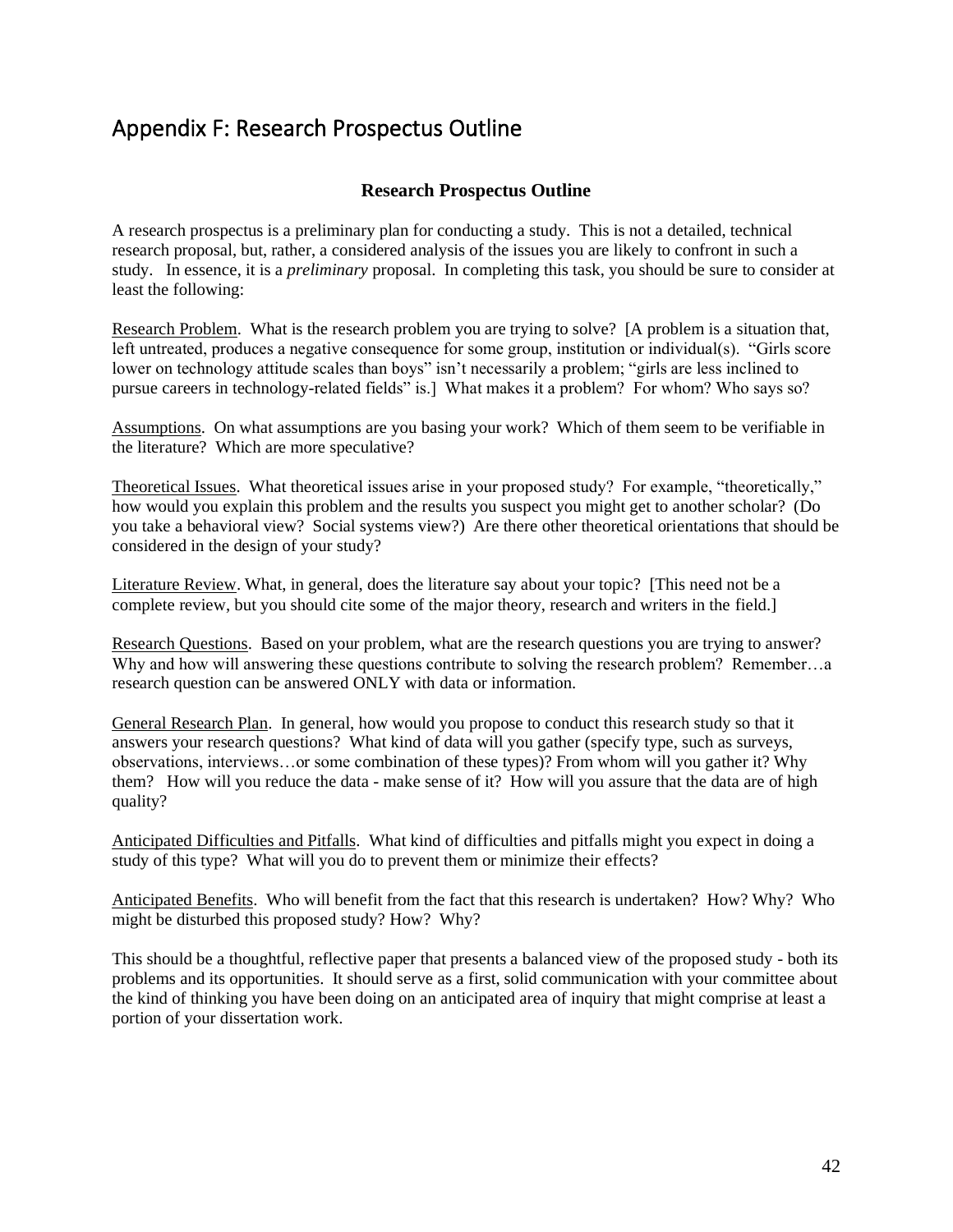# <span id="page-45-0"></span>Appendix G: Page Length and Works Cited Averages by Major

The following averages have been calculated from an analysis of the 1500+ HITM projects completed in the Honors in the Major program at FSU between 2009 and 2019. Averages are organized alphabetically by major department or program, or in some instances, by college. Averages are provided for those major departments, programs, or colleges in which five or more HITM projects have been completed between 2009 and 2019.

Page length averages include the written portion of the project, works cited pages, appendices, figures, tables, and images. Title pages, table of contents and table of figures pages, and acknowledgment pages have been excluded from the calculation of averages.

Works cited averages are the number of distinct sources cited and include primary, secondary, peerreviewed, and non-peer-reviewed sources.

This table is intended to give students an idea about the characteristics of a typical HITM project from their major department, program, or college. They are not intended to be prescriptive benchmarks. In other words, you should use these averages to set goals and inform your conversations with your faculty director as you work on your HITM project. Always consult with your faculty director about the conventions of your field and what's appropriate for your HITM project.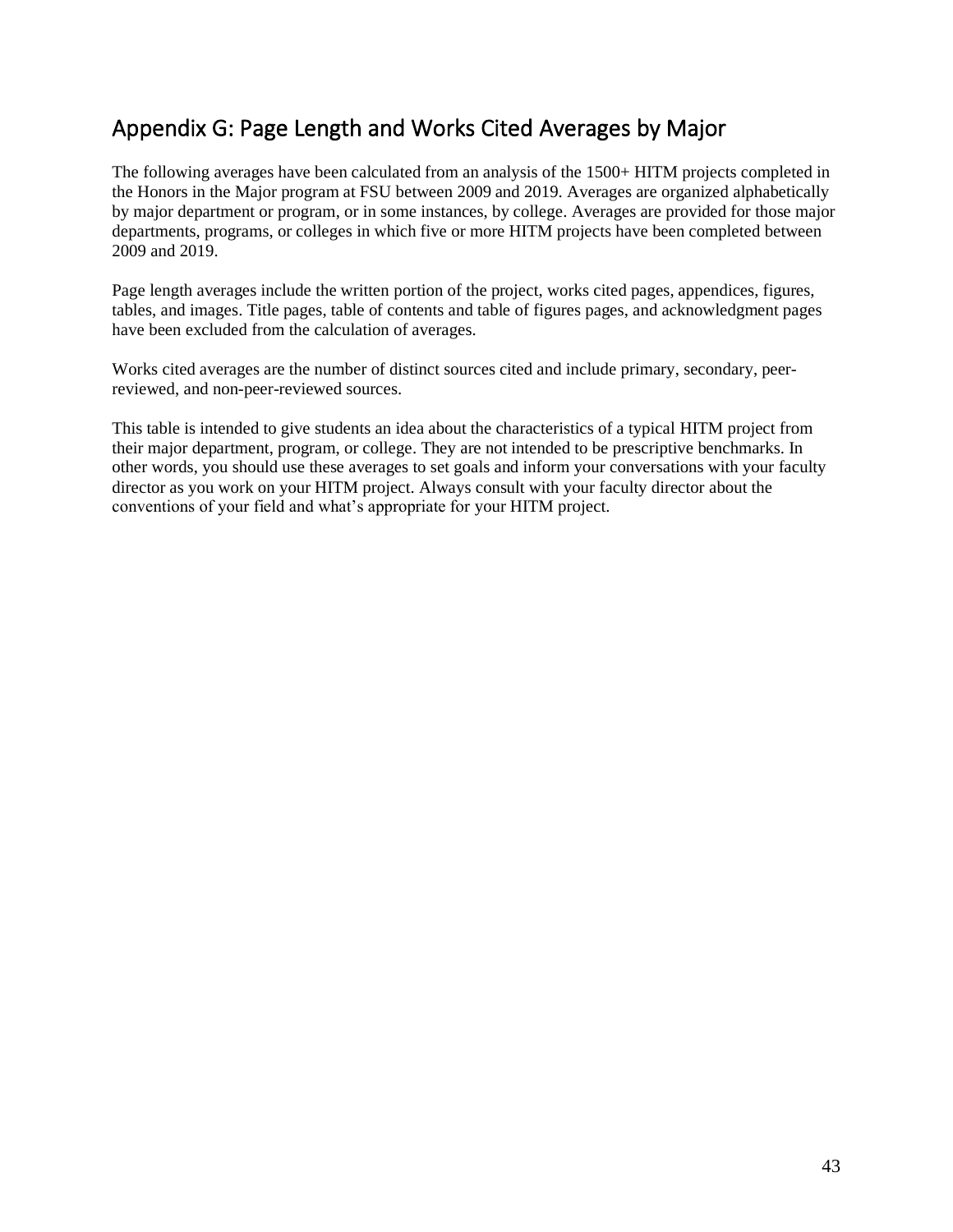| $\frac{1}{11}$ and $\frac{1}{100}$ to $\frac{1}{100}$ and $\frac{1}{100}$<br>Major Department, Program, or College, 2009-2020 |        |              |  |
|-------------------------------------------------------------------------------------------------------------------------------|--------|--------------|--|
| <b>Major Department,</b>                                                                                                      | Page   | <b>Works</b> |  |
| <b>Program, or College</b>                                                                                                    | Length | <b>Cited</b> |  |
| Anthropology                                                                                                                  | 43     | 27           |  |
| Art                                                                                                                           | 18     | $8\,$        |  |
| <b>Art History</b>                                                                                                            | 49     | 30           |  |
| <b>Biological Science</b>                                                                                                     | 26     | 25           |  |
| Chemistry & Biochemistry                                                                                                      | 28     | 22           |  |
| Classics                                                                                                                      | 52     | 37           |  |
| Communication                                                                                                                 | 54     | 34           |  |
| Communication Science &                                                                                                       | 24     | 21           |  |
| Disorders                                                                                                                     |        |              |  |
| <b>Computer Science</b>                                                                                                       | 24     | 20           |  |
| Criminology                                                                                                                   | 41     | 44           |  |
| Earth, Ocean, & Atmospheric                                                                                                   | 27     | 22           |  |
| Science                                                                                                                       |        |              |  |
| Economics                                                                                                                     | 36     | 28           |  |
| Engineering – Chemical &                                                                                                      | 42     | 18           |  |
| <b>Biomedical</b>                                                                                                             |        |              |  |
| Engineering - Industrial                                                                                                      | 47     | 22           |  |
| Engineering - Mechanical                                                                                                      | 36     | 22           |  |
| English                                                                                                                       | 49     | 29           |  |
| Finance                                                                                                                       | 25     | 16           |  |
| History                                                                                                                       | 56     | 46           |  |
| <b>International Affairs</b>                                                                                                  | 50     | 44           |  |
| Mathematics                                                                                                                   | 37     | 15           |  |
| Modern Languages &                                                                                                            | 43     | 30           |  |
| Linguistics                                                                                                                   |        |              |  |
| Music                                                                                                                         | 52     | 28           |  |
| Nursing                                                                                                                       | 26     | 29           |  |
| Nutrition, Food, & Exercise                                                                                                   | 31     | 42           |  |
| Sciences                                                                                                                      |        |              |  |
| Philosophy                                                                                                                    | 35     | 15           |  |
| Physics                                                                                                                       | 29     | 13           |  |
| <b>Political Science</b>                                                                                                      | 42     | 31           |  |
| Psychology                                                                                                                    | 25     | 25           |  |
| Religion                                                                                                                      | 61     | 38           |  |
| Social Work                                                                                                                   | 35     | 22           |  |
| Sociology                                                                                                                     | 40     | 23           |  |
| <b>Statistics</b>                                                                                                             | 25     | 12           |  |
| Theatre                                                                                                                       | 40     | 18           |  |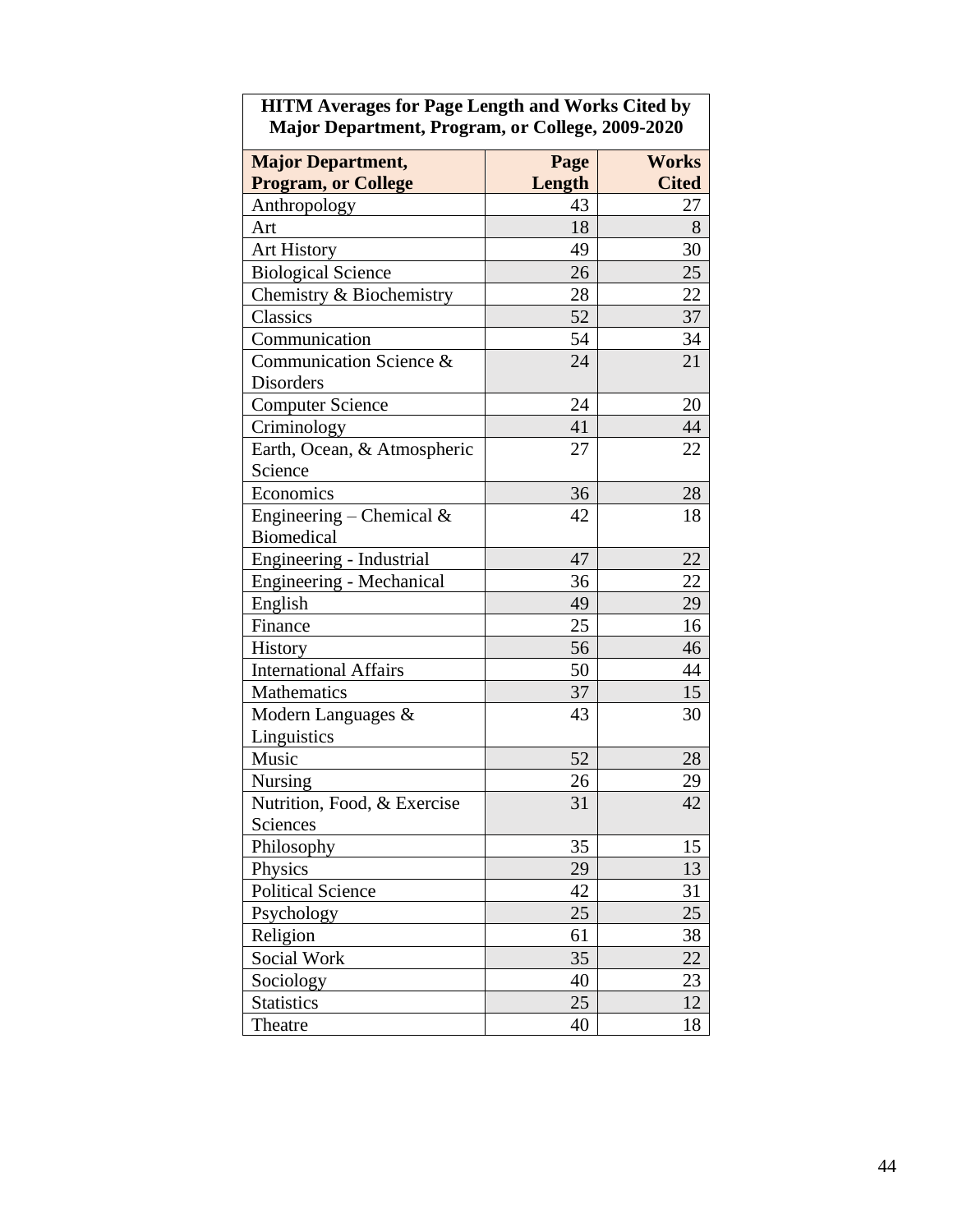# <span id="page-47-0"></span>Appendix H(a): How to Apply Alt Text Captions and Built-In Headings in Microsoft Word

### Alt Text

The purpose of alt text is to allow assistive technologies to understand a figure, image, or chart.



Adding Alt Text on a PC:

- 1. Select your figure/image.
- 2. Under the Picture Tools Format tab, click the Alt Text button OR right click on the image and select "Edit Alt Text"
- 3. Add a description in the Alt Text window.
	- 1. The alt text must include enough information for a user to understand what a sighted user sees.
- 4. Close the Alt Text window when finished.

Adding Alt Text on a Mac:

- 1. Double click your figure/image.
- 2. The Format Picture Task Pane will appear on the right side of your document window. In this pane, select the third icon to the right, a blue box with white arrows in it called "Layout & Properties."
- 3. Select "Alt Text" to modify the "Title" and "Description" properties of the figure/image.
	- a. The alt text must include enough information for a user to understand what a sighted user sees.

There is an option for Word to generate a description for you. If you choose to try this option, please check the accuracy of the description before moving on.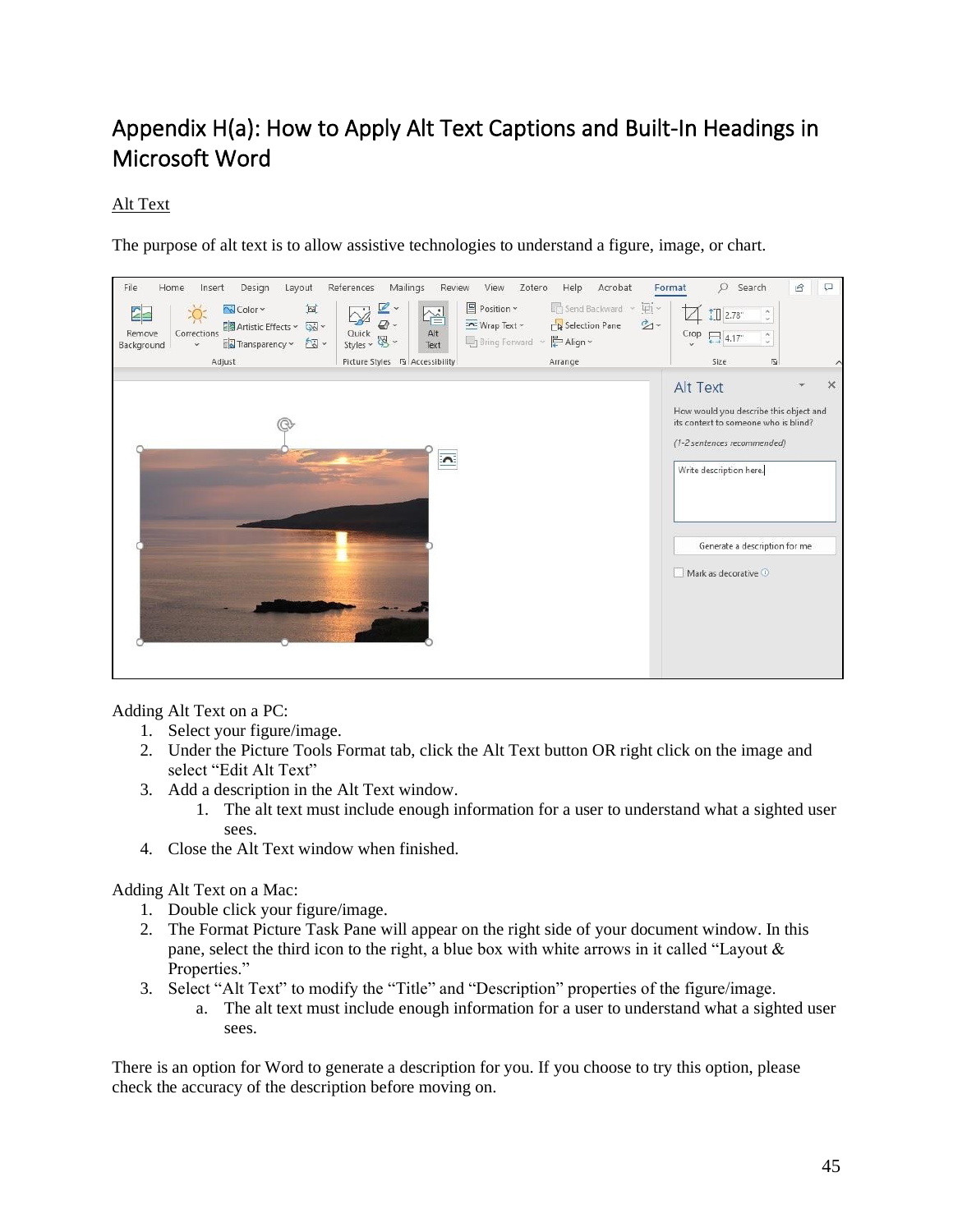#### Headings

The purpose of built-in headings is to allow users to navigate the logical order of your document with a keyboard. It also allows for the creation of linked bookmarks which makes it easier for everyone to view and navigate the document. Your heading tags should reflect the semantic structure of your document.

Rules about how to apply built-in headings are applicable regardless of the type of project you have completed. Headings are intended to outline the logical structure of your document, breaking it into sections. If you are submitting a creative work, headings are applied to titles and chapters, whereas research papers may require a more complex, nested breakdown.

For creative works, Titles are Heading 1, Chapters are Heading 2.

The formatting and logical reading order of your paper depends on your department requirements and on you, so headings may be placed differently, and that's fine. We just need to tag the heading as a heading so it can be read by software.

For analytical or applied/experimental papers, headings begin with the Title as Heading 1. Imagine what your table of contents would look like and assign the headings based on section.

Example structure of a paper:

Title -- heading 1

- 1. Abstract -- heading 2
- 2. Introduction -- heading 2
	- 1. Literature Review -- heading 3
- 3. Methods -- heading 2
	- a. Campus Support -- heading 3
	- b. Developing Outreach Implementation Plans -- heading 3
	- c. Getting Creative with Workflows -- heading 3
	- d. Reaching out to Authors -- heading 3
	- e. Workflow Management -- heading 3
	- f. Including Open Access Articles -- heading 3
- 4. Results -- heading 2
- 5. Discussion -- heading 2
	- a. Limitations -- heading 3
	- b. Future Directions -- heading 3
- 6. Conclusions -- heading 2

How to apply headings in Word without changing the look of your paper.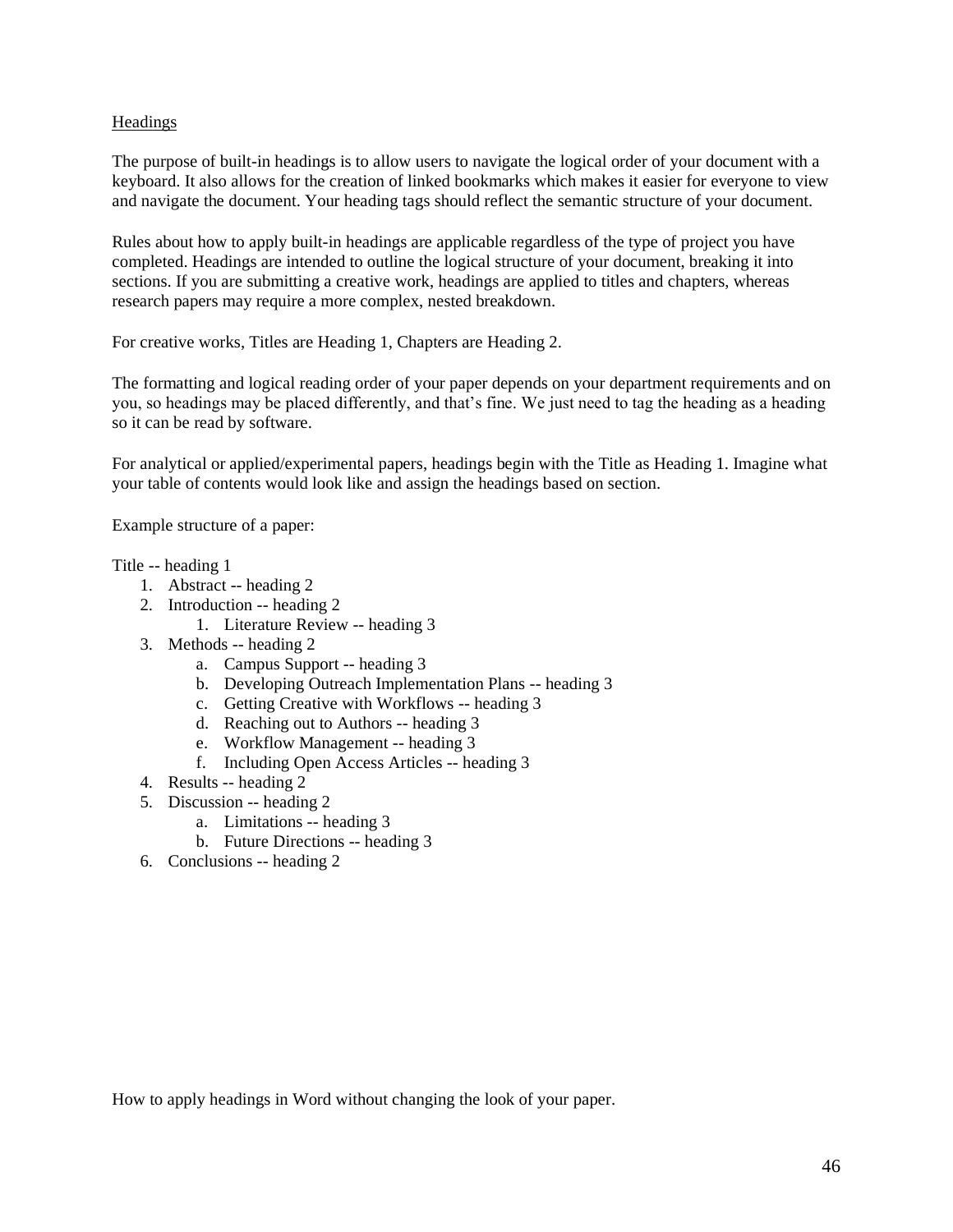

Adding Built-In Headings on a PC:

- 1. Highlight the section of text to which you are applying the heading. In the example image above, it is the Title.
- 2. Go to the Styles section under the Home tab.
	- a. Right-click on Heading 1
	- b. Select *Update Heading 1 to Match Selection*

Adding Built-In Headings on a Mac:

- 1. Highlight the section of text to which you are applying the heading.
- 2. Go to the Styles section under the Home tab. The Styles section is located on the right side at the top of the document window.
- 3. Select Heading 1 to convert the highlighted text into a heading.

Repeat this process for the other headings. Remember, you only need to update the heading properties to match each heading once. After you update your first Heading 2 selection, apply the now updated Heading 2 style to all other headings on that level. Simply click on Heading 2 to apply it.

Saving Your Document

When converting your Word document to PDF for submission to DigiNole, double-check that your application is set to convert the headings you applied to "Bookmarks".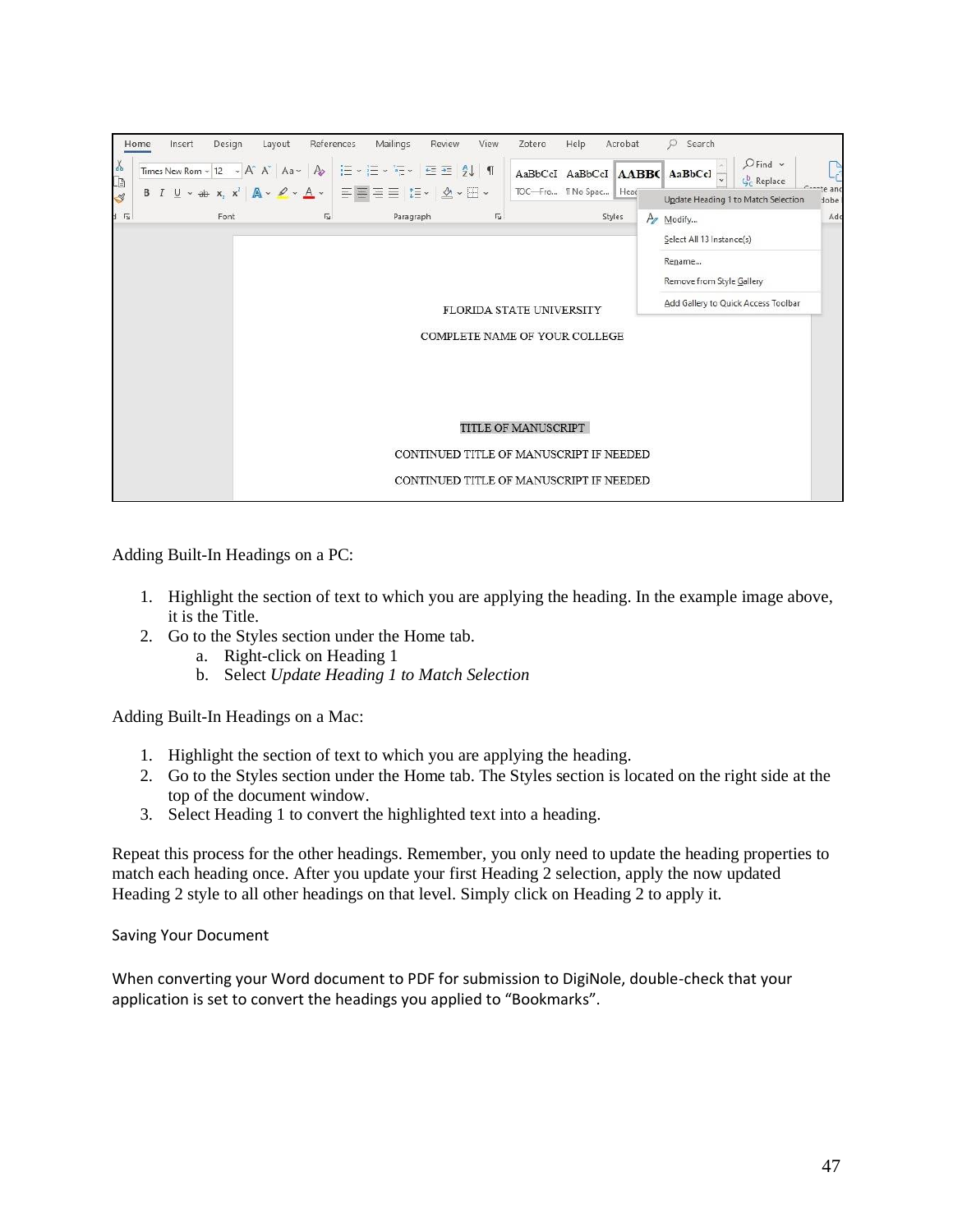| <b>Depositing Requirements</b> |      |
|--------------------------------|------|
| PDF (*.pdf)                    | Save |

When selecting Save As, choose PDF as the filetype and then click on the link that says "More options…"

| Options                                          |                  |        |
|--------------------------------------------------|------------------|--------|
| Page range                                       |                  |        |
| $\odot$ aii                                      |                  |        |
| Current page                                     |                  |        |
| Selection                                        |                  |        |
| Page(s) From:<br>$\vert$                         | To:<br>$\vert$ 1 |        |
| Publish what                                     |                  |        |
| <b>O</b> Document                                |                  |        |
| Document showing markup                          |                  |        |
| Include non-printing information                 |                  |        |
| Create bookmarks using:                          |                  |        |
| Headings                                         |                  |        |
| Word bookmarks                                   |                  |        |
| $\vee$ Document properties                       |                  |        |
| $\vee$ Document structure tags for accessibility |                  |        |
| PDF options                                      |                  |        |
| PDF/A compliant                                  |                  |        |
| Optimize for image guality                       |                  |        |
| Bitmap text when fonts may not be embedded       |                  |        |
| Encrypt the document with a password             |                  |        |
| OK                                               |                  | Cancel |

Make sure that "Create bookmarks using: Headings" is checked. Click "Ok". Proceed with saving your document.